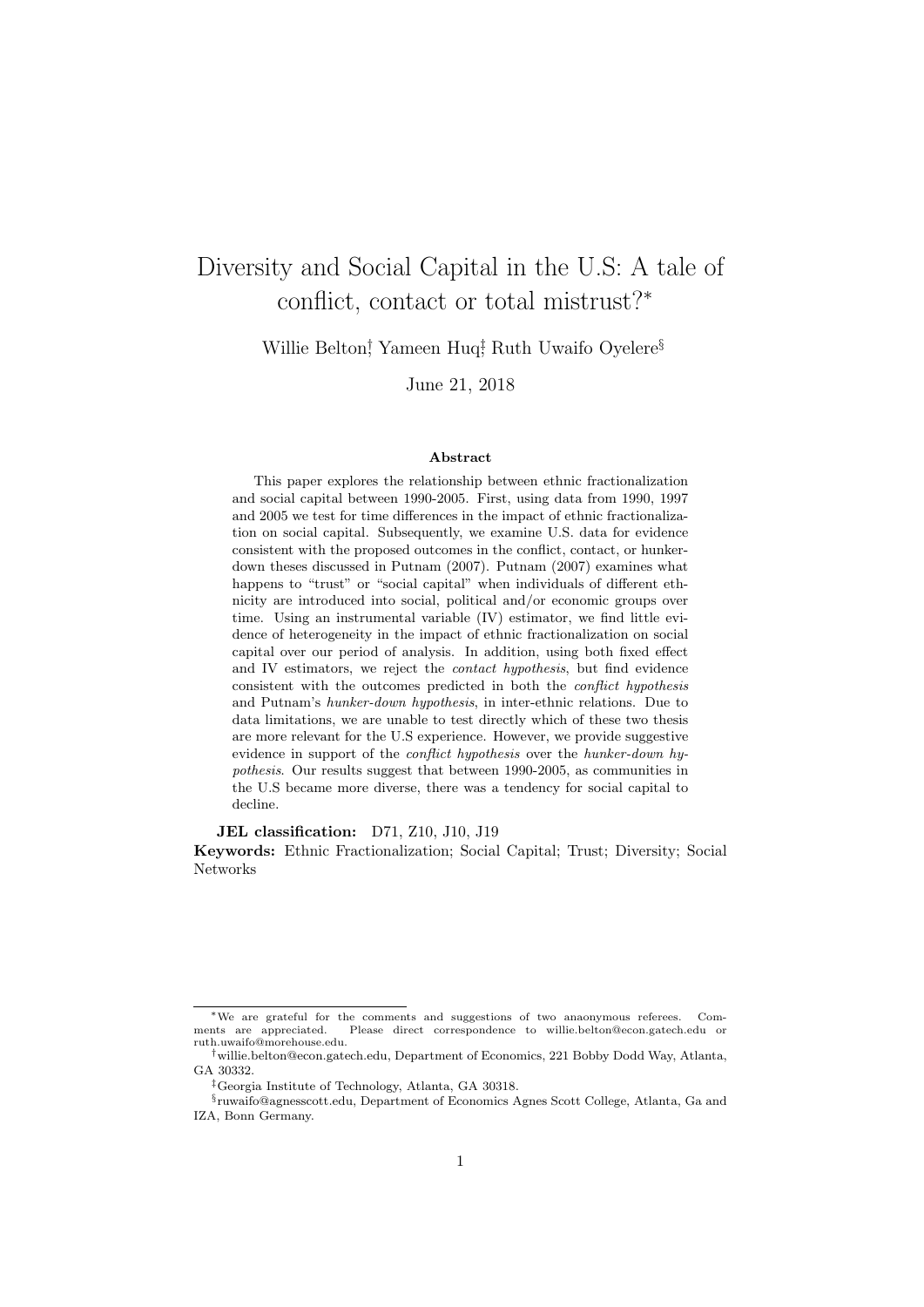# 1 Introduction and Motivation

The publication of Putnam (2007), "E Pluribus Unum: Diversity and Community in the Twenty-First Century" and the significant increase in cross-national immigration of the last thirty years has been the catalyst that has merged the economics/political science/sociology/social psychology literatures in an effort to understand how ethnic diversity impacts the evolution of political, social, and economic outcomes over time. More specifically, social connectedness forms one of the basic building blocks for downstream economic, political and social outcomes. The impact of ethnic diversity on social connectedness and ultimate economic and political performance is of paramount importance as the world becomes more ethnically integrated. There are three possible outcomes of the impact of increased diversity on social connections. The first discussed in Allport  $(1954)$  is what he labeled as the *contact hypothesis*. Allport  $(1954)$  suggests that increased contact with people of different ethnicities leads to increased "interethnic tolerance". In effect, the more contact we have across ethnic lines the more likely it is that we overcome ignorance and trust each other more. The second outcome can be classified as one of two dimensions of the constriction thesis. In particular, the *conflict hypothesis*, suggests that contention over scarce resources, the fear of re-distributive policies, and other zero-sum situations leads to increasing out-group distrust.<sup>1</sup> The third outcome is described in the *hunker*down hypothesis which suggests that greater inter-ethnic interaction leads not only to more out-group distrust, but also to more in-group distrust as well.

As with Putnam (2007) much of the research into this relationship has attempted to examine this issue at the behavioral level using survey data. Survey data, though gathered at the individual level, is fraught with bias in terms of how questions are posed, social, economic, and political circumstances surrounding respondents, and processes used to aggregate and analyze the data. Moreover, measuring social capital has also been a challenge since definition differences exist and the concept is multidimensional in nature.

This research acknowledges the definition challenge in measuring social capital but for empirical purposes adopts the definition and measure of social capital proposed in Rupasingha, Goetz, and Freshwater (2006), hereafter (RGF). RGF (2006) uses a social capital index that is based on membership in social clubs, religious organizations, political organizations etc.<sup>2</sup>

Our research examines two related questions:

- Are there time differences in the relationship between ethnic diversity and social capital?
- Is there evidence supporting the *contact*, *conflict*, and/or *hunker-down* hypotheses of social interaction in the United States?

Our research is related to RGF (2006) as we make use of the same social capital index in our analysis. In addition, the variables they include in their estimation of the correlates of social capital, provide the building blocks for the empirical model we use to examine the questions highlighted above. Despite these similarities, our research differs from RGF (2006) in three ways. First,

<sup>&</sup>lt;sup>1</sup>See Putnam 2007 page 142.

<sup>2</sup>A more detailed explanation of the index is given in section 4 of this paper.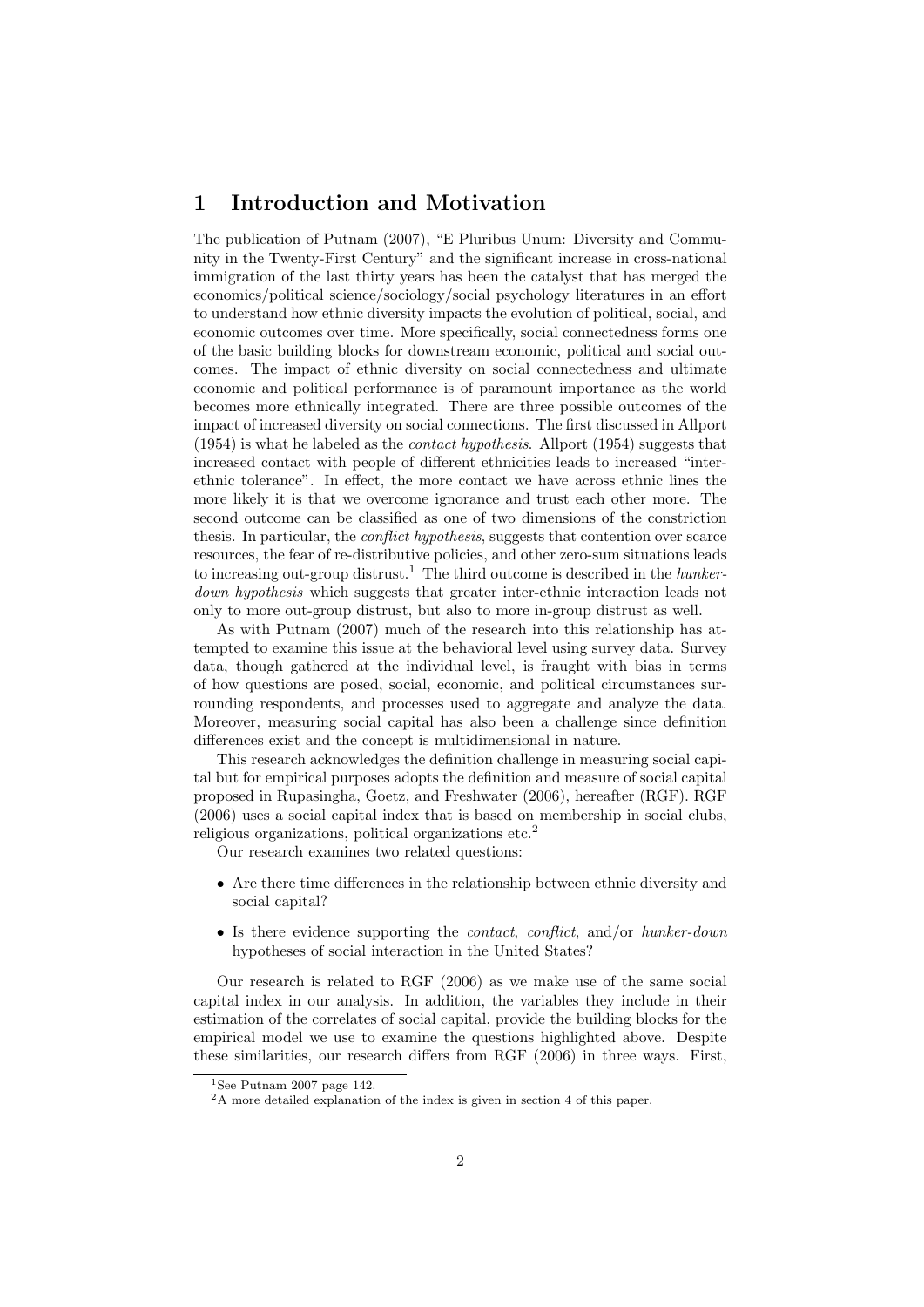we are focused on investigating heterogeneity in the impact of ethnic fractionalization on social capital across time rather than only identifying inputs into the production of social capital at the level of US counties. Second, rather than using the 1990-1997 time period considered by RGF (2006) we focus on a longer time period: 1990-2005. Finally, this research examines the applicability of the contact hypothesis or the constrict claim in the U.S. The constrict claim posits that ethnic diversity negatively affects social cohesion. Both the conflict and hunker-down propositions provide two different channels through which this happens. The conflict proposition of inter-ethnic relation proposes that as as diversity increases. distrust for other groups rises which ultimately affects social capital adversely. In contrast the hunker down proposition suggests as diversity increases social capital declines because individuals reduce social engagement with people within their ethnic group as well as those outside of their ethnic group. In particular, Putnam (2007) makes the argument that agents faced with increased ethnic diversity would "hunker-down" like a turtle in an attempt to protect themselves from the uncertainty created by engaging people of a different ethnic group.<sup>3</sup>

To answer the first question, similar to RGF (2006), we estimate a model of social capital production at the county level across three time periods. We control for potential factors that could impact social capital formation at the county level. We also address potential omitted variable bias using instrumental variables (IVs). We test for heterogeneity in the impact of ethnic fractionalization on social capital over time by comparing the estimated impacts across three periods using t-tests.

To address the second question we pool the data and estimate models of social capital production. The models of social interaction highlighted in Putnam (2007) lead to testable predictions. In particular, if social interactions follow the contact hypothesis then we should expect a positive relationship between ethnic fractionalization and social capital. If either of the other two aforementioned theses are more relevant, we should find a negative relationship.

As unbiased estimated effects are critical for identifying which of these claims are relevant, we exploit the panel nature of our data and estimate parameters using a fixed effect (FE) model specification. Using a FE specification eliminates most sources of selection bias by identifying effects using only variation over time within a county. To ensure our results are robust, we also estimate an IV model using fixed effects (FE-IV). The FE-IV model control for the possible, though unlikely, presence of time-varying unobservables at the county level that are correlated with ethnic fractionalization and social capital.<sup>4</sup>

Our results suggest that after controlling for potential selectivity issues, there are no significant time differences in the relationship between ethnic fractionalization and social capital between 1990-2005. Specifically, though the magnitude of the coefficient increased over time, t-tests of differences in means reveal that there are no statistical differences in coefficient size over time. We also find no evidence in support of the contact hypothesis. Our estimates provide evidence in support of conflict and/or hunker-down theses.

<sup>&</sup>lt;sup>3</sup>While our data does not allow us to test directly whether conflict or hunker-down hypotheses is more relevant for the U.S experience, we provide descriptive analysis that can suggest the relevance of one theory over the other.

<sup>&</sup>lt;sup>4</sup>While we cannot think of any unobservable that fits this criteria we cannot rule it out, hence, this robustness check using FE-IV.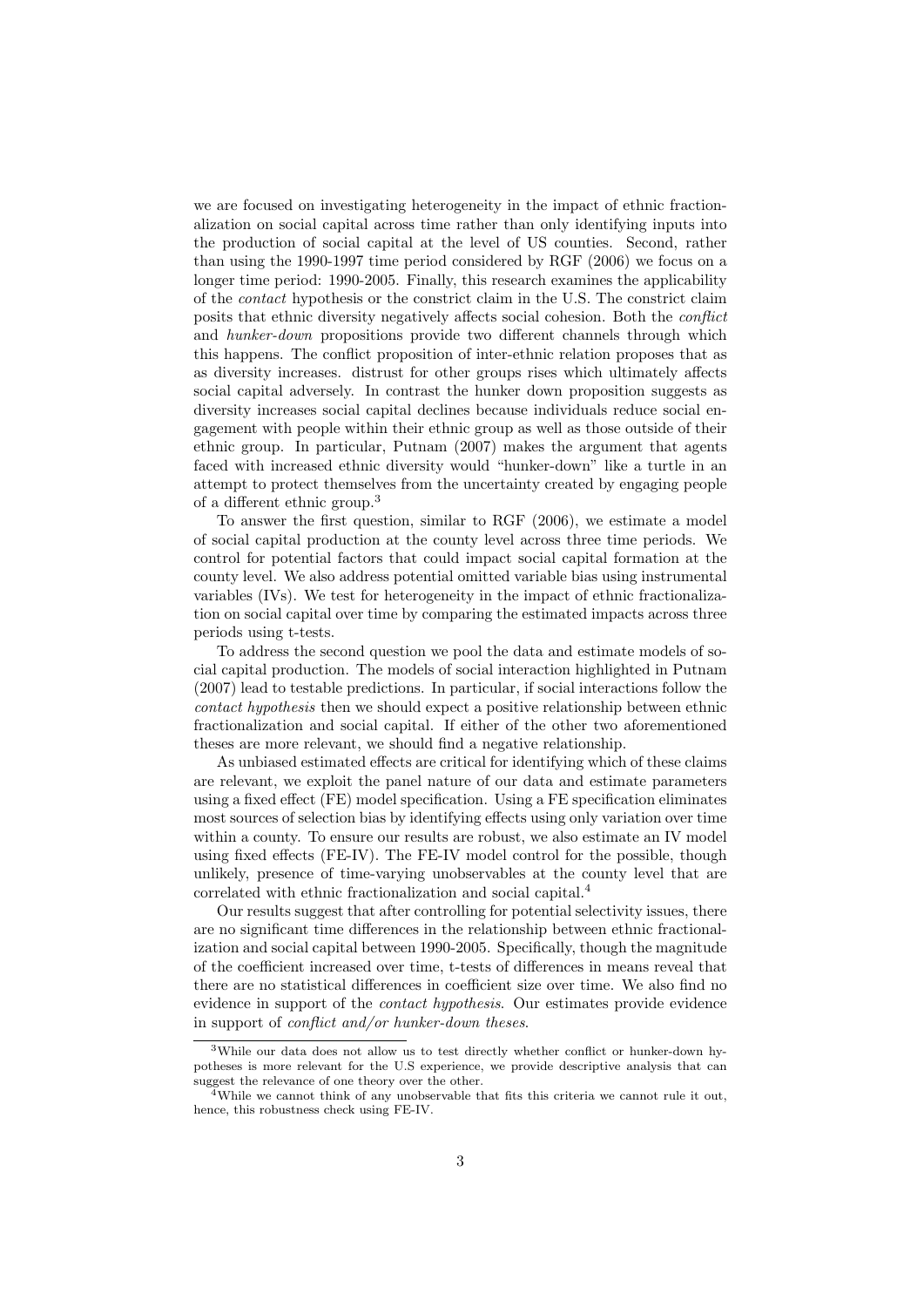This paper contributes to the literature by providing answers to questions that are not only timely, but could inform current discussions on the potential effects of increased diversity through immigration. The U.S. has experienced a significant influx of immigrants over the last few decades and this increase in immigrants has increased ethnic diversity within and across communities in the U.S. While Ottaviano and Peri (2012) provide evidence of the positive impact of immigrants on native wages,less is known about the impact of increased diversity on social capital formation within communities.<sup>5</sup> In addition, given that the past literature suggests that social capital is an important determinant of macroeconomic performance,<sup>6</sup> diversity may play an indirect role in affecting macroeconomic performance, therefore, its effect on social capital should be further examined. Further, since Putnam (2000) suggests that social capital may be declining within communities in the U.S., it is imperative that we examine whether diversity is a driver or it attenuates social capital. Finally, while research like Putnam (2007) have highlighted social interaction models hypothesizing the potential outcomes of increased ethnically-diverse social interaction, empirical evidence supporting or refuting these theses has not been established. Our paper fills this gap for the U.S. by providing evidence that increases in ethnic fractionalization during 1990-2005 has not fostered increased social capital formation.

The rest of our paper proceeds as follows. In section two, we review the past literature on social capital, group formation, and trust. Section three provides our conceptual framework and testable hypotheses. In section four, we provide a summary and descriptive analysis of the data sets used in this paper. Section five provides the empirical framework and justification of the modeling strategy. Section six summarizes our results, provides robustness checks and explains the limitations of the data and modeling strategy. This section also explores descriptive evidence that allows us to deduce whether the conflict or the hunker-down thesis is more consistent with the U.S data. Our summary and conclusion is found in section seven.

# 2 Literature Review and Background

Historically, economists have been concerned about how efficiently resources have been employed by economic agents creating long-term growth and development and ultimately solving the collective action problem. Though technical aspects have dominated the discussion in research by Solow (1956) and Swan(1956), North and Thomas (1973) examining the evolution of societies across time finds that choices made by nation-states around economic and political institutions impacted the downstream path of the nation-state. These choices influenced the actions of economic agents in ways that incentivized collective action leading to greater economic growth and development or inhibited such activity leading to economic under-performance and stagnation. Growth

<sup>5</sup>There is a growing literature considering the impact of immigrants on various outcomes in the U.S. Past research, like Card (2005) shows no significant effect on relative wages of native dropouts from relative supply of less-educated workers. Diette and Uwaifo Oyelere (2014) provide some evidence of small negative effects of immigrants with limited English on native students performance and Borjas (2013) suggests that the net benefit of immigrants to the native born population is trivial.

 $6$ See Durlauf (2002)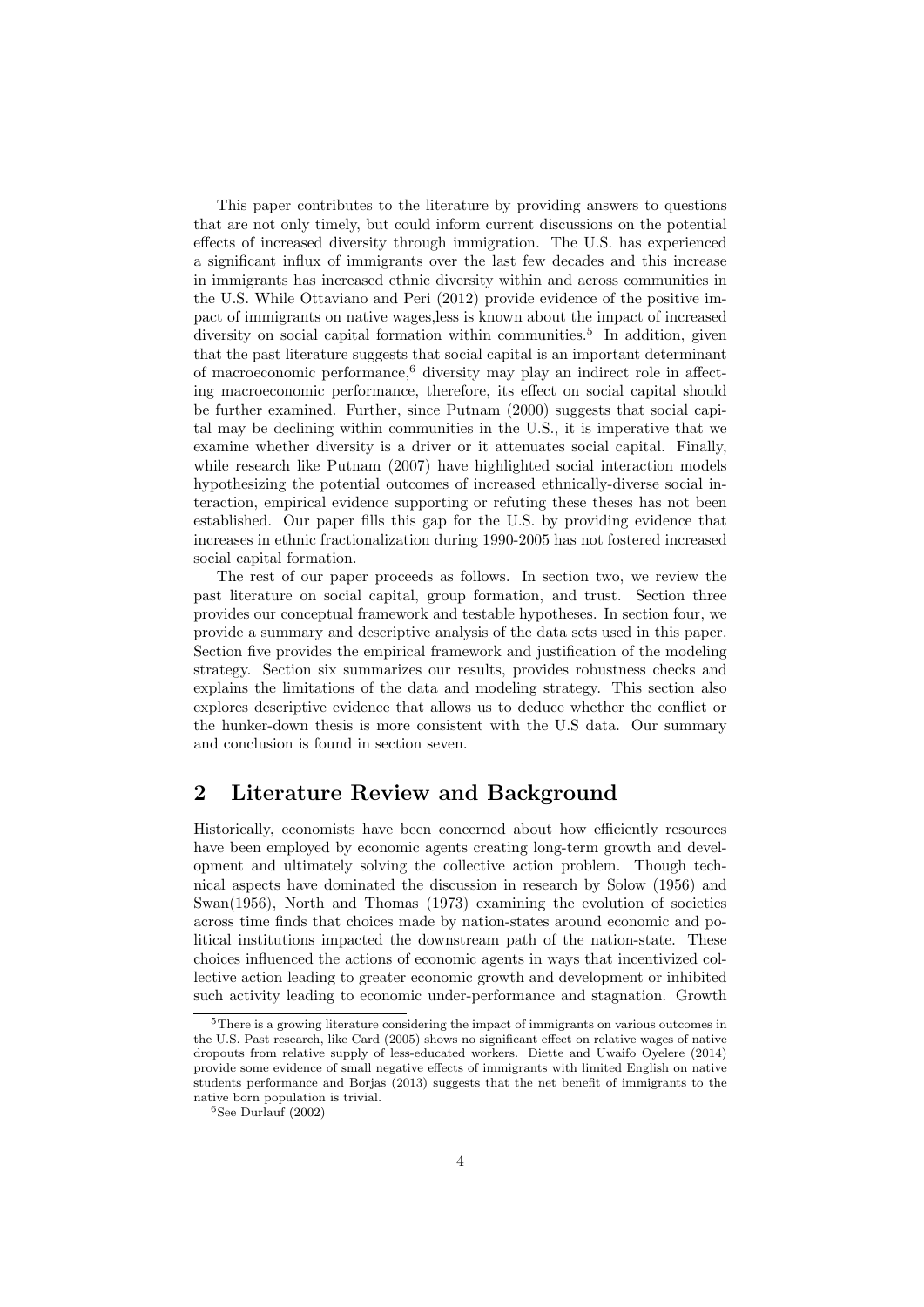and development is usually a long-term process that depend on agents efficiently employing talent and resources currently for the promise of a significantly larger future pay-off. This process of investment has, in real terms, an uncertain outcome and in most cases leads involved parties to seek methods that reduces the risk of negative or unwanted outcomes. Economic agents use all available information in making their investment choices. Social connections provide a multiplicity of dimensions that offer information about an investment partner's future behavior and can be an imperfect substitute for repeated interaction. In effect, social similarities, though imperfect, can foster the production of social and economic networks that ultimately reduces uncertainty over the investment horizon. As suggested by Dasgupta (1988), "trust" among economic agents is the major ingredient necessary for growth and development to take place efficiently.

Sociologists and social psychologists, in a more precise way, examine the definition and evolution of trust, or in more broad terms "social capital". They further examine how social characteristics such as race, religion, and ethnic origin through their impact on social capital influence social, political and even economic outcomes. Van der Meer and Tolsma (2014) define social cohesion as a more fitting "neutral" term, given the variation in the definition of social capital provided by multiple authors including Bourdieu (1987), Coleman (1990), and Putnam and Nanetti (1993). Van der Meer and Tolsma (2014) define social capital "as the degree of interconnectedness between individuals that is both a result and a cause of public and civic life. It encompasses feelings of commitment, trust and norms of reciprocity, and is demonstrated by participation in networks and civic organization."(Van der Meer and Tolsma pp. 460-461). In an effort to understand the evolution of social capital social scientists have relied on early work by Blummer (1958) which attempts to address how issues of race and ethnicity play a role in constructing the social fabric of communities.

Economists have argued that social capital positively influences economic growth and development because trust reduces transaction costs and facilitates the cooperation necessary to solve the collective action problem.<sup>7</sup> Though most researchers support the idea that social capital leads to more efficient production, there are a few researchers who hold a contrary view.<sup>8</sup> They argue that the definition of social capital is problematic and they do not believe that linkages that enhance interaction are "capital" in the true sense. Our research however, leans on the definition provided in the Sociology, Social Psychology and Political Science research and is reviewed in Van der Meer and Tolsma (2014). These authors define social cohesion as a broader definition of social capital as "the degree of interconnectedness between individuals that is both a result and cause of public and civic life". We operationalize this definition using the measurement approach of RFG (2006).

Our research conceptualization has its roots in the work of Alesina and La Ferrara (2004), Putnam (2007) and RGF (2006). These papers examine the impact of ethnic diversity on social capital. Alesina and La Ferrara (2004) examines social capital indirectly, arguing that increased diversity leads communities to shift their consumption preferences for private goods over public goods. Implicit in their argument is the conflict hypothesis, which argues that

<sup>7</sup>See Colman (1988),(1990) and Putnam (1993)

 ${}^{8}$ See Portes (1998), Arrow (2000), Solow (2000), Defilipis (2001) and Durlauf (2002)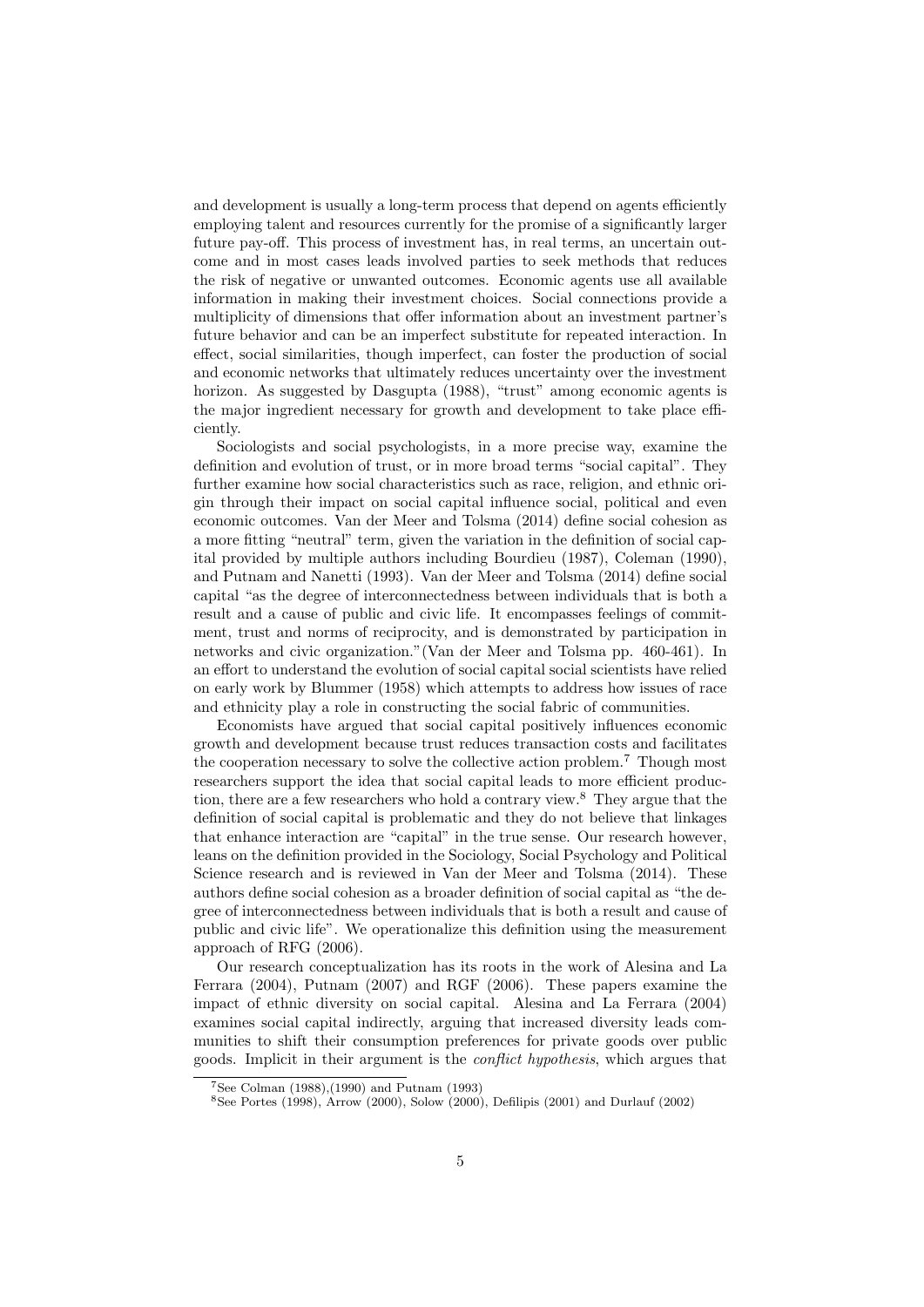an increase in ethnic diversity increases competition among ethnic groups for scarce resources, thus decreasing social capital.<sup>9</sup> Putnam  $(2007)$  advocates examining how increased diversity, within and across countries, impacts social, economic, and political outcomes. Putnam (2007) suggests that networks are as integral to production as are physical capital and labor. Since networks consist of people who trust one another due to shared common values and characteristics, it is important to understand how networks respond to change and greater heterogeneity in those key characteristics. RGF (2007) formulate a measure of social capital using county level data from the Regional Economic Information System. Their estimation of the determinants of social capital empirically confirm results found by both Alesina and La Ferrara (2004) and Putnam (2007) that increased ethnic diversity does indeed negatively impact the formation of social capital.

For empirical clarity we provide context for our analysis by examining social capital across the four dimensions suggested by Van de Meer and Tolsma (2014), formality, mode, target and geographical scope. Our measure of social capital is formal in the Pichler and Wallace (2007) sense and is based on data of voluntary membership in organization within a particular county within a state in the U.S. The mode of the measure used is not attitudinal, given that it is not developed fro survey data but is behavioral as individuals voluntarily join social groups that are consistent with their own social norms. The target of our measure is the general population as we try to access the impact of changing ethnic makeup of a county on the production of a formal or statistically measure of social capital. The geographical scope of the social capital measure is relatively large as we examine the production of social cohesion at the county level.

Using U.S. county level data, RFG (2006) developed measures of social capital which they argue are proxies for trust across communities. Following Putnam (1993), which argues that associational activities help communities solve collective action problems, RGF (2006) measure social capital by counting membership in sports clubs, religious organizations, political clubs, and the like across U.S. counties. Using these data, they created an index through the use of principal components analysis. They then examined how demographic variables, including ethnic fractionalization, explain variation in social capital across counties and time. To construct the ethnic fractionalization variable we follow the same method used in RGF (2006), which was originally constructed in Alesina et al (1999).<sup>10</sup> As noted by Van Der Meer and Tolsma (2014) this index is similar to the Herfindahl-Hirschman index, which can be interpreted as the probability that two randomly selected individuals living in the same geographical area have different ethnic backgrounds. The in-group relative to out-group distinction that is so prevalent in the social cohesion literature is difficult given this data does not explicitly measure attitudes across groups. However, our measure of ethnic diversity is based on Blummer (1958) and later Quillian (1995) where racial preference is determined by group position rather than individual preferences as is the case in most studies using survey data.

While RGF's measure captures multiple dimensions of social capital, it is important to mention that this measure of social capital is not without criti-

 $9$ Our research takes a more direct approach by following the work of Putnam (2007) which, through the use of survey data, examines directly the impact of diversity on social capital.

 $10$ The precise construction of the ethnic fractionalization variable can be found in the Appendix.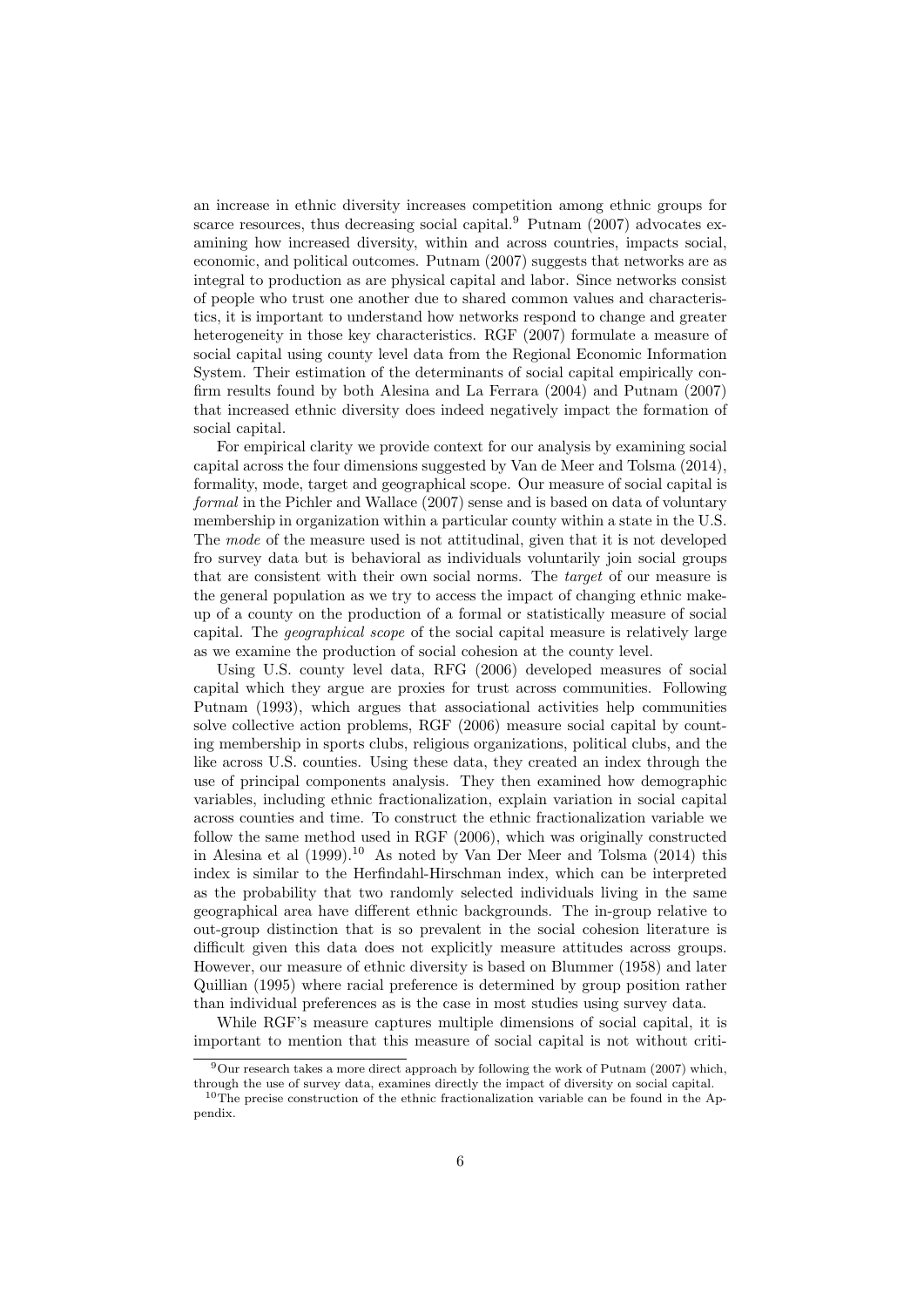$cism<sup>11</sup>$  For example, Knack and Keefer (1997) argue that Putnam-type social capital measures that use associational activities are unrelated to trust. Using survey data, they find that their measure of trust was at best weakly correlated with associational activities and concluded that these activities do not explain trust between individuals. However, trust is difficult to measure and the measures of trust in the World Value Survey used by these authors is imperfect. It is also clear that social capital is a multi-dimensional concept in which trust is but one of its many facets. Given these facts, it remains interesting to examine the impact of ethnic fractionalization on the production of social capital across time, even if the RGF measure of social capital is an imperfect proxy for trust.

# 3 Conceptual Framework

To understand how social capital is developed over time, we focus on Blau's (1977) theory based on the homophily principle. The homophily principle states that people who are similar across socio-demographic dimensions are more likely to trust one another and develop social capital. RGF's (2006) definition of organizations suggests that members of organizations tend to exist in similar socio-demographic space. This theoretical space is defined across characteristics such as race, income, education, age, and other demographic factors. Figure (1) reveals that initial socio-demographic space is made up of homogenous member across race, income, education and other socio-economic characteristics. McPherson, Popielarz, and Drobiic (1992), hereafter (MPD), use Blau's model in a dynamic context to examine the impact of social networks on organizational behavior over time. In particular, MPD's model examines how socio-demographic changes over time impact the missions and goals of the organization as revealed in Figure (1). Over time as new members are added the socio-demographic space could retain its basic characteristic i.e., homogenous and cohesive, if new members generally have the same or similar socioeconomic characteristic. However, if new members have different socioeconomic characteristics the socio-demographic space could become more heterogenous and less cohesive leading to the models first discussed in Allport (1954) and empirically examined in Putnam (2007).

While the aforementioned conceptual framework explains the basic structure of groups, an evolutionary model is needed to explain how groups change over time as members enter and leave. MPD (1992) suggests there are three factors to consider: variation, retention, and selection. Variation focuses on differences in socio-demographic characteristics such as race, income, and age. Retention examines how groups recruit members to keep their socio-demographic space constant. A group able to keep its socio-demographic space constant will exhibit more "group-like" behavior. Selection involves the recruitment of new members and is of concern because group members tend to bring in new members through the homophilous network ties among existing members.

Since it is the selection process that governs the evolution of the group over time, it is important to identify whether new entrants are stabilizing or disruptive selections. Stabilizing selection occurs when the recruitment/attrition ratio is smaller for members further away from the center in socio-demographic

 $11$ Like most indexes, the RGF social capital measure has limitations. We discuss some of these in more detail in section 7.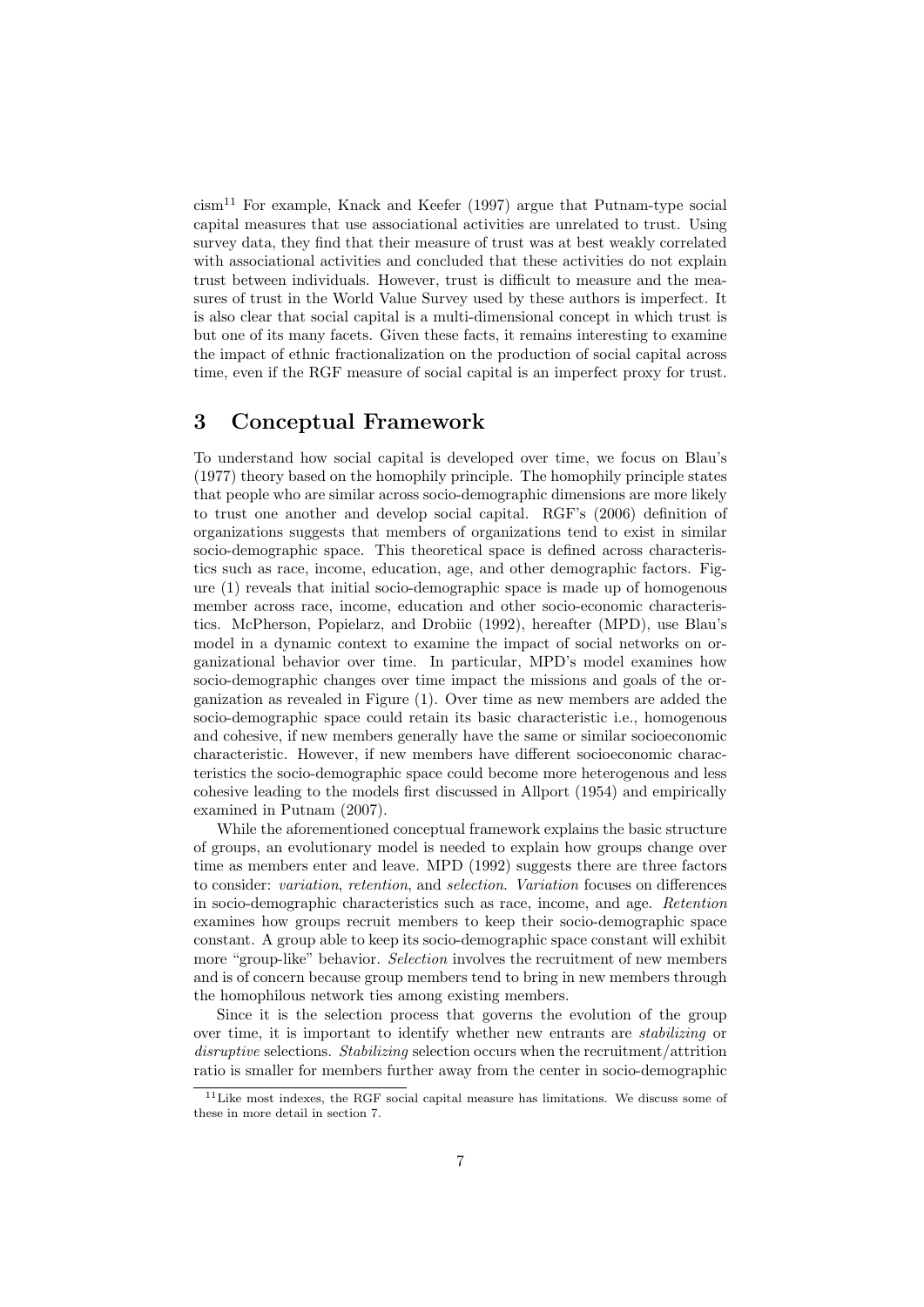

Figure 1: Representation of Conceptual Framework

space. This would make the group members more similar over time. Disruptive selection occurs when the recruitment/attribution ratio is greater for members away from the center in demographic space, causing the group to generalize and increase the variance over its socio-demographic dimensions. Selection can clearly impact the behavior of the group in its effort to achieve goals.

The focus of this paper is the relationship between variation in a demographic variable associated with group members and trust across the group's membership. More specifically, we examine how variations in the race and ethnicity of group members impact the production of social capital. Essentially testing whether increases in racial diversity in a county induces *disruptive* selection which over time reduces social capital. To investigate the three aforementioned theses in a more formal fashion we adopt an empirical model similar to that of RGF(2006).

# 4 Detailed Data Description

The data used to examine our questions of interest is U.S. Census data for 1990, 1995 and 2005 along with the social capital index used in RGF (2006). The data used by RGF to construct this index was first developed by Anil Rupasingha and Stephan J. Goetz in 1992 and is housed in the Northeast Regional Center for Rural Development at the College of Agricultural Sciences at Penn-State.<sup>12</sup>

<sup>12</sup>It is important to mention that apart from the share of democratic votes in a recent presidential election in a county and the share of votes for the leading candidate in the most recent presidential election, all control variables both dependent and independent used in the analysis are measured in 1990, 1995 and 2005 respectively or adjacent years. Details of exact year variable is measured can be found in the appendix. Also, all the variables that are used to construct the social capital index apart from voting fraction from nearest Presidential election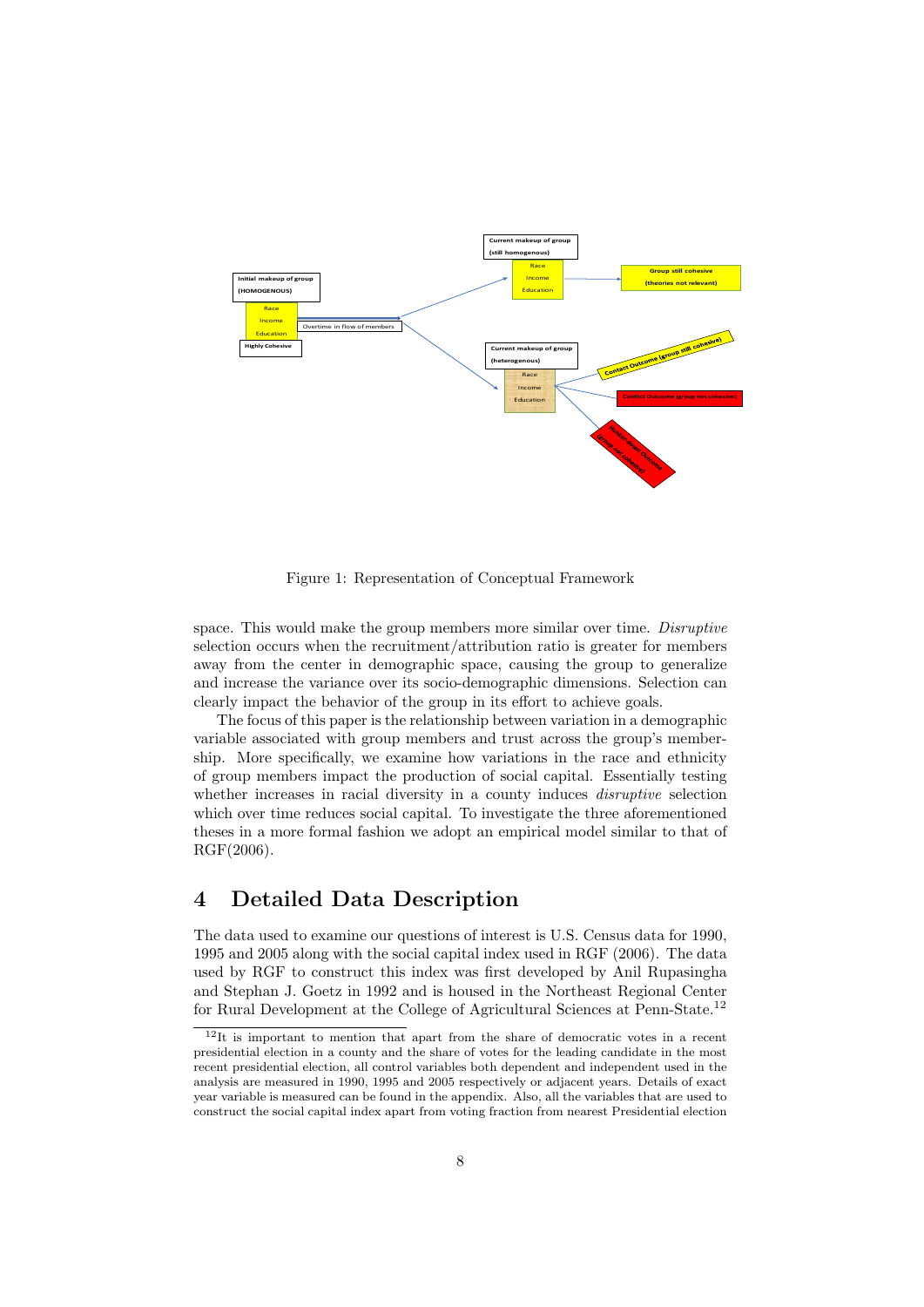The Northeast Regional Center's data repository contains social capital data for the years 1990, 1997, 2005 and 2009 for each county in the continental U.S.<sup>13</sup> We make use of 1990, 1997 and 2005 data solely for consistency because the calculation of the index is different for the 2009 survey. Specifically, the method used to create the social capital index for 2009 is incompatible with the data available for  $1990.^{\rm 14}$ 

Table (1) provides the components used by RGF (2006) to build the social capital index. This is a composite index created using principle components analysis. The specific variables used in the index are: the aggregate total of listed organizations and non-profit organizations as well as the the census response rate and voting fraction of the population.<sup>15</sup> Summary statistics for the variables used to create the social capital index are presented in Table (2). Because the social capital index can range from negative to positive, the mean values in each panel are generally near zero.<sup>16</sup>

Table 1: Components of the Social Capital Index

| Name                     | Description                                        |
|--------------------------|----------------------------------------------------|
| Bowling centers          | Total number of bowling centers                    |
| Civic associations       | Total number of civic and social associations      |
| Gyms                     | Total number of physical fitness facilities        |
| Golf courses             | Total number of golf courses                       |
| Religious organizations  | Total number of religious organizations            |
| Sports clubs             | Total number of sports clubs                       |
| Recreation clubs         | Total number of recreation clubs                   |
| Political groups         | Total number of political organizations            |
| Professional groups      | Total number of professional organizations         |
| Business groups          | Total number of business organizations             |
| Labor groups             | Total number of labor organizations                |
| Other groups             | Total number of other membership organizations     |
| Total organizations      | Aggregate sum of organizations listed above        |
| Census responses         | Census response rate                               |
| Non-profit organizations | Total number of not-for-profit organizations       |
| Population               | Total residential population                       |
| Voting fraction          | Voting fraction from nearest Presidential election |

The definitions for the independent variables used in our empirical analysis are found in Table (3). This data is derived from the CenStats Databases of the United States Census Bureau (2010). The independent variables are constrained

are measured in the year of analysis.

<sup>13</sup>Note that this data is restricted to 48 out of 50 states. Hawaii and Alaska are excluded. <sup>14</sup>It is important to note that the 1997 and 2005 surveys can be recalculated to be compatible with the method used in the 2009 panel. However we choose not to consider 1997-2009 period given the recession happened during this period and could serve as a confounding factor in our econometric analysis. Moreover, given the changes in social interaction and networking from the mid 2000s through the increased availability of the internet and social media, our measure of social capital is likely to be less precise for more recent data. Hence, it is preferable to consider the period 1990-2005 rather than 1997-2009.

<sup>&</sup>lt;sup>15</sup>It should be noted that the voting fraction is taken from the nearest Presidential election. For the 1997 and 2005 panels, these are the 2000 and 2004 Presidential elections, respectively. The 1990 panel averages data from the 1988 and 1992 Presidential election.

<sup>16</sup>The social capital index for the year 2005 is calculated excluding recreation clubs and "other groups".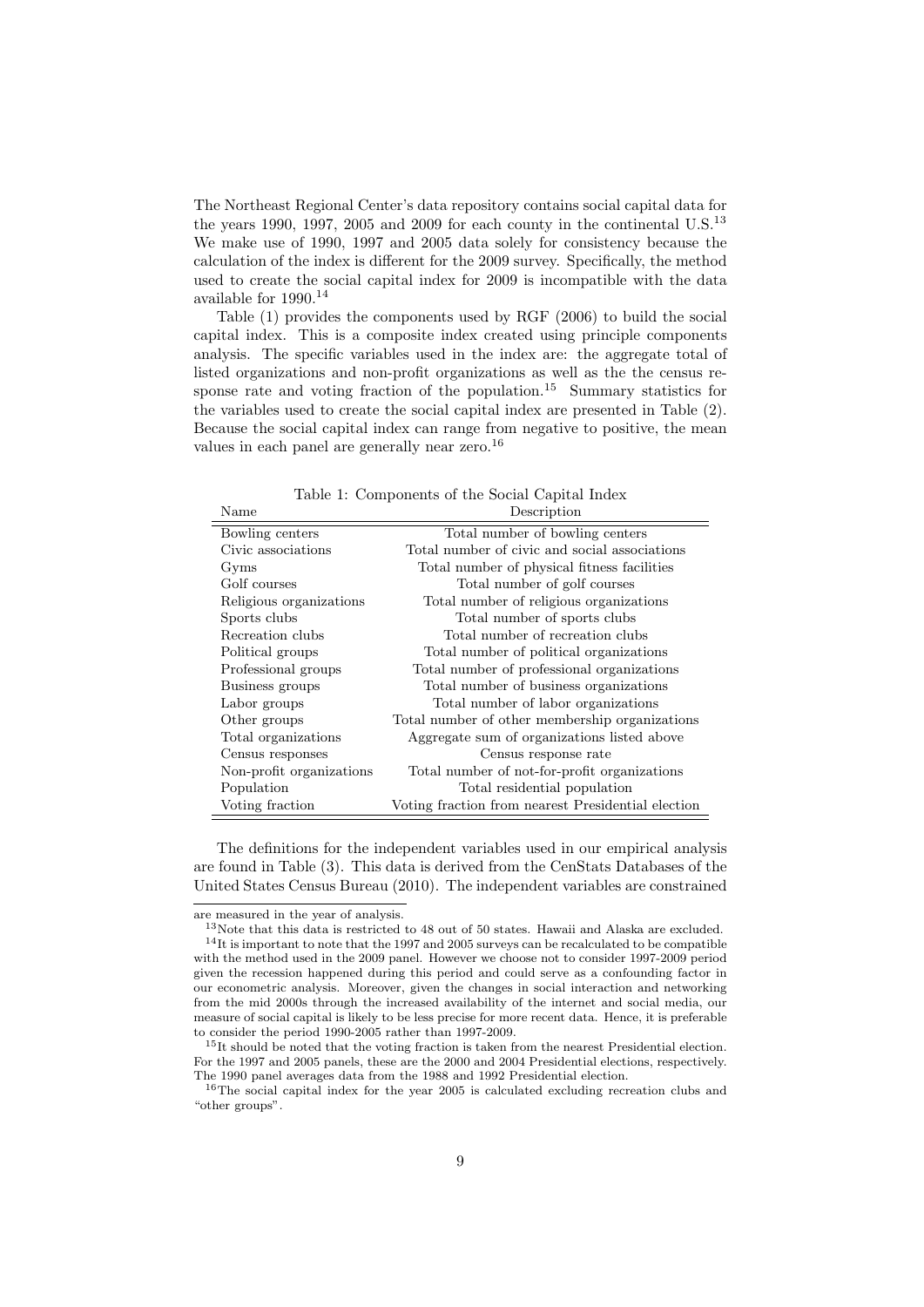|                          | (1990)     | (1997)     | (2005)      |  |
|--------------------------|------------|------------|-------------|--|
| Social capital           | 0.001      | 0.001      | $0.000***$  |  |
|                          | (1.350)    | (1.298)    | (1.646)     |  |
| Bowling centers          | 1.910      | 1.766      | 1.490       |  |
|                          | (4.671)    | (3.954)    | (3.106)     |  |
| Civic associations       | 12.513     | 11.489     | 10.097      |  |
|                          | (34.927)   | (30.602)   | (24.765)    |  |
| Gyms                     | 2.444      | 3.541      | 10.161      |  |
|                          | (7.980)    | (11.874)   | (30.806)    |  |
| Golf courses             | 0.888      | 1.949      | 3.825       |  |
|                          | (2.270)    | (3.854)    | (7.269)     |  |
| Religious organizations  | 40.979     | 50.711     | 54.982      |  |
|                          | (87.040)   | (106.072)  | (116.530)   |  |
| Sports clubs             | 0.288      | 0.623      | 0.244       |  |
|                          | (1.662)    | (2.877)    | (1.038)     |  |
| Recreation clubs         | 4.172      | 4.779      |             |  |
|                          | (10.119)   | (11.758)   |             |  |
| Political groups         | 0.495      | 0.578      | 0.950       |  |
|                          | (2.112)    | (2.650)    | (4.442)     |  |
| Professional groups      | 1.670      | 2.499      | 2.407       |  |
|                          | (7.268)    | (10.465)   | (11.259)    |  |
| Business groups          | 3.879      | 4.396      | 5.572       |  |
|                          | (13.131)   | (14.004)   | (17.548)    |  |
| Labor groups             | 6.071      | 6.008      | 5.132       |  |
|                          | (19.293)   | (18.067)   | (15.991)    |  |
| Other groups             | 3.012      | 2.365916   |             |  |
|                          | (8.028)    | (5.448)    |             |  |
| Total organizations      | 78.320     | 90.795     | 94.859      |  |
|                          | (188.472)  | (209.379)  | (218.882)   |  |
| Census responses         | 66.666*    | $62.519**$ | 64.248      |  |
|                          | (8.213)    | (8.831)    | (8.881)     |  |
| Non-profit organizations | 40.674     | 42.131     | 446.417***  |  |
|                          | (152.390)  | (157.681)  | (1357.03)   |  |
| Population               | 78832.7    | 84821.72   | 93837.78*** |  |
|                          | (262630.9) | (275600.5) | (304866.5)  |  |
| Voting fraction          | 54.001     | 52.888     | 58.256***   |  |
|                          | (10.851)   | (9.805)    | (9.577)     |  |
| Voting fraction (2nd)    | 60.265     |            |             |  |
|                          | (10.210)   |            |             |  |

Table 2: Descriptive Data (Dependent Variable and Components)

All variables have a sample size of 3110 unless otherwise indicated by asterisks. Includes standard deviation in parenthesis.

 $* N = 2434, ** N = 3066, ** N = 3107$ 

∗∗∗ RGF's data source for non-profit organizations is identical for 1990 and 1997 but different for 2005.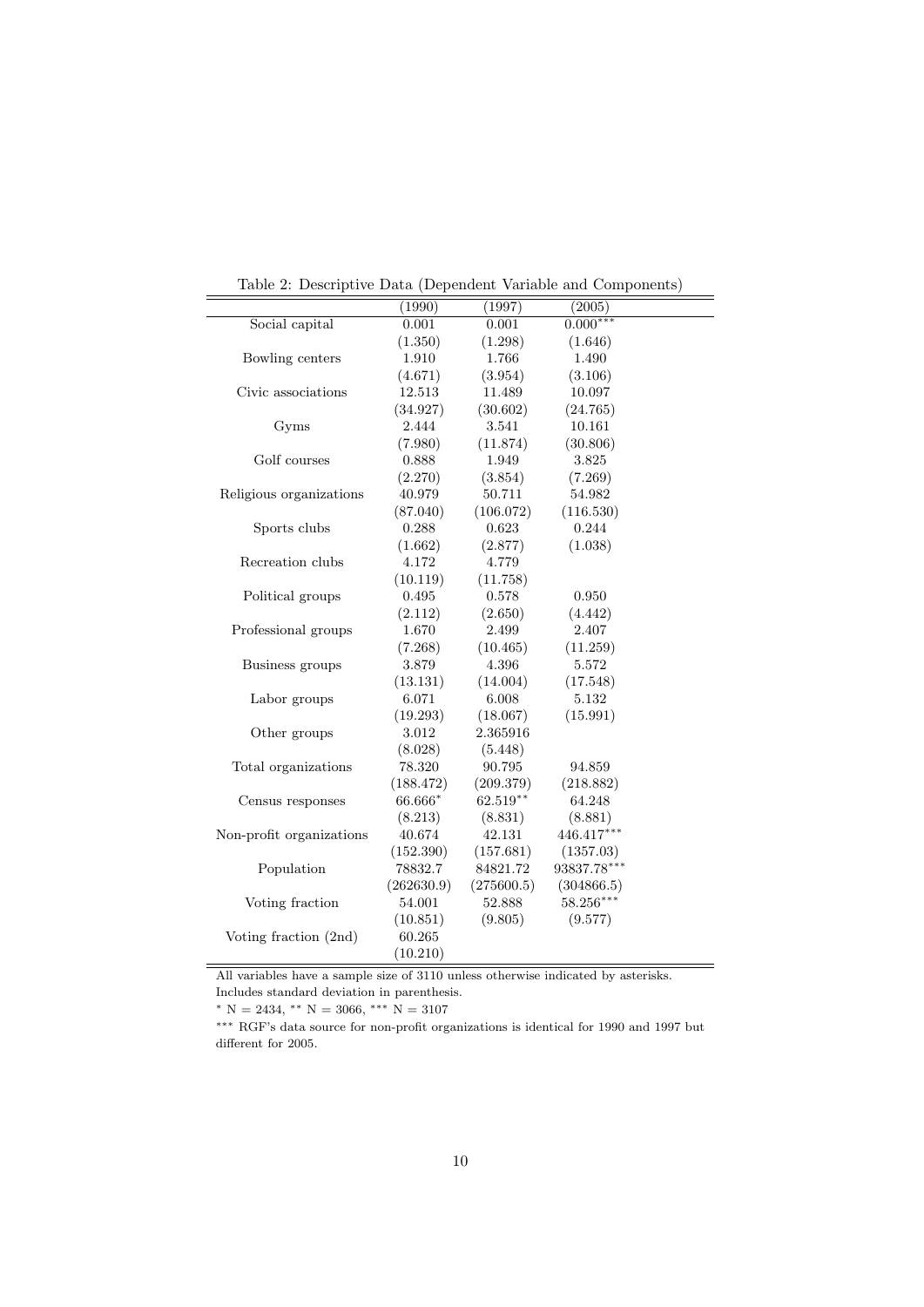Table 3: Description of Independent Variables

| Name                     | Description/Definition                                                |
|--------------------------|-----------------------------------------------------------------------|
| Ethnic Fractionalization | Level of Diversity                                                    |
| <b>Black Proportion</b>  | Fraction of population that identifies as black                       |
| Income Per Capita        | Personal income per capita                                            |
| Education                | Percent of the population that is over 25 and has a Bachelor's Degree |
| Family Households        | Fraction of total households that are family households               |
| Median Age               | Median age                                                            |
| Square of Median Age     | Square of median age variable                                         |
| Urban                    | 1 if county population is greater than 2500, 0 otherwise              |
| Population Density       | Population per square mile                                            |
| Residence Time           | Time resident spends in a given county                                |
| Working Women            | Percent of population made up of women in the labor force             |

Table 4: Descriptive Data (Independent Variables)

| "" Descriptive Data" (macponacine variables) |             |                 |              |  |  |  |
|----------------------------------------------|-------------|-----------------|--------------|--|--|--|
|                                              | (1990)      | (1997)          | (2005)       |  |  |  |
| Ethnic Fractionalization                     | 0.183       | $0.208***$      | $0.225***$   |  |  |  |
|                                              | (0.177)     | (0.177)         | (0.177)      |  |  |  |
| Racial Dominance                             | 0.876       | $0.861***$      | $0.850***$   |  |  |  |
|                                              | (0.141)     | (0.141)         | (0.141)      |  |  |  |
| <b>Black Proportion</b>                      | 0.086       | $0.088^{***}\,$ | $0.088***$   |  |  |  |
|                                              | (0.144)     | (0.145)         | (0.142)      |  |  |  |
| Latino Proportion                            | 0.039       | $0.051***$      | $0.060***$   |  |  |  |
|                                              | (0.083)     | (0.081)         | (0.084)      |  |  |  |
| White Proportion                             | 0.869       | $0.854***$      | $0.843***$   |  |  |  |
|                                              | (0.158)     | (0.159)         | (0.159)      |  |  |  |
| Asian Proportion                             | 0.006       | $0.008***$      | $0.009***$   |  |  |  |
|                                              | (0.012)     | (0.014)         | (0.016)      |  |  |  |
| Income Per Capita                            | 11122.81    | 17476.74        | $-263735$    |  |  |  |
|                                              | (2681.445)  | (3956.538)      | (1.59e07)    |  |  |  |
| Education                                    | 13.475      | 16.493          | 18.647       |  |  |  |
|                                              | (6.577)     | (7.809)         | (8.528)      |  |  |  |
| Family Households                            | 73.580      | $70.659**$      | 68.417***    |  |  |  |
|                                              | (4.664)     | (4.801)         | (5.339)      |  |  |  |
| Median Age                                   | 34.407      | 37.354          | 40.329       |  |  |  |
|                                              | (3.611)     | (4.078)         | (5.178)      |  |  |  |
| Square of Median Age                         | 1196.867    | 1411.925        | 1653.246     |  |  |  |
|                                              | (253.259)   | (296.384)       | (407.369)    |  |  |  |
| Urban                                        | 0.963       | 0.965           | 0.960        |  |  |  |
|                                              | (0.189)     | (0.185)         | (0.196)      |  |  |  |
| Population Density                           | 221.022     | $238.955***$    | $253.655***$ |  |  |  |
|                                              | (1438.214)  | (1649.197)      | (1735.426)   |  |  |  |
| Residence Time                               | $-33.381*$  | $-44.520***$    | $282.662***$ |  |  |  |
|                                              | (6522.952)  | (3829.71)       | (8409.171)   |  |  |  |
| Working Women                                | $20.451***$ | $22.139**$      | 22.612***    |  |  |  |
|                                              | (2.954)     | (3.010)         | (3.105)      |  |  |  |

All variables have a sample size of 3110 unless otherwise indicated by the asterisks. Includes standard deviation in parenthesis

 $^*$  N = 3109 ,  $^{**}$  N = 3108 ,  $^{***}$  N = 3106  $\,$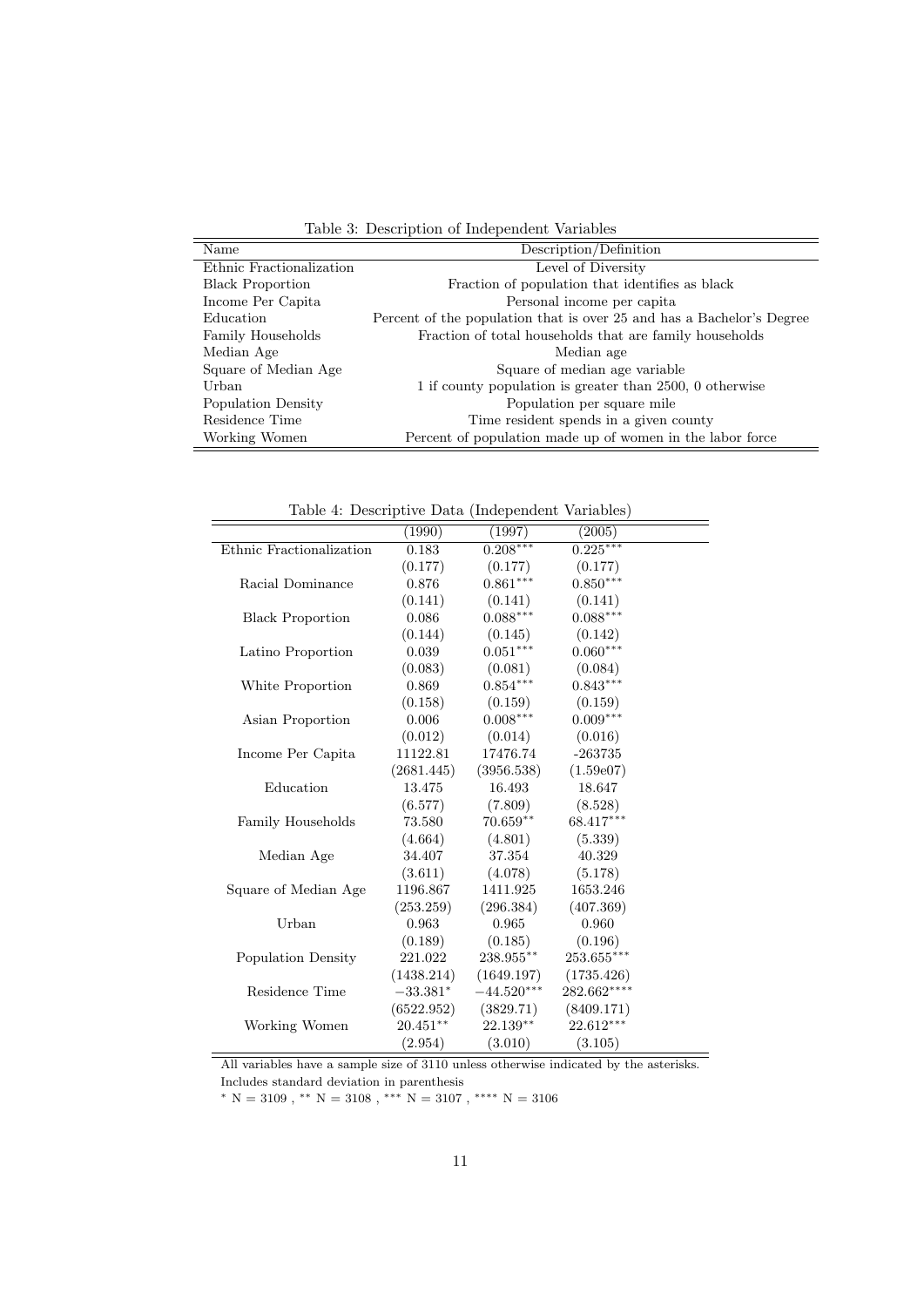to all counties in the continental United States. Summary statistics of these variables can be found in Table (4) and the description of how these variables are calculated is highlighted in the appendix. This research uses control variables found in most of the work examining ethnicity and social capital including Alesina and La Ferrara (2004), RFG(2006), and Gundelach (2014). Control variables other than the ethnic fractionalization measure(s) include income per capital, education, fraction of family households, median age and median age squared, a dummy variable for urban relative to rural population per square mile, population density per square mile, time the average resident has spent in a given county and the percent of the population made-up of working women.<sup>17</sup> High wages tend to be associated with employment that requires less hours, leaving more time for civic and social engagement. Putnam (1995), Helliwell and Putnam (1999) as well as Glaeser et al., (2002) have all documented the positive relationship between social and human capital. RGF(2006) argues that at the community level, education attainment is highly correlated in a positive manner with civic engagement. Putnam (1995) cites the breakdown of traditional family structure as being negatively related to social capital formation. However, the family is usually associated with more involvement in local schools and other social initiative suggesting that the increase in the proportion of intact family units should be associated with increase social capital. Since Putnam (1995) suggests that high levels of social involvement tend be positively correlated with age we include a variable that captures age as well as following Glaeser et. al (2000) we include an age squared term capturing the life cycle relationship of social capital. Because we believe that social interaction in rural areas differ from that in more metropolitan areas we follow Putnam (1995), Glaeser et. al (2000) and Brown (2001) and include a dummy variable for rural relative to urban counties. We also include variables covering population density per square mile and the average time spent by a resident of each county in an effort to capture the behavior of city dwellers relative to those living in more rural situations. Finally, to capture the changing role of working women in the social structure we include a variable that capture the percent of the county made-up of working women.

Figure (2) highlights the distribution of the social capital index across the three time periods. This figure shows a slight leftward shift in the distribution by 2005. This leftward shift is suggestive evidence of a reduction in social capital over time. Figure (3) shows the distribution of ethnic diversity (our primary variable of interest) across counties in the three survey periods. This figure suggests that the density of counties with little or no ethnic fractionalization has declined overtime. Conversely, there is an increase in the density of counties with more ethnic diversity.

<sup>&</sup>lt;sup>17</sup>Some variables included in RGF(2006) are not included in our empirical model because of insufficient theoretical justification for their inclusion in the production of social capital. For example share Black in a county.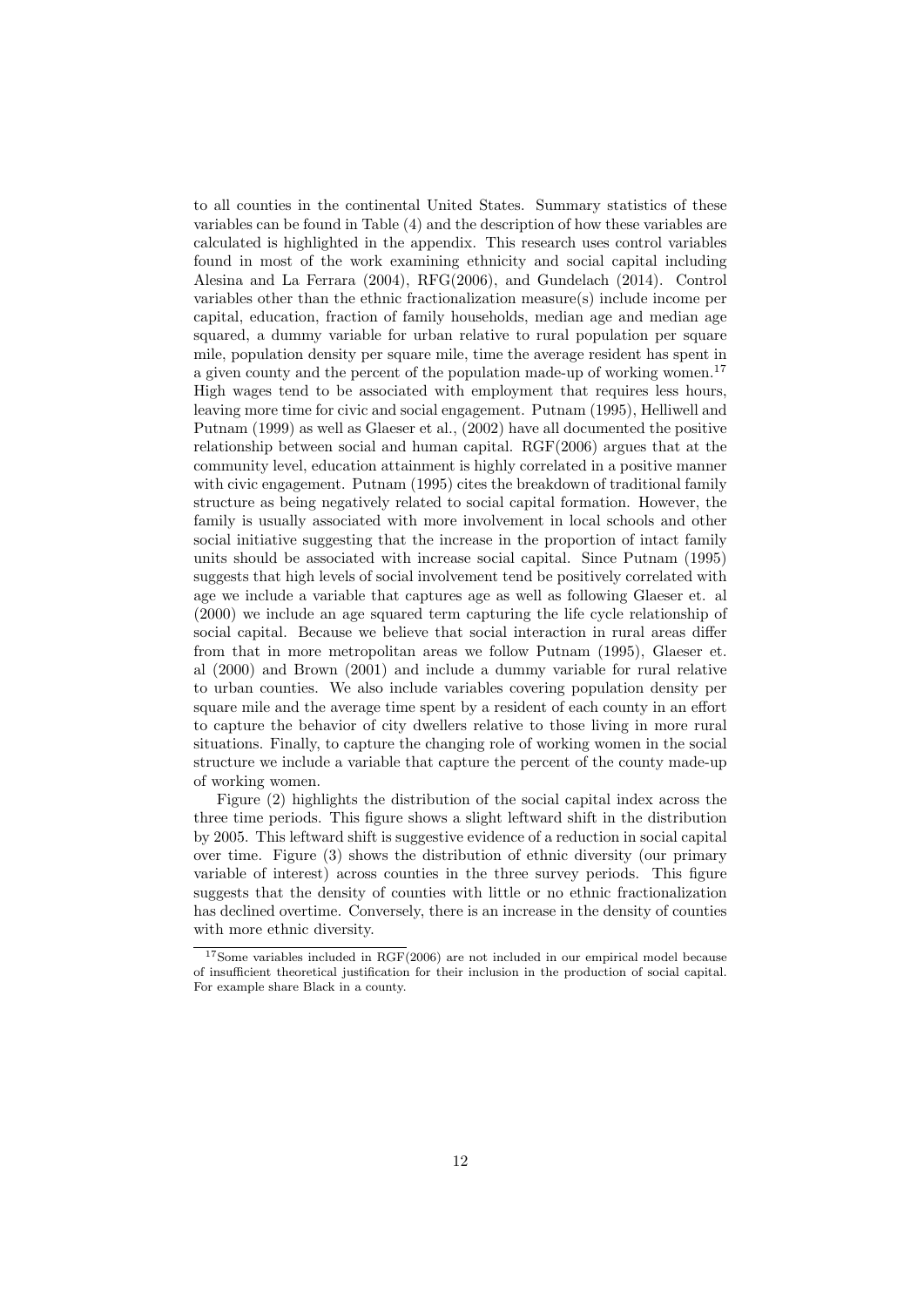

Figure 2: Distribution of Social Capital Index Over Time



Figure 3: Distribution of Ethnic Fractionalization across counties Over Time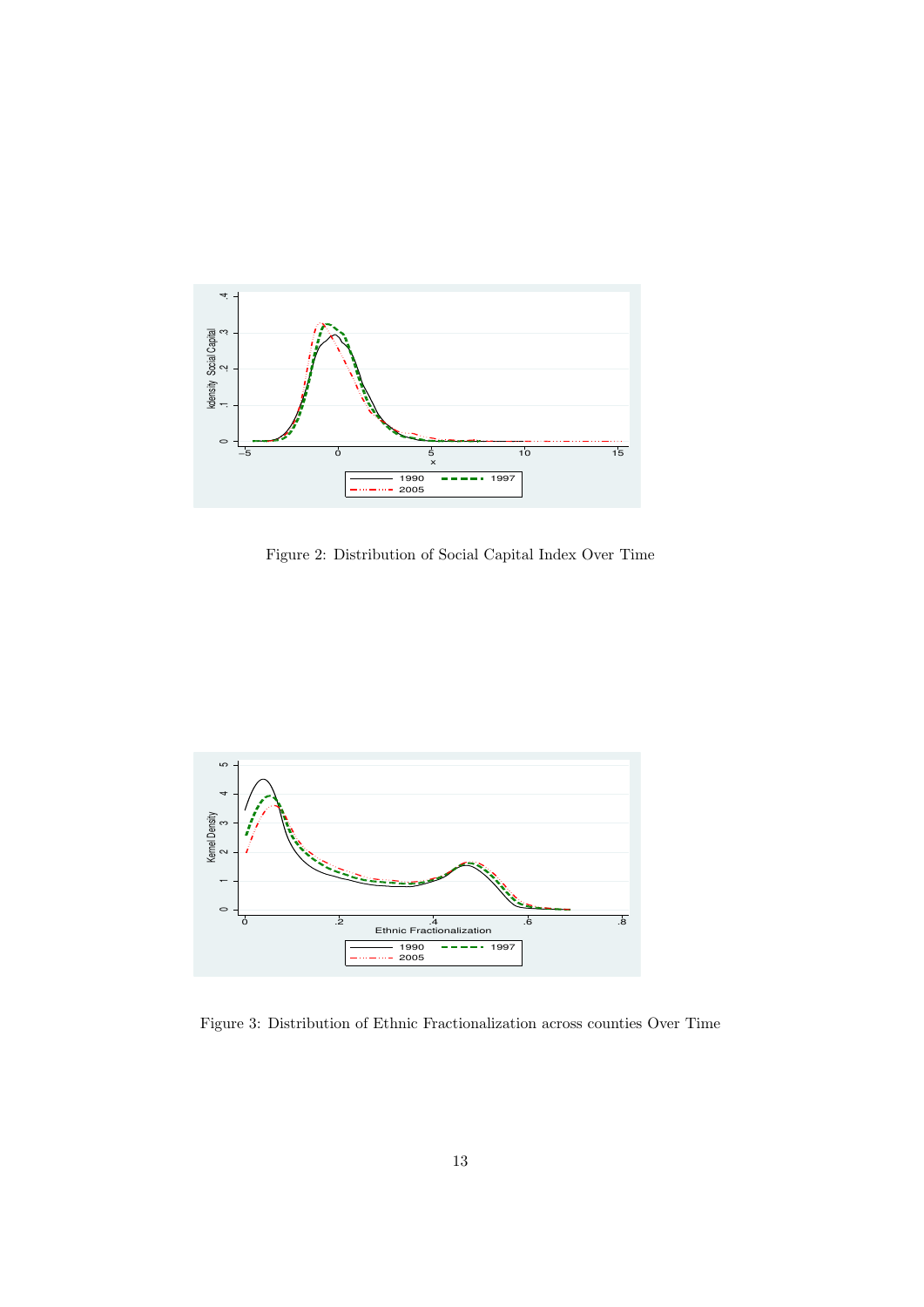# 5 Methodology

#### Econometric Model for Question 1

We address the issue of time differences in the impact of ethnic diversity on social capital by initially using a simple OLS model with standard controls as depicted in equation (1).

$$
S_{c,t} = \rho_{0t} + \rho_{1,t}e_{c,t} + \sum_{j=1}^{J} \delta_{j,t}x_{j,c,t} + \epsilon_{c,t}
$$
 (1)

In equation (1), S is social capital in county c in year t, e is ethnic fractionalization in county c in year t,  $x_{i,c,t}$  are additional explanatory/control variables  $(j = 1, \ldots, J)$  that could affect social capital at the county level and  $\epsilon$  is the error term. Our control variables include income per capita, the percentage of the population over 25 with a Bachelor's degree, the fraction of family households over total households, a dummy variable differentiating urban or rural counties, the median age, a quadratic variable on median age, and population density.<sup>18</sup> We also include state fixed effects (not included in RGF, 2006) because a simple OLS estimation of equation (1) can lead to biased estimates due to the potentially endogenous nature of ethnic fractionalization. Specifically, our parameter of interest could suffer from omitted variable bias if there is an unobserved determinant of social capital at the state level, correlated with ethnic fractionalization. For example, differences in institutions and/or economic polices could be correlated with ethnic fractionalization. At the same time these institutions and/or polices could produce lower levels of trust across the population and hence lower levels of social capital. We reduce the likelihood of this potential source of bias in the estimation of  $\rho_1$  by introducing state fixed effects. In this instance, the state fixed effects controls for time invariant institutions unique to a state that potentially impacts social capital. Hence, the coefficients in the model are estimated using variation across counties within a state at a given period of time.

We derive estimates of  $\rho_1$  and other parameters for t= 1990, 1997 and 2005. These estimates are then examined for statistical differences using T-tests.<sup>19</sup> Although we are confident that the inclusion of state fixed effects attenuates bias in our estimates, it is still possible to argue that even within states, there exists an omitted variable that is correlated with ethnic fractionalization across counties within a state and also correlated with social capital accumulation. While we are unable to identify such a variable, we cannot rule out this possibility. Hence, we address this potential source of bias using instrumental variables (IV) and a

<sup>18</sup>Apart from population density, the independent variables used in estimation are a subset of the variables included in RGF (2006) social capital empirical model. We choose to exclude some variables RGF(2006) include in their model to reduce potential multicollinearity. For example we do not include share of family households with children because of its potential collinearity with share of family households. We do not include a nonlinear relationship between ethnic fractionalization and social capital because when we graph social capital and ethnic fractionalization using a median spline or a lowess we observe a linear relationship.

<sup>&</sup>lt;sup>19</sup>It is important to note that we could have also tested for time differences in the impact of ethnic fractionalization by pooling all the data and interacting ethnic fractionalization with time dummies. However, given the length of time that has elapsed between each survey year, assuming other parameters in the social capital model do not change over time might not be appropriate.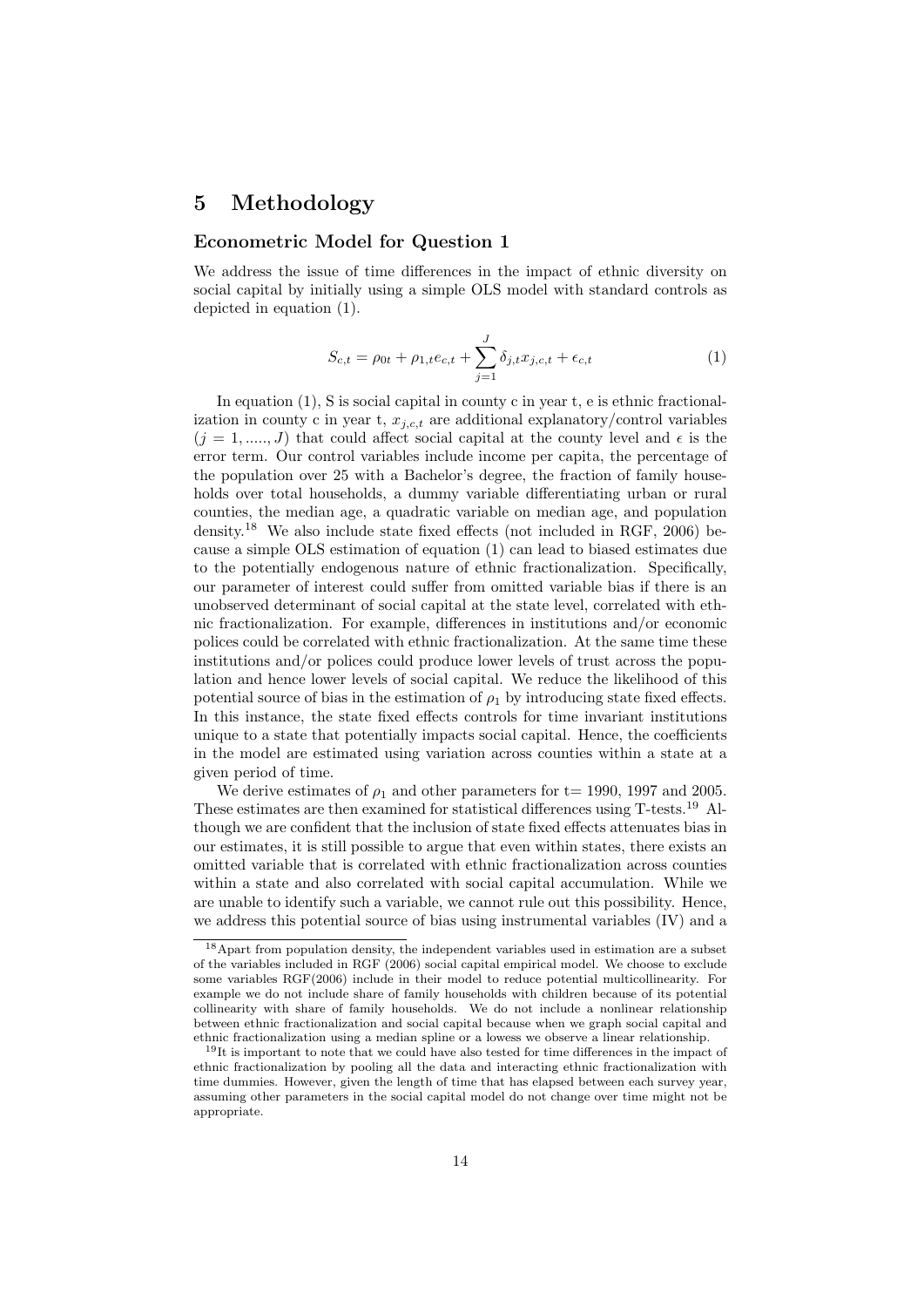2-stage least squares (2SLS) estimator. We estimate our coefficients of interests separately for the three time periods considered. In the IV specification just as in the OLS specification, we estimate the coefficient on ethnic fractionalization for each period and test for significant differences in the estimates in each period using T-tests.

In this analysis we make use of two instruments which we refer to as our preferred instruments. These instruments are level of inequality in the county  $(Gini)$  and the share of Blacks in a county.<sup>20</sup> As a robustness check, later in the paper, we introduce two alternate instruments: the share of democratic votes in a recent presidential election in a county and the share of votes for the leading candidate in the most recent presidential election. We combine the Gini and Black population proportion instruments in our estimation because they satisfy the J-Hansen over identification restriction test.<sup>21</sup> In contrast, any other pair of instruments or combination of three instruments fail this test suggesting that at least one instrument is not valid. The fact that only Gini and Black share satisfy the over-identification restriction in most instances suggests that at least one of these instruments is valid. While our other alternate instruments appear exogenous, the Gini and Black share are preferred given their relevance (correlation with ethnic heterogeneity). Moreover, both performed well on standard weak instrument tests and condition on the controls we include in our analysis, these instrument should satisfy exclusion restrictions.<sup>22</sup>

The biggest concern in the IV analysis is whether relevant instruments satisfy exclusion restrictions. We argue that our instruments are valid as we do not expect a direct effect of each of these variables on social capital in a county. The only way these variables affect social capital is through their impact on ethnic fractionalization. For example, higher democratic vote can be associated with more racial heterogeneity but having higher democratic votes in a county does not affect the accumulation of social capital. Both Republican and Democrat leaning counties form social groups and accumulate social capital. An additional example is the instrument, share of Blacks in a county. Just as with democratic vote, there is no logical reason to expect that higher proportions of Blacks will have an independent effect on levels of social capital. There is no evidence that Blacks form social groups or accumulate social capital differently than do other ethnic groups. However, the increase in Blacks or any other ethnic group in a county could increase ethnic fractionalization which could lead to lower levels of trust and social capital as predicted by the conflict theory. Similarly, the level of inequality in a county does not inherently reduce or increase the accumulation of social capital. However, higher levels of inequality in a county can be associated with ethnic fractionalization through past historical institutions.<sup>23</sup>

<sup>20</sup>It is possible to argue that using inequality within a county may not satisfy exclusion restrictions, given Alesina and La Ferrara suggested an association between social capital and inequality. However robust empirical evidence of this relationship is lacking. They find that when appropriate controls are included inequality does not have statistically significant effect on social capital. However inequality is correlated with ethnic fractionalization- making it a possible IV choice.

<sup>&</sup>lt;sup>21</sup>The exception occurs in the estimation using the 1997 survey. In this instance using the Black share IV alone is preferred but estimates using both instruments and just Black shares produces estimates that are not statistically different (-0.437 using Black share alone vs -0.462 using both.).

<sup>22</sup>Examples of weak instrument tests we conduct include "first-stage F-statistic", Shea partial  $R^2$ , Stock-Yogo (2005) bias method.

<sup>&</sup>lt;sup>23</sup> Later on in the paper, we provide evidence of this lack of independent effect of our preferred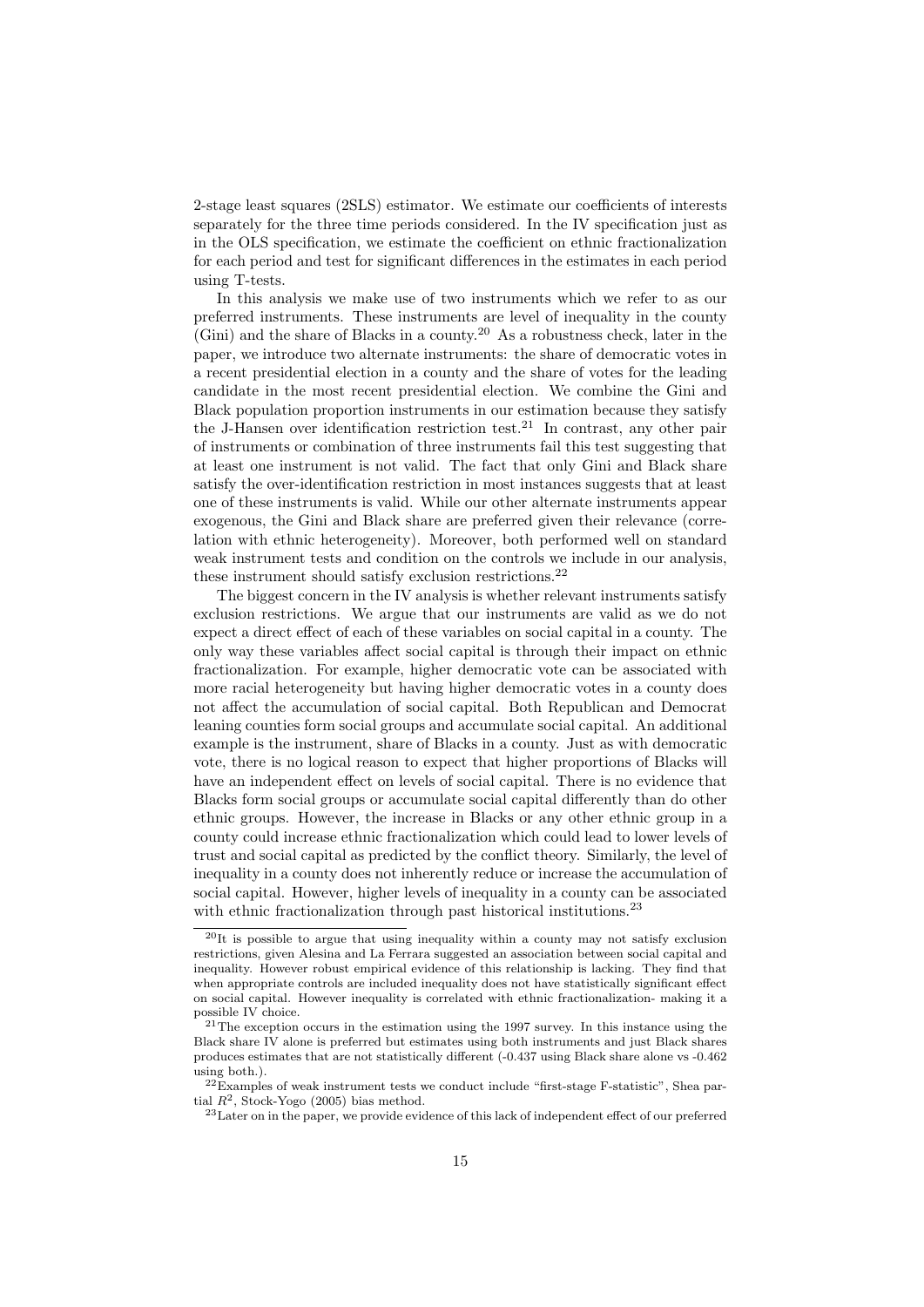#### Econometric Model for Question 2

To address our second question regarding evidence in support of Putnam's claims, we pool the data from the three periods and re-estimate the model using four estimation strategies. First as a benchmark, we estimate  $\beta_1$  in equation (2) using OLS.

$$
S_{ct} = \beta_0 + \beta_1 e_{ct} + \sum_{j=1}^{J} \phi_j x_{ict} + \epsilon_{ct}
$$
\n(2)

Second, we exploit the panel nature of our data and estimate a panel model as highlighted in equation (3) making use of a FE estimation method.

$$
S_{ct} = \beta_1 e_{ct} + X'_{ct} \lambda + \theta_c + \epsilon_{ct}
$$
\n(3)

In equation (3),  $\theta_c$  is the individual county level effect and X is a vector of all the control variables that vary across county and time. We also include time dummies in X. By exploiting a fixed effect panel model specification, our effects are identified over variation within a county over time. The fixed effect model attenuates the potential of deriving biased estimates which can occur when using an OLS strategy to estimate effects even with time and state level dummy variables. While it is still possible to argue that the fixed effects model is threatened by within-county time varying unobservables, the existence of such variables is unlikely. Hence, conditional on the variables included in our analysis,it is difficult to provide a compelling story that there is still an omitted variable within a county that is time varying, affects social capital, and is correlated with ethnic fractionalization in the county. $24$ 

Our third estimation strategy addresses the potential limitation of the fixed effects model by making use of  $\text{IV}$ / 2SLS estimation methods. The only difference here compared to our prior IV analysis, is that here we pool all the data and include year dummies. Similar to our previous IV specification, the main assumption for consistent estimation of  $\beta_1$  are valid instruments  $(E(\mu_{c,t}|z_{ct} = 0)).$ 

Our fourth strategy exploits the panel nature of the data along with the use of an IV approach. This approach refereed to as FE-IV is useful in light of the probable existence of county level fixed effects and the distinct possibility that  $e_{c,t}$  is correlated with  $\epsilon_{c,t}$ . In this case, we need to make use of instruments  $z_{c,t}$  which are correlated with  $e_{ct}$ , but are not correlated with  $\epsilon_{ct}$ . The FE-IV estimation strategy given its advantages, is our preferred specification for deriving consistent estimates.<sup>25</sup>

#### Strategy to Test for the Relevance of Hypotheses

The contact hypothesis suggests that greater levels of diversity lead to increased social capital in communities. To empirically test this hypothesis we focus on the estimated  $\beta_1$  in our IV and fixed effect models. Our null hypothesis is  $\beta_1 \leq 0$ .

instruments on social capital by estimating simple linear regressions of social capital on our control variables, ethnic fractionalization and our instruments.

<sup>24</sup>One potential drawback of using the fixed effect model with few time periods is the limited variation over which potential effects are being identified.

<sup>25</sup>It is important to mention that in both the panel estimation and the models using pooled data, we cluster our standard errors given that our variable of interest varies at the county level.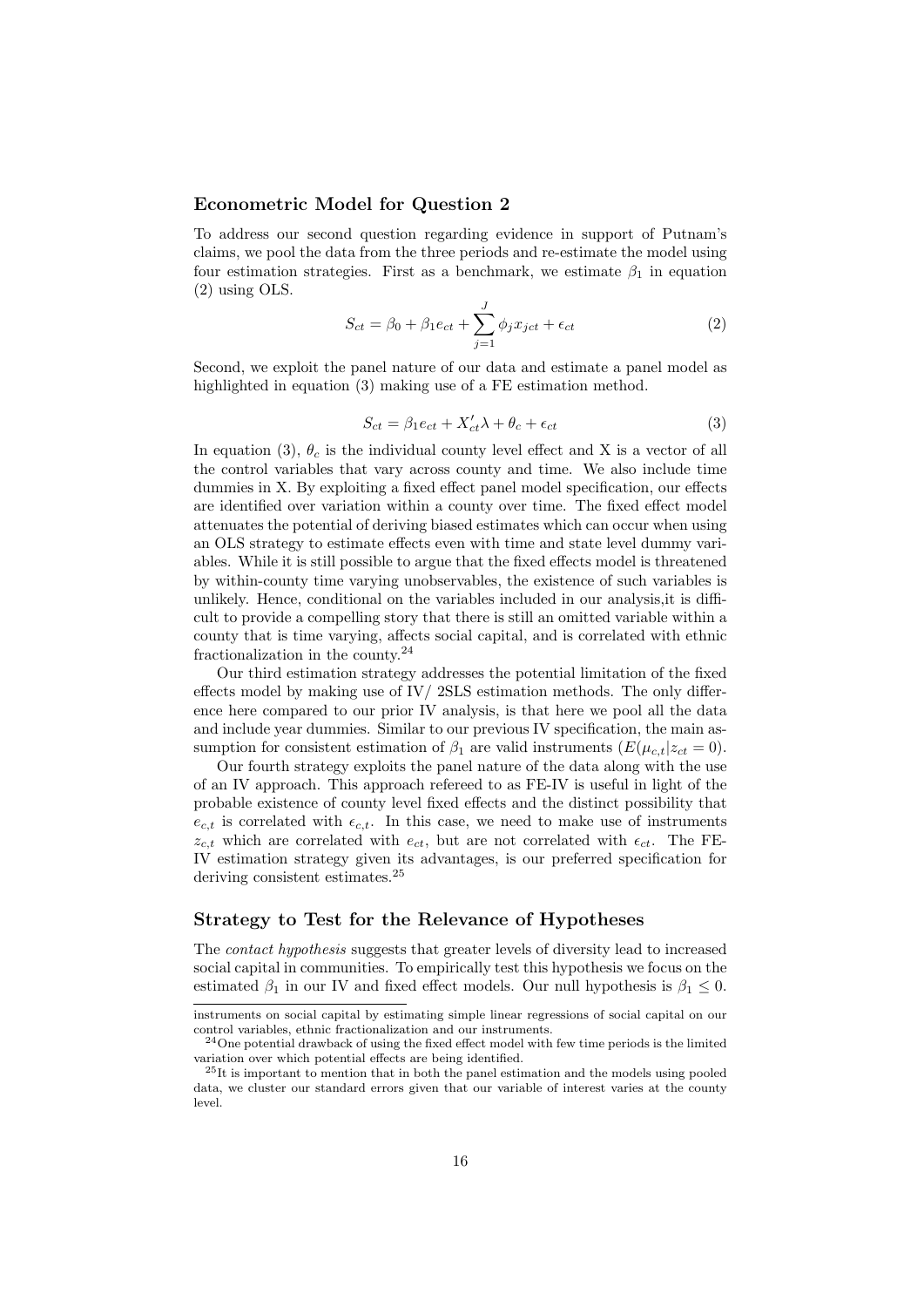We reject our null hypothesis if  $\beta_1 > 0$ , meaning contact claim is relevant. Failing to reject the null implies: (1) If  $\beta_1 = 0$  then our results suggests that none of the theories are consistent with trends in U.S.data. (2) Alternatively, if  $\beta_1$  < 0 then either the *conflict hypothesis* or *hunker-down hypothesis* is relevant. It is important to mention that our estimation strategy does not allow specific differentiation between the conflict and hunker-down hypotheses. To provide evidence for or against either of these notions, we look at trends at the bottom and the top of the ethnic fractionalization distribution. We discuss this prima facie evidence in the results section.

### 6 Results

### 6.1 Summary of Estimated Effects for Basic Control Variables

Before addressing our two key questions, it is useful to examine the estimated coefficients for the control variables in the estimated models summarized in Tables (5-9). While some of the control variables generally hold intuitive relationships with social capital throughout all of the different specifications, the signs of some control variables vary across specifications. In instances where estimates of controls change significantly across specification, we focus on estimated relationships in our preferred model.<sup>26</sup>

The level of education shows a positive relationship with social capital across time. In effect, a county that holds proportionally more undergraduate degrees tends to have a greater level of social capital. Educated people are more likely to be employed in workplaces that place greater importance on teamwork and building social connections. We can also argue that skilled occupations are scalable and have more flexible working conditions, which allow more time to engage in the production of social capital.

Whether a community is urban shows a significant, negative relationship with social capital across time. Urban environments are generally perceived as less social, possibly due to higher crime or less social space. Residence time, the approximate total time an individual spends in a city or town, shows a negative, but insignificant relationship with social capital. A possible reason for this is the difficulty in approximating residence time accurately. The percentage of working women shows a significant positive relationship with social capital. This result suggests that more women in the workplace increases social capital, which corroborates the reasoning behind the relationships for level of education.

The variables income per capita, percentage of family households, and median age show different relationships depending on the model specification. Our preferred specification (IV-FE) summarized in Table (8) reveals a significant positive relationship between income per capita in a county and social capital. Further, the percentage of family households also shows a positive, but nonsignificant relationship with social capital. Population density shows a negative relationship with social capital. Median age shows a negative and significant

 $^{26}$ While the control variables we include in our model are similar to RGF (2006), we only include a subset of the controls used in RFG (2000) and as a result we do not directly compare our estimates to theirs. However, the direction of the estimated coefficients of the subset of variables common to both papers, are similar in most cases although the magnitudes differ.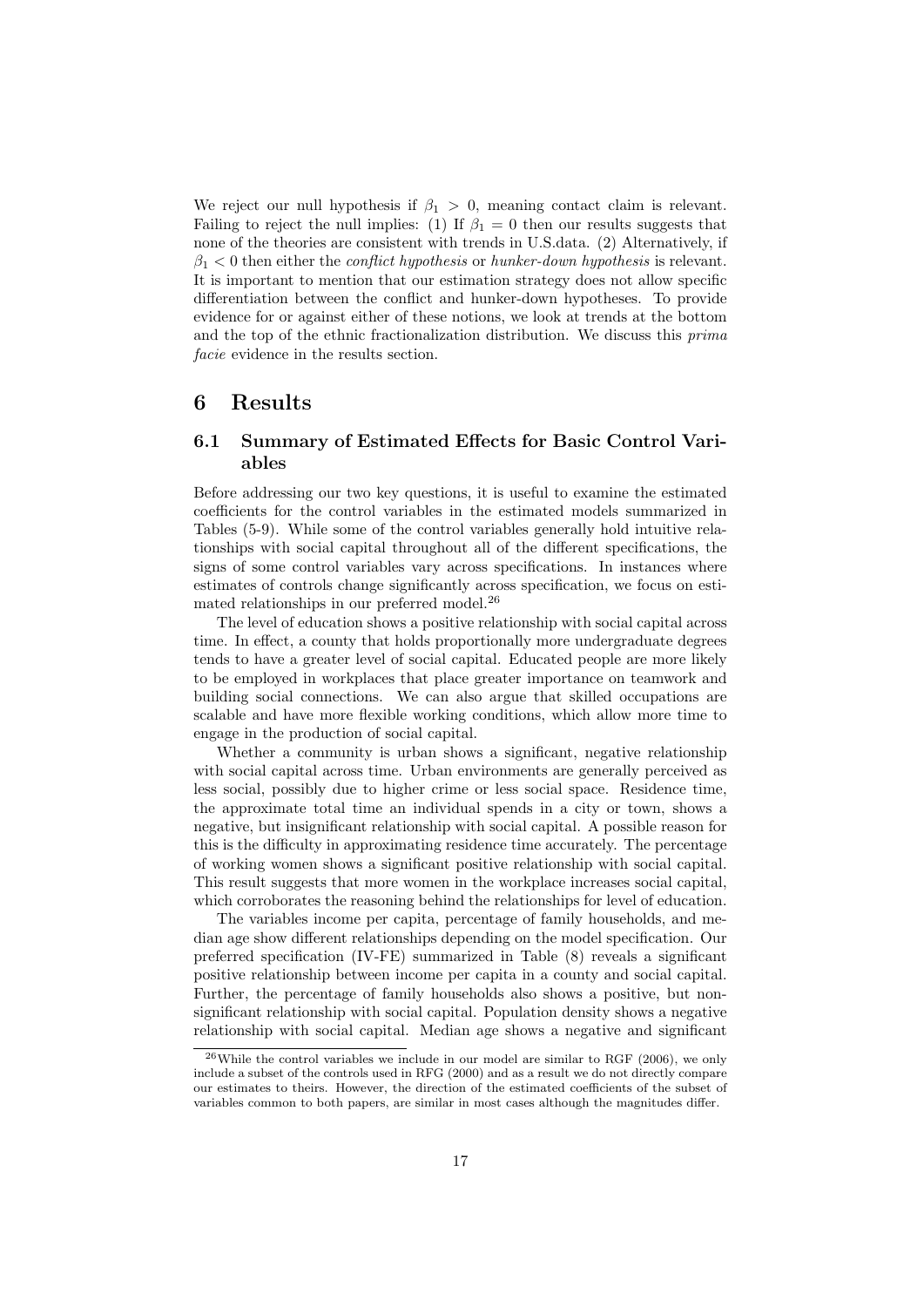relationship, while the square of median age shows a positive significant relationship. This result suggests a nonlinear relationship between social capital formation and median age of individuals in a community.<sup>27</sup>

#### 6.2 Testing for time differences

Columns  $(1)-(3)$  of Table  $(5)$  summarize OLS results across our three time periods 1990, 1997, and 2005 and provide a benchmark for possible estimated effects. In contrast, columns  $(4)-(6)$  summarizes the results across the three time periods from the second stage of the IV estimation. The first stage estimates for the cross-sectional IV analysis in columns (4)-(6) of Table (5) are summarized in Table  $(A1)$  of the appendix columns $(1)-(3)$ .

We present results using our preferred instruments, the combination of the Gini coefficient and the share of Blacks in a county. We posit that consistent estimates can be derived given these instruments satisfy the exclusion restriction conditional on the controls we have included in the analysis. See appendix A for a detailed discussion on evidence in support of the instruments. Furthermore, we do not worry too much about the consistency of our estimates when testing for time differences. This is because our test for time differences will be valid as long as any potential bias in our OLS or IV estimates are time invariant. The first stage results (Table  $(A1)$  in our appendix columns $(1)-(3)$ ) reveals a strong positive relationship between ethnic fractionalization and both the Black share of the population in the county and the Gini coefficient in the county.<sup>28</sup>

Our variable of interest in Table (5) is the estimated impact of ethnic fractionalization on social capital for each survey year. Notice across the three periods the estimated impact is negative using both OLS and IV. This result suggests that an increase in ethnic fractionalization is negatively correlated with social capital. Our IV estimates are slightly larger than our OLS estimates. This difference suggests that our OLS estimates are slightly downward biased. Given that we can infer causal relationship using the IV model, these results suggest that higher levels of ethnic fractionalization at the county level leads to a decrease in social capital at the county level in the three periods we analyze (1990, 1997 and 2005).

While these yearly IV estimates of the impact of ethnic fractionalization are useful, our first question is focused on investigating the existence of time differences in the impact of ethnic fractionalization on social capital. To address this question, as noted in our empirical section, we test for statistical difference in the estimated impact of ethnic fractionalization on social capital across the three survey periods using T-tests.

Formal testing for statistical difference is important as we cannot conclude the existence of time difference based on simply observing changes in coefficient magnitudes. Specifically, in both the OLS and IV specifications the magnitude of the negative impact of ethnic fractionalization on social capital is increasing over time. For example, the estimated negative impact rose by 0.07 from 1990 to 2005 using OLS. Alternatively, in the IV model the negative impact rose by 0.247 from 1990 to 2005. However, these increases in the estimated impacts

 $27$ If we do not include a quadratic term for median age the estimate on median age in the IV-FE is positive and more consistent with other specifications.

<sup>&</sup>lt;sup>28</sup>Notice in three of the four cases, the sign on the estimated impact of Gini and the share of Blacks in a county is positive and significant at least at the 10 percent level.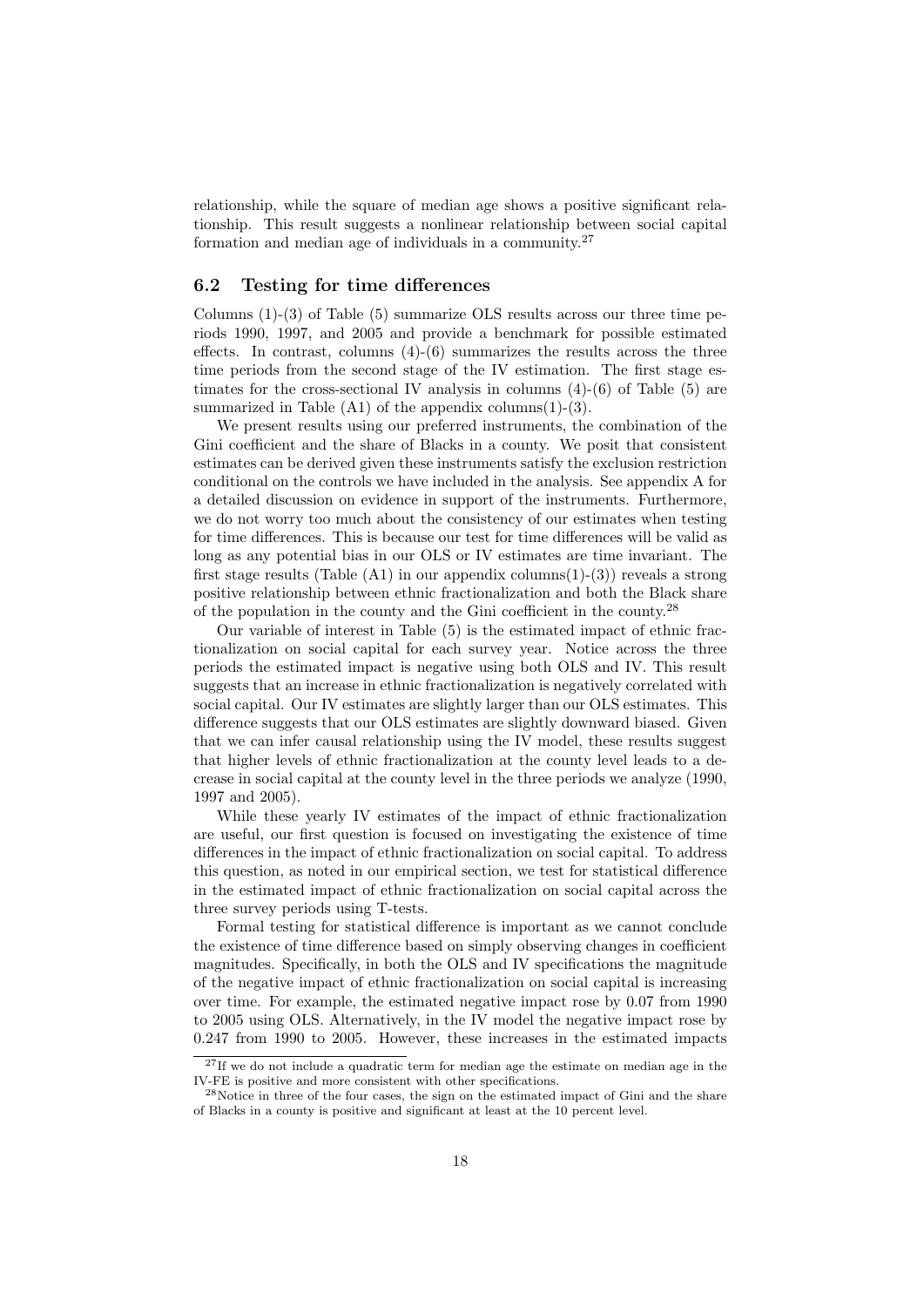across survey years does not provide evidence of statistical difference. Results from a two-sample mean-comparison test suggests that estimates of the impact of ethnic fractionalization are not statistically different i.e., that there is no statistical difference between estimates in 1990 and 1997, 1990 and 2005, and 1997 and 2005.

The conclusion from this analysis is that while ethnic fractionalization has a negative impact on social capital and this effect has persisted over time, this effect has not changed in magnitude over our survey period (1990-2005). This finding suggests that there are no time differences or time heterogeneity in the impact of ethnic fractionalization on social capital between 1990 and 2005.

### 6.3 Testing for Evidence of Contact, Conflict or Hunkerdown

To provide evidence for or against the contact hypothesis, we focus on the estimated effects using the pooled data. Table (6) provides a summary of the estimated impact of ethnic fractionalization on social capital using the different estimation strategies highlighted above. Columns (1) provides OLS estimates, column  $(2)$  provides estimates using the FE method, and in columns  $(3)$  - $(5)$  we summarize the estimates using alternative instruments. Column  $(3)$  presents results using our preferred instruments (the Gini coefficient and the Black share in the county). Columns  $(4)-(5)$ , in contrast, provide estimated effects using democratic vote in a county and share of lead vote in the closest presidential election as instruments. Table (A1) in the appendix columns (4) to (6) provide a summary of the first stage results of the three IV estimations in Table  $(6)$ .<sup>29</sup>

The strength of the fixed effect model is the identification of the relationship between ethnic fractionalization and social capital using within county variation. However, the possibility that ethnic fractionalization in a county is correlated with both an unobservable within the county and with social capital is our rationale for also exploring an IV strategy. All the estimates of  $\beta$  in Table (6) are negative and significant. Given this negative relationship in all cases, we can clearly reject the contact hypothesis. Therefore, in the case of the U.S., the *conflict* or *hunker down hypotheses* are more relevant in explaining what happens to social capital with increased diversity. It is worth noting that though magnitudes differ across the OLS, FE and IV (1) specifications, estimates are not statistically different.<sup>30</sup>

Another observation from Table (6) is that estimated effects when we use either the democratic vote share or the lead vote share as instruments are statistically different from the estimated effects using the OLS, FE and the preferred instruments. Though it appears that these instruments satisfy exclusion restrictions both are more likely to suffer from weak instrument issues given the low correlation between these instruments and ethnic fractionalization.<sup>31</sup>. It is

<sup>29</sup>In this pooled analysis just as in the individual year IV analysis, only a combination of the Gini and Black Share satisfies the over-identification restriction test. This is why we use the other two instruments individually.

<sup>&</sup>lt;sup>30</sup>We test to see if estimated effects are statically different using T-tests and fail to reject our null of equal means across OLS vs FE estimates, OLS vs preferred IV estimate and FE vs preferred IV estimates.

 $31$ See first stage results in Table (A1) columns (5) and (6) in the appendix for estimated effects. Though these instruments have F stats greater than 10, the Shea Partial  $R^2$  is less than 0.1 when either alternative IVs are employed which is in contrast to 0.45 for our preferred IV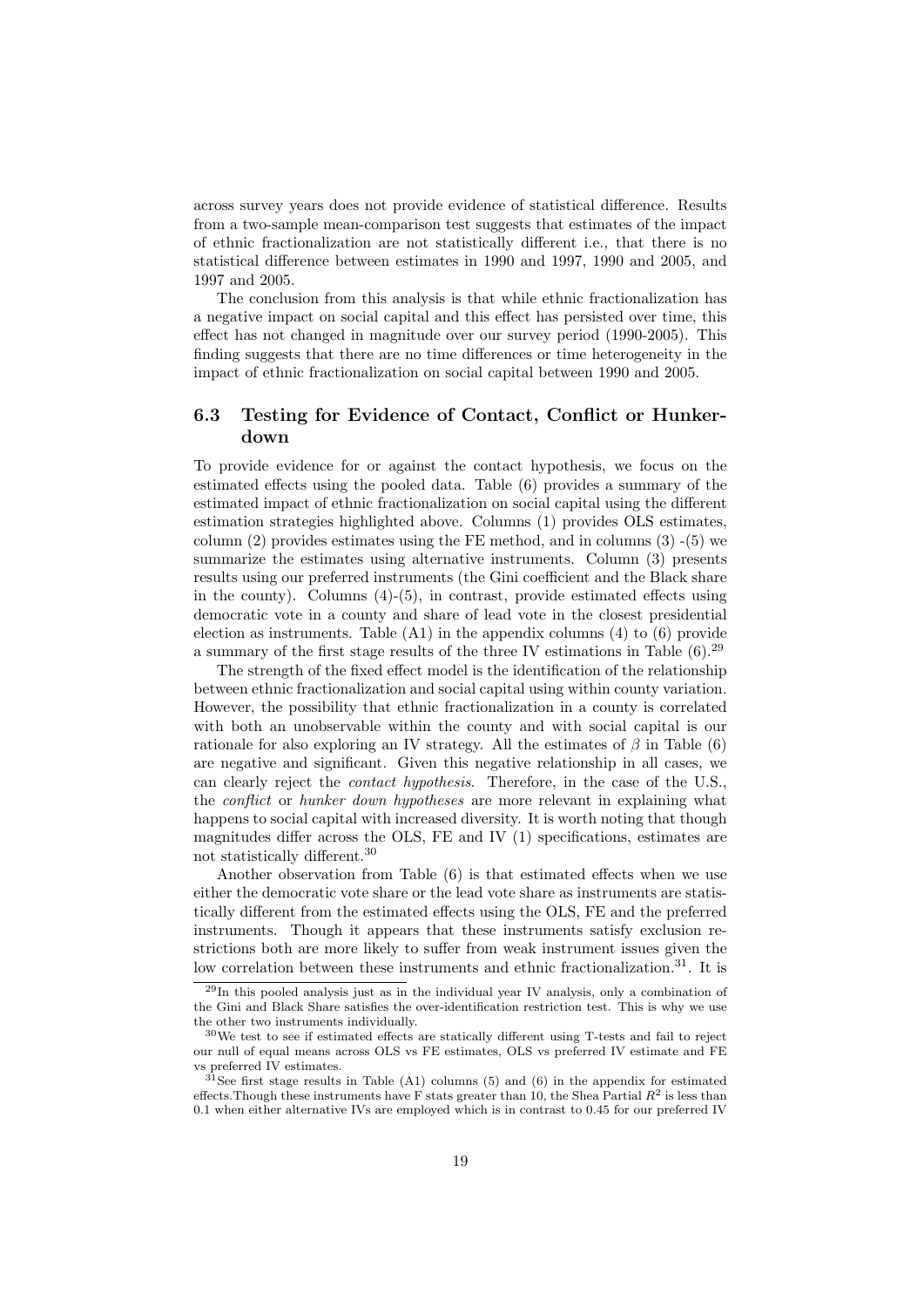also worth mentioning that even if the estimates of  $\beta$  are consistent using the two alternative instruments, we are not overly concerned with the difference between these estimates and our preferred IV estimates, given that instrumental variables estimators generally estimate local average treatment effects (LATE), with the specific average depending on the choice of instruments. $32$ .

In Table  $(7)$  columns  $(1)$  to  $(3)$ , we present the results using an IV-FE estimator. Column (1) provides results using the Gini coefficient and the share of Blacks in a county as instruments. Columns (2) and (3) provides estimates when we instrument for ethnic fractionalization using the percent of people voting democratic in a county and the percent of the county voting for the leading party as instruments, respectively. The IV-FE specification allows us to combine the benefits of IV and fixed effects. However, it is important to mention that the potential for weaker correlation between the instrument and ethnic fractionalization is higher here given we are identifying effects using variation within a county. The benefit is that the instruments are more likely to satisfy exclusion restrictions.<sup>33</sup> We concentrate our discussion on our preferred IV-FE results in column (1) of Table (7) but also present the estimated effects using the alternative instruments for completeness.<sup>34</sup>

Table (7) shows that the estimate of  $\beta$  using IV-FE and our preferred instruments is negative and similar to the estimates summarized in Table (6) using other estimation methods. These results suggest that increases in ethnic fractionalization leads to a decline in social capital. Hence, we reject contact hypothesis and posit that our findings are consistent with the *conflict* and/or hunker down hypotheses.<sup>35</sup>

Note that the estimated effect using the IV-FE is much larger than using the IV or FE models:  $-3.318$  versus 0.453 and 0.891.<sup>36</sup> This larger magnitude is not a surprise given identification of effects are different using both models. In the regular IV, we identify effects using variation in the instrument within a state, but in the case of the IV-FE we are identifying effects using variation in the instrument within a county over time.

specification. When instruments are weak, IV estimates may not be consistent as the 2SLS estimator with weak instruments is biased in small samples. The aforementioned issues make us more cautious about the large estimated effects with the alternative instruments.

<sup>32</sup>Angrist and Imbens, (1995)

<sup>33</sup>It is worth mentioning that first stage estimates (not included in the paper) using our preferred IV-FE method are still very strong and we do not worry about weak instrument issues. Also the Hansen J-test for over-identification restrictions still suggests that at least one of these preferred IVs is valid.

 $34$ As noted with the IV estimation, although these alternative instruments pass the first stage  $F > 10$  rule of thumb, we are concerned that estimates using these instruments may be inconsistent given low Shea partial  $R^2s$  and the weak correlation between these two alternative instruments and the endogenous variable in the first stage.

<sup>35</sup>It is useful to mention that although we do not focus on the estimates using our alternative instruments, the democratic share instrument in (column 2) provides results that suggest no significant relationship between ethnic fractionalization and social capital. In contrast, the lead share IV (column 3) suggests a negative relationship which is consistent with our preferred IV-FE model and our other specification results.

 $^{36}\mathrm{This}$  effect is also statistically different from the estimates derived using the OLS, IV and FE.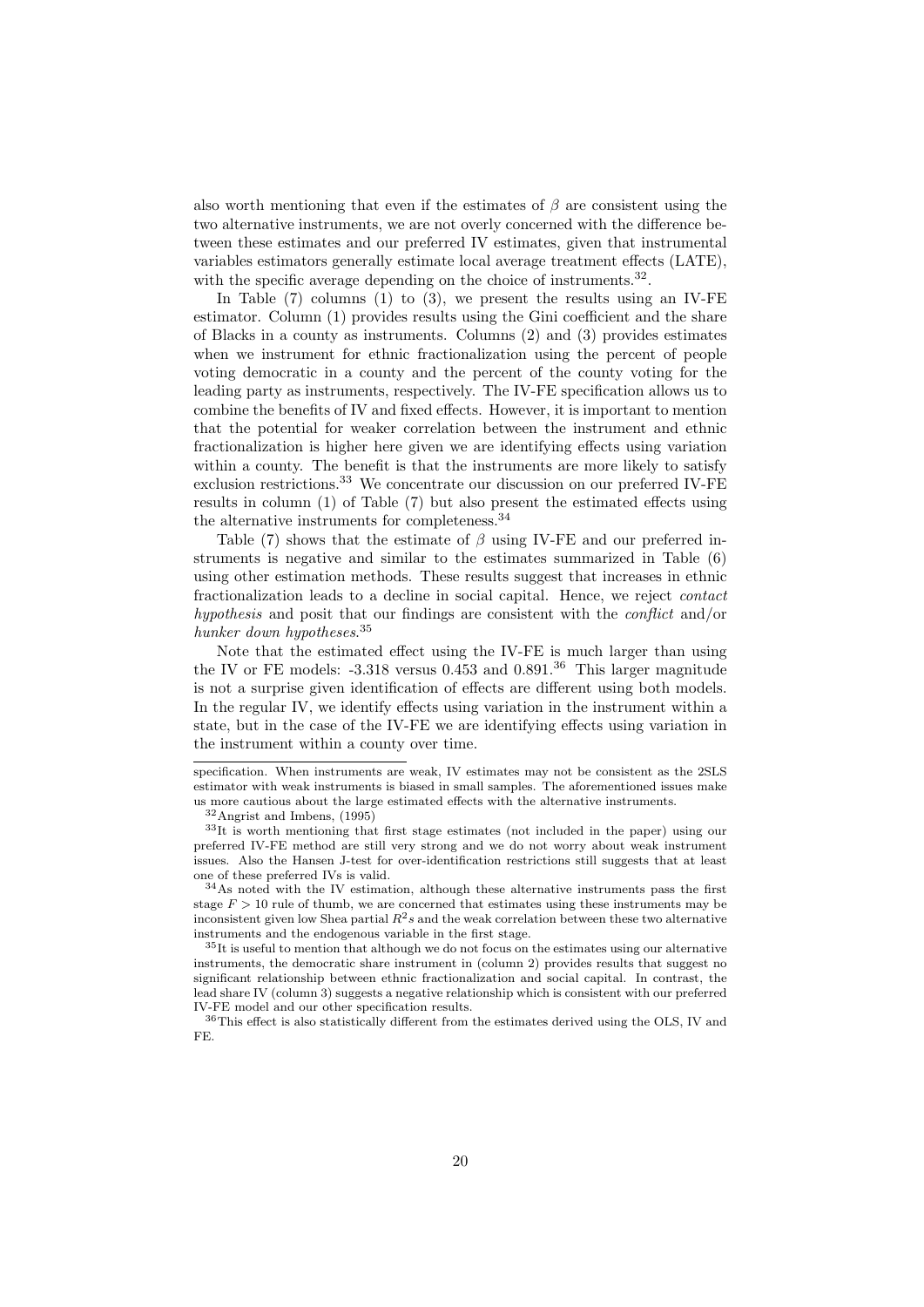#### 6.4 Robustness Checks

So far our different model specifications have all led to the rejection of contact hypothesis. However, one of the challenges in considering social capital is how it is measured. In this paper we make use of an index that is readily available and put together by researchers with a lot of knowledge in this field. However, this index measure is not without its limitations. One limitation mentioned earlier, is the changing way people connect and potential generational differences. In addition, it is possible to argue that our results may be tied to our use of this particular index of social capital. While we do not have data on other potential alternative measures of social capital at the county level or proxies for social capital for our data periods, we can investigate separately the possible relationship between some of the indicators used to construct the index and our variable of interest, ethnic fractionalization.

Table (8) summarizes the results of estimating our preferred model IV-FE using instead of social capital index, six variables that potentially could be used separately to proxy for social capital. These variables are all a part of the social capital index we use in the above analysis. In Panel A the two proxies for social capital are the number of bowling centers in a county and the number of civic and social associations in a county controlling for population size. In Panel B we proxy for social capital using the total number of golf courses and the total number of religious organizations divided by population size. Finally, in Panel C we proxy using the total number of professional groups divided by population and the response rate to the census in a county.

The results in Table (8) suggest that even with these proxies for social capital which may be less precise, most coefficients on ethnic fractionalization are negative, though many are insignificant. It is worth noting that the effect of ethnic fractionalization is significant in the specification using membership of social associations and provides inferences consistent with our highlighted finding. The results of our robustness checks are consistent with Putnam's conflict or hunker down hypotheses. The consistence of our estimates using component parts of the social capital index suggests that the social capital index, though not perfect, is a good measure and our core findings are not specifically dependent on the derivation of the social capital index.

#### 6.5 Conflict versus Hunker Down Hypotheses

Our findings highlighted above suggest that U.S data is not consistent with the contact hypothesis but is compatible with both the conflict and hunker down thesis. For the conflict hypothesis increases in ethnic diversity leads to lack of trust of those joining the group and a decreased investment in social capital. In contrast the hunker-down notion suggests that an increase in ethnic diversity causes members of a group to distrust not just out-group members, but also ingroup members. While our data does not allow direct testing to determine which hypothesis is more relevant in a regression framework,  $37$  we explore other ways of providing suggestive evidence for or against either of these hypotheses. First, we isolate counties that fall into the lowest quartile of ethnic fractionalization

 $37$ In an earlier version of our paper (Belton, Huq and Uwaifo Oyelere (2014)), we attempt to test for hunker down hypothesis and find evidence against its relevance within a regression framework.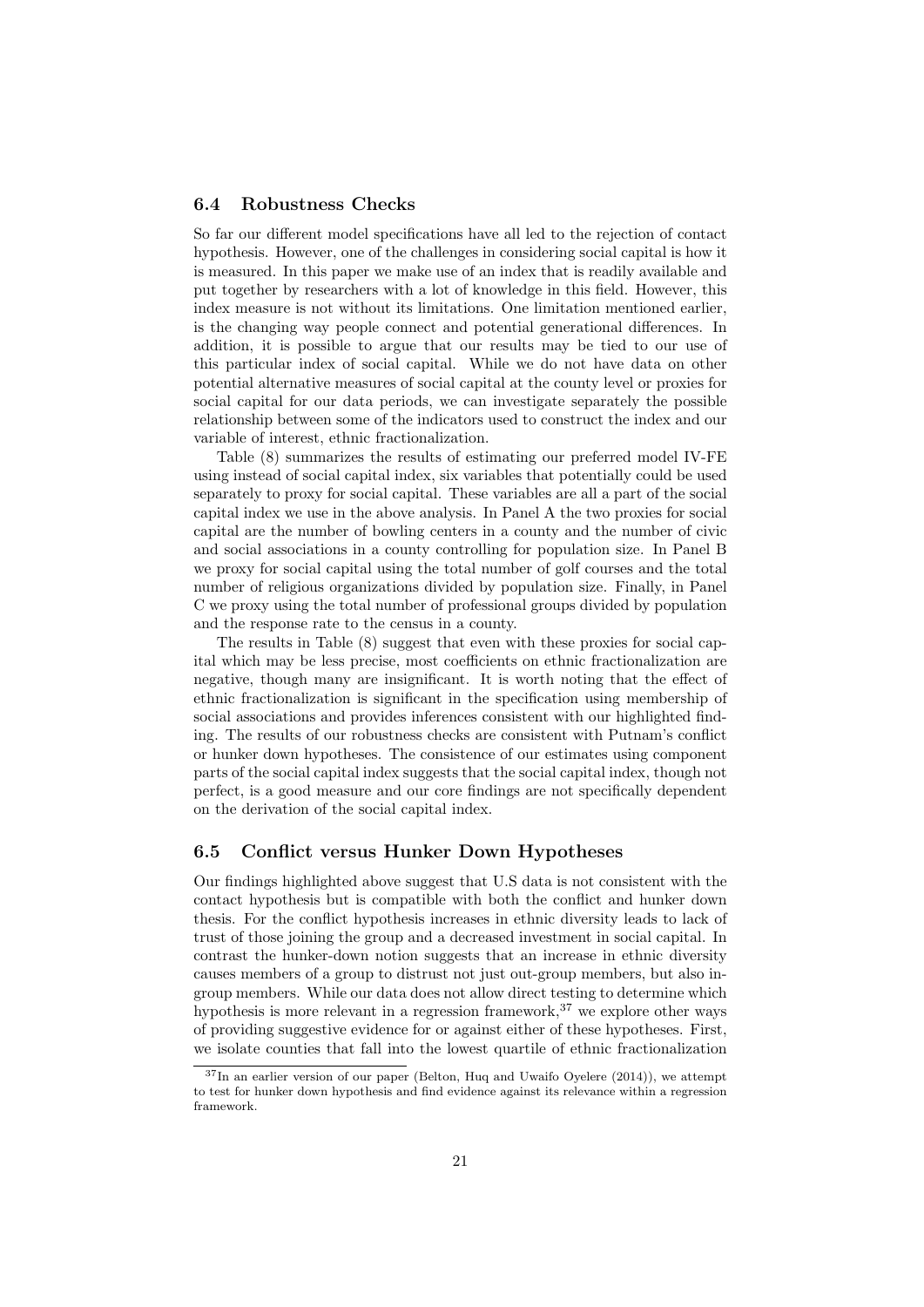in the 1990 survey and remain in this quartile in the other survey years. Next, we isolate counties that remain in the top quartile for ethnic fractionalization in the three survey periods. Using simple bar graphs and basic summary statistics, we compare and contrast the trends in social capital in these counties over time. <sup>38</sup> Initially, we note that mean social capital values in the counties with low fractionalization is significantly higher in each year than for counties with high fractionalization. This observation similar to our econometric analysis is not consistent with contact theory but rather consistent with the alternatives. To provide evidence for or against hunker down theory, we compare our 1990 to 2005 values. We do not compare 1990 to 1998 because there is not a substantial change in mean ethnic fractionalization over these two periods. However, there is significant change in mean ethnic fractionalization between 1990 and 2005. In counties with low fractionalization, small increases in ethnic fractionalization cannot significantly impact a communities' cohesion and mean social capital negatively unless this increase leads to a change in interaction among those of the dominant ethnic group. This is because the entry of few people of a different ethnicity into a homogeneous community can only create a limited number of new interactions. Even if these new interactions between the majority group and the new entrants do not lead to trust, they cannot negatively alter the level of social capital within the community in a statistically significant way as long as trust between those of the dominant ethnicity within this community does not change. Hence in counties with low fractionalization, evidence for the hunkerdown hypothesis can only be found if small increases in ethnic fractionalization is associated with a statistically significant decrease in mean social capital. Figure (4) indicates that mean social capital increased in these low fractionalization counties between 1990 and 2005 despite entrance of out-group members. This finding is inconsistent with what the hunker down hypothesis will predict. It is important to mention that this increase in social capital was not just a trend effect because when we consider counties with ethnic fractionalization in the top quartile (Figure 5), we find that mean social capital decreased between 1990 and 2005 while ethnic fractionalization increased. One possible argument that could be made is that comparing figure (4) and (5) is not appropriate because counties with high diversity in 1990 could be poorer and should have lower levels of social capital ceteris paribus. It is this idea of a correlation between ethnic fractionalization and income that led to our including income as one of the control variables in our regression analysis and also guided identifying effects using within county versus across county variation.

Figure (6) suggests that the marked difference in social capital between figures (4) and (5) cannot be explained by income. Figure (6) shows mean real per capital income (RPCI) in the counties highlighted in figures (4) and (5). Notice that mean RPCI was actually higher in the most diverse counties in 1990 but increased at a slower rate than the counties which are less diverse. In addition while the least diverse counties now have a higher mean RPCI, the difference in means across both is relatively small and cannot explain the huge gap in means of the social capital index for these two sub-samples.

What do these three figures suggest? While we cannot use a regression framework to test the conflict relative to hunker down thesis, the conflict thesis appears more consistent with U.S data between 1990 and 2005. The evaluation

 $38$ See Figures (4) and (5).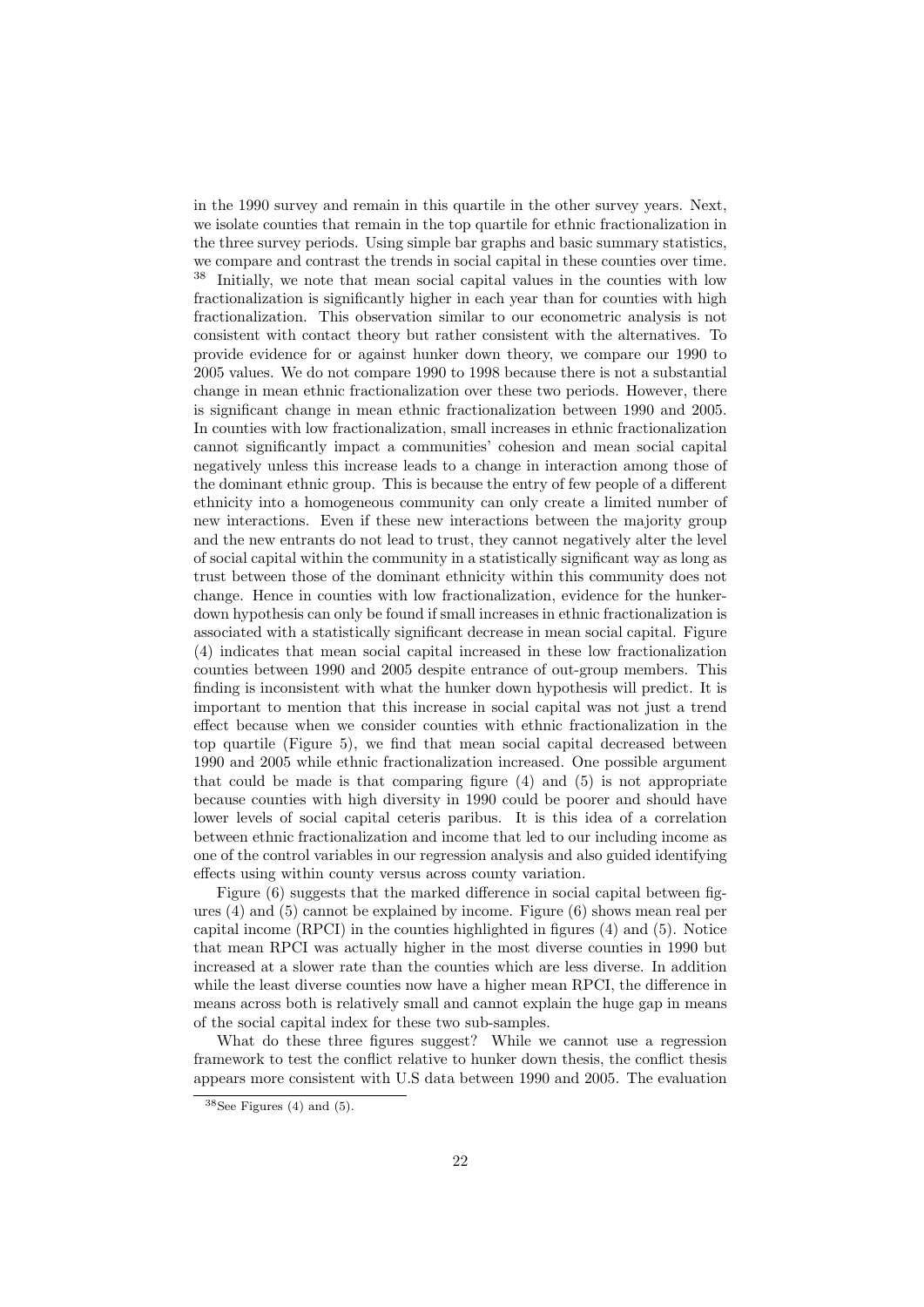

Figure 4: Mean Social Capital vs Ethnic Diversity in counties in the lowest quartile of Ethnic Fractionalization Overtime

of the least and most diverse counties across the 1990 to 2005 time period provides prima facie evidence against Putnam's hunker-down notion. These results suggest that conflict hypothesis seems more consistent with the patterns in our data i.e., as communities become more diverse, there is less trust within the community stemming from less trust for those in the out-group or those of other ethnicities. This lack of trust leads to less willingness to invest in social goods leading to a decline in social capital.

# 7 Conclusion and Inferences

In this paper we first test for time differences in the impact of ethnic fractionalization on social capital accumulation using OLS and IV methods. Subsequently, we check to see if any of theories of social interaction discussed in Putnam (2007) is consistent with our data using FE, IV and IV-FE methods. Our results suggest that though ethnic fractionalization has increased over time in the U.S., there is no significant change in the negative impact of ethnic fractionalization on social capital. This result suggests that the relationship between social capital and ethnic fractionalization is stable over the evaluation period (1990-2005).

What does our results suggest about the claims highlighted in Putnam (2007)? We find evidence against the contact hypothesis given the identification of a negative relationship between ethnic diversity and social capital. Our results are consistent with the *conflict hypothesis* which suggests that an increase in diversity leads to a decline in social capital. However, the magnitude of the estimated impact of ethnic fractionalization is small. Specifically, our preferred model (IV-FE) [Table (8) columns (2)], reveals a coefficient of (-3.318) implying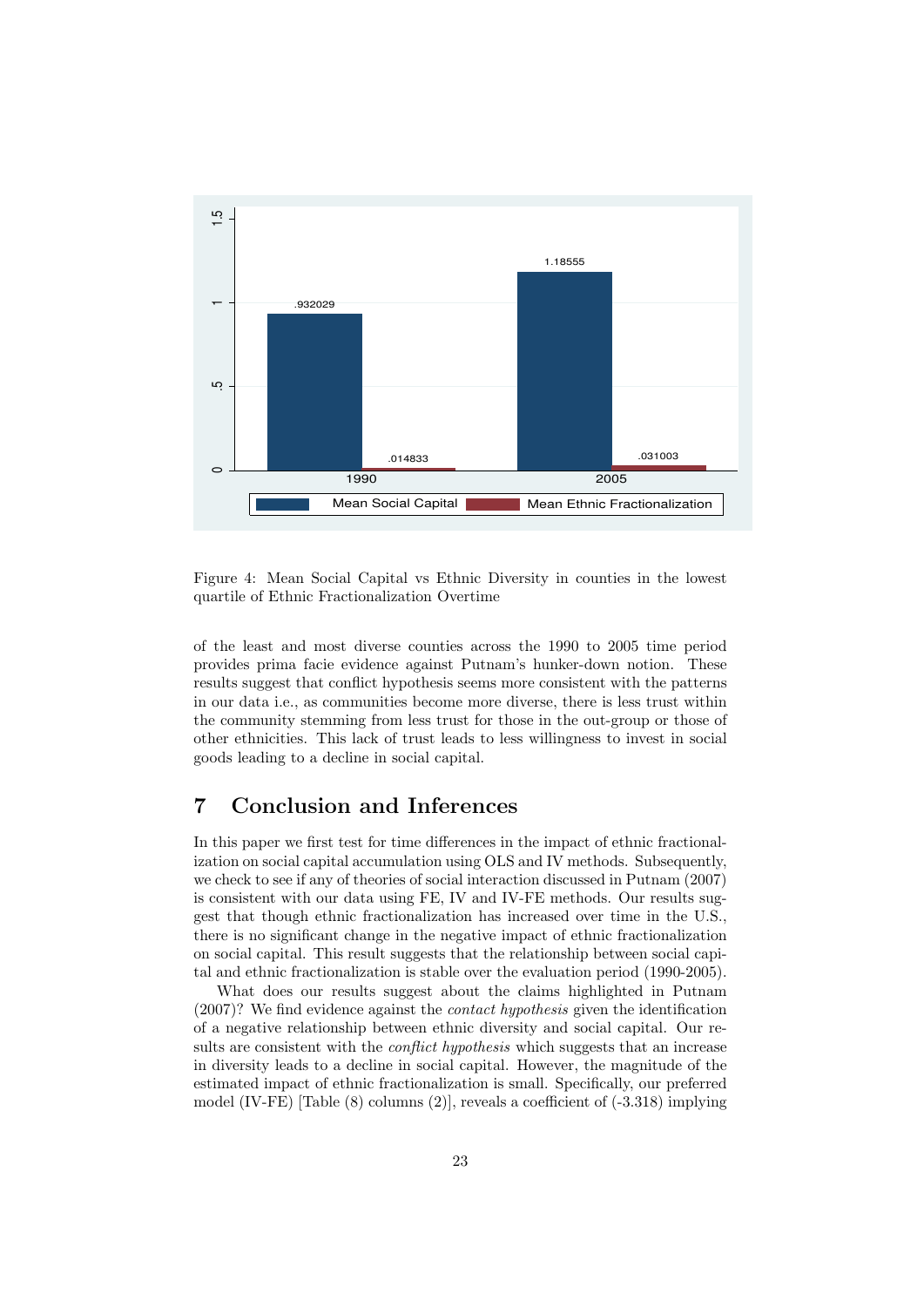

Figure 5: Mean Social Capital vs Ethnic Diversity in counties in the highest quartile of Ethnic Fractionalization Overtime



Figure 6: Mean Real Per Capita Income in top and bottom quartiles overtime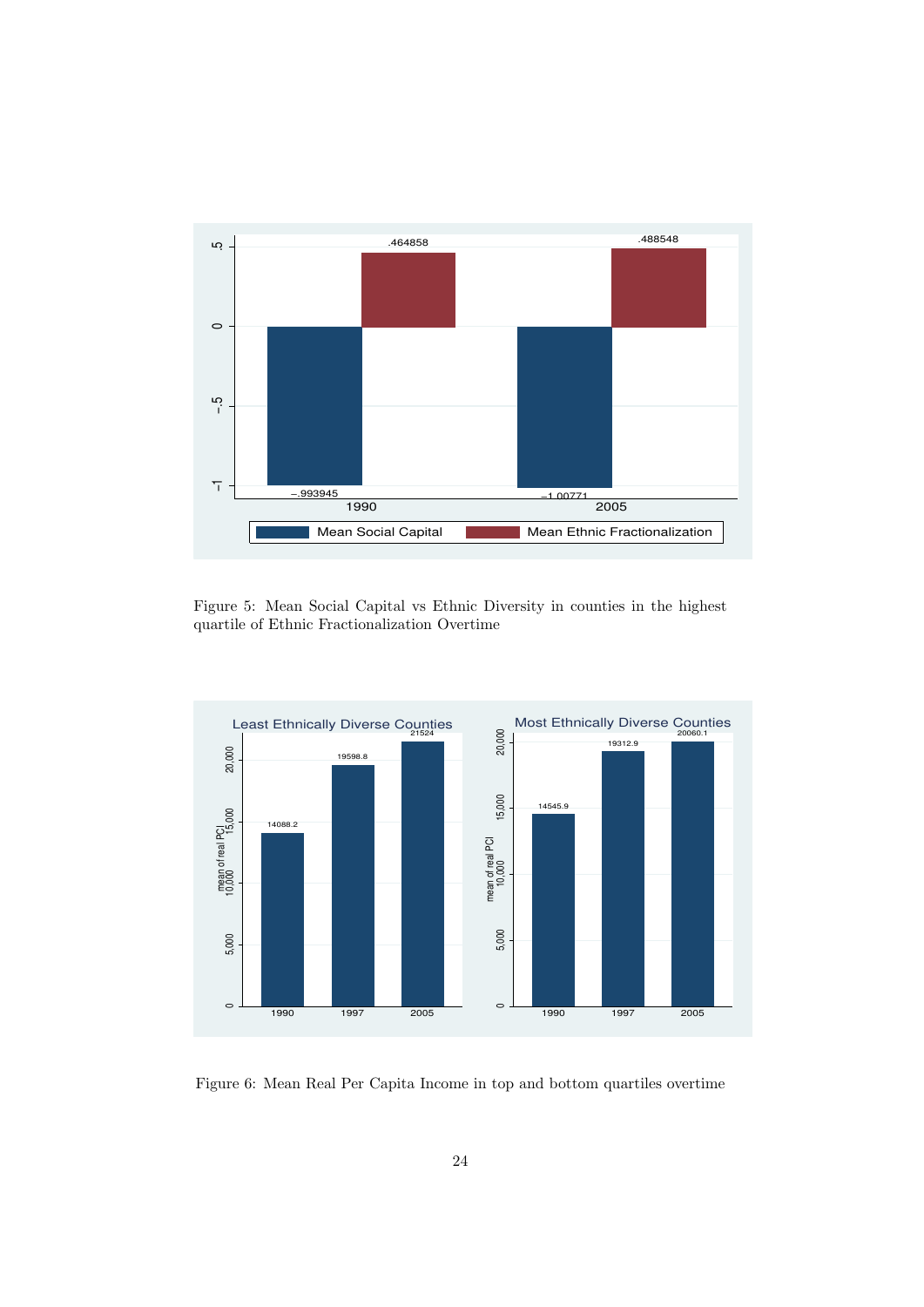|                          | <b>OLS</b>   |             |              | IV          |              |              |
|--------------------------|--------------|-------------|--------------|-------------|--------------|--------------|
|                          | (1)          | (2)         | (3)          | (4)         | (5)          | (6)          |
|                          | 1990         | 1997        | 2005         | 1990        | 1997         | 2005         |
| Ethnic Fractionalization | $-0.427***$  | $-0.457***$ | $-0.497**$   | $-0.344*$   | $-0.462**$   | $-0.591**$   |
|                          | (0.136)      | (0.163)     | (0.196)      | (0.191)     | (0.218)      | (0.244)      |
| Income Per Capita        | $-0.000$     | 0.000       | $-0.000$ *** | $-0.000$    | 0.000        | $-0.000$ *** |
|                          | (0.000)      | (0.000)     | (0.000)      | (0.000)     | (0.000)      | (0.000)      |
| Education                | $0.033***$   | $0.038***$  | $0.022***$   | $0.033***$  | $0.038***$   | $0.022***$   |
|                          | (0.006)      | (0.006)     | (0.005)      | (0.006)     | (0.006)      | (0.005)      |
| Family Households        | $-0.045***$  | $-0.055***$ | $-0.051***$  | $-0.044***$ | $-0.055***$  | $-0.051***$  |
|                          | (0.006)      | (0.005)     | (0.005)      | (0.006)     | (0.005)      | (0.005)      |
| Median Age               | $0.477***$   | $0.236***$  | $0.132**$    | $0.478***$  | $0.236***$   | $0.131**$    |
|                          | (0.055)      | (0.055)     | (0.059)      | (0.054)     | (0.054)      | (0.058)      |
| Square of Median Age     | $-0.005***$  | $-0.002***$ | $-0.000$     | $-0.005***$ | $-0.002$ *** | $-0.000$     |
|                          | (0.001)      | (0.001)     | (0.001)      | (0.001)     | (0.001)      | (0.001)      |
| Urban                    | $-0.570***$  | $-0.435***$ | $-0.871***$  | $-0.571***$ | $-0.435***$  | $-0.873***$  |
|                          | (0.138)      | (0.156)     | (0.231)      | (0.137)     | (0.155)      | (0.229)      |
| Population Density       | $-0.000$ *** | $-0.000**$  | $-0.000**$   | $-0.000***$ | $-0.000**$   | $-0.000**$   |
|                          | (0.000)      | (0.000)     | (0.000)      | (0.000)     | (0.000)      | (0.000)      |
| Residence Time           | 0.000        | $-0.000$    | $-0.000$     | 0.000       | $-0.000$     | $-0.000$     |
|                          | (0.000)      | (0.000)     | (0.000)      | (0.000)     | (0.000)      | (0.000)      |
| Working Women            | $0.028**$    | $0.033***$  | $0.049***$   | $0.028**$   | $0.033**$    | $0.048***$   |
|                          | (0.012)      | (0.013)     | (0.016)      | (0.012)     | (0.013)      | (0.016)      |
| Constant                 | $-7.855***$  | $-3.320**$  | $-2.342*$    |             |              |              |
|                          | (1.160)      | (1.297)     | (1.384)      |             |              |              |
| Observations             | 3108         | 3106        | 3106         | 3108        | 3106         | 3106         |
| Adjusted $R^2$           | 0.708        | 0.653       | 0.605        | 0.300       | 0.301        | 0.241        |

Table 5: Testing for Time Differences: OLS Regression and IV Results

Standard errors in parentheses

\*  $p < 0.10,$  \*\*  $p < 0.05,$  \*\*\*  $p < 0.01$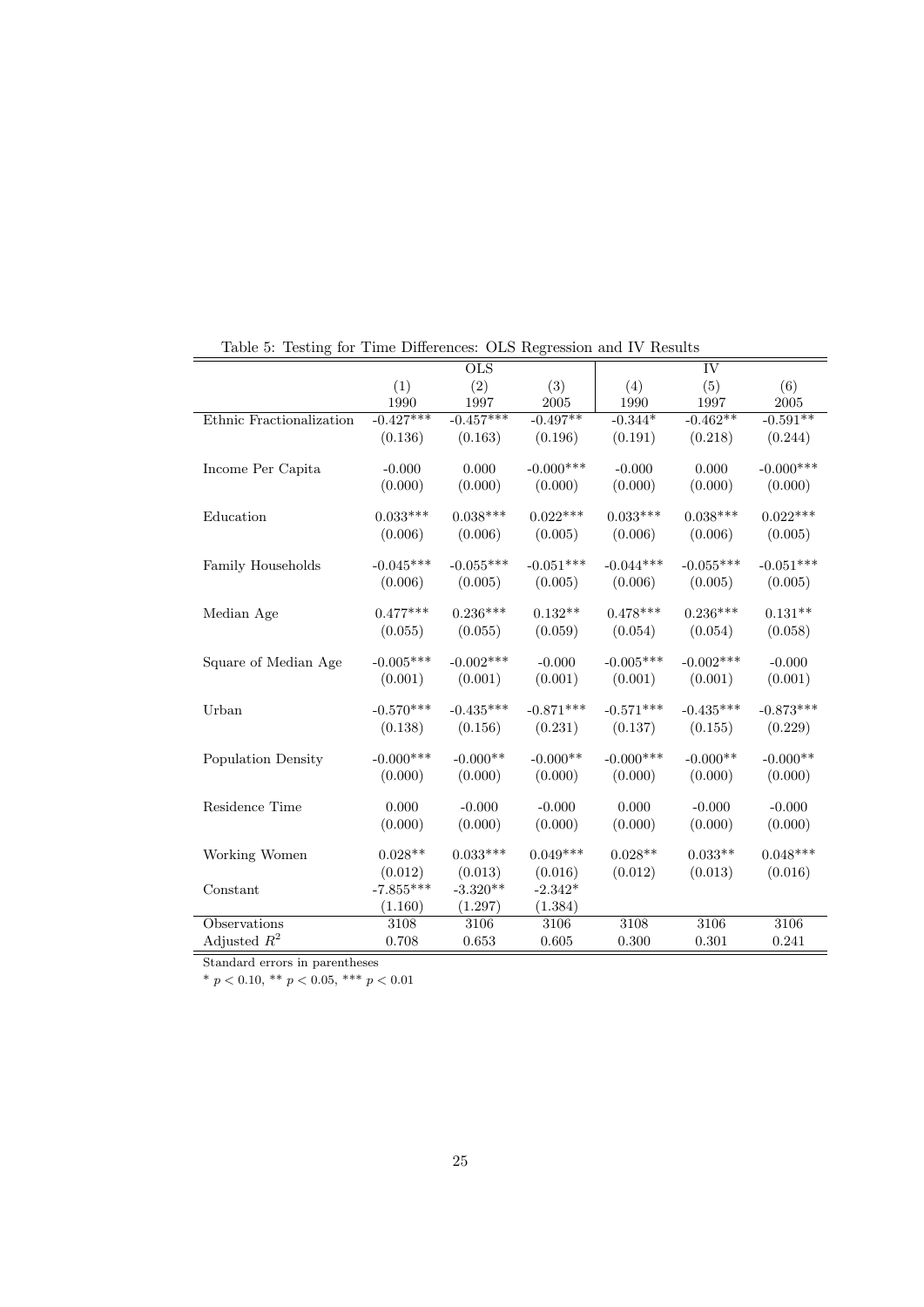| (3)<br>(5)<br>Social Capital<br>(1)<br>(4)<br>(2)<br>Preferred<br>IV $2$<br>IV <sub>3</sub><br><b>OLS</b><br>Fixed Effect<br>Lead Vote<br>Instruments<br>Democratic Vote<br>$-0.424***$<br>$-0.891**$<br>$-0.453**$<br>$-3.334***$<br>$-9.029***$<br>Ethnic Fractionalization<br>(0.391)<br>(0.140)<br>(0.186)<br>(0.537)<br>(1.516)<br>$0.000***$<br>$-0.000***$<br>$0.000**$<br>$-0.000***$<br>Income Per Capita<br>$-0.000$<br>(0.000)<br>(0.000)<br>(0.000)<br>(0.000)<br>(0.000)<br>$0.028***$<br>$0.028***$<br>$0.029***$<br>$0.031***$<br>0.011<br>Education<br>(0.007)<br>(0.003)<br>(0.004)<br>(0.003)<br>(0.003)<br>$-0.049***$<br>$-0.058***$<br>$-0.049***$<br>$-0.074***$<br>Family Households<br>$-0.005$<br>(0.004)<br>(0.008)<br>(0.004)<br>(0.004)<br>(0.007)<br>$-0.301***$<br>$0.155***$<br>$0.154***$<br>$0.129***$<br>0.079<br>Median Age<br>(0.044)<br>(0.035)<br>(0.036)<br>(0.051)<br>(0.035)<br>$0.004***$<br>$-0.001*$<br>$-0.001**$<br>$-0.001**$<br>$-0.001*$<br>Square of Median Age<br>(0.000)<br>(0.000)<br>(0.000)<br>(0.001)<br>(0.001)<br>$-0.646***$<br>$-1.003***$<br>$-0.646***$<br>$-0.641***$<br>$-0.632***$<br>Urban<br>(0.139)<br>(0.141)<br>(0.140)<br>(0.273)<br>(0.153)<br>$0.000***$<br>$-0.000**$<br>$-0.000**$<br>Population Density<br>$-0.000$<br>0.000<br>(0.000)<br>(0.000)<br>(0.000)<br>(0.000)<br>(0.000)<br>Residence Time<br>$-0.000$<br>$-0.000$<br>$-0.000$<br>$-0.000$<br>$-0.000$<br>(0.000)<br>(0.000)<br>(0.000)<br>(0.000)<br>(0.000)<br>$0.040***$<br>$0.029**$<br>$0.040***$<br>$0.026**$<br>Working Women<br>$-0.003$<br>(0.013)<br>(0.010)<br>(0.009)<br>(0.010)<br>(0.013)<br>$-0.561***$<br>$-0.559***$<br>$-0.384***$<br>$-0.077*$<br>Year (1997)<br>$-0.036$<br>(0.041)<br>(0.028)<br>(0.026)<br>(0.043)<br>(0.098)<br>$-0.226***$<br>$-1.003***$<br>$-0.683***$<br>$-1.006***$<br>$-0.049$<br>Year $(2005)$<br>(0.064)<br>(0.043)<br>(0.074)<br>(0.178)<br>(0.040)<br>$6.176***$<br>$6.392***$<br>$-1.911**$<br>$-1.882**$<br>Constant<br>0.897<br>(0.893)<br>(1.271)<br>(0.901)<br>(1.047)<br>(1.889)<br>Observations<br>9320<br>9320<br>9320<br>9320<br>9320<br>Adjusted $R^2$<br>0.271<br>0.627<br>0.070<br>0.627<br>0.586 | Dependent Variable: | Other Specifications | $\cdots$ $\cdots$ $\sim$ $\cdots$ |  |  |  | 2nd Stage: IV Analysis |  |  |  |
|-------------------------------------------------------------------------------------------------------------------------------------------------------------------------------------------------------------------------------------------------------------------------------------------------------------------------------------------------------------------------------------------------------------------------------------------------------------------------------------------------------------------------------------------------------------------------------------------------------------------------------------------------------------------------------------------------------------------------------------------------------------------------------------------------------------------------------------------------------------------------------------------------------------------------------------------------------------------------------------------------------------------------------------------------------------------------------------------------------------------------------------------------------------------------------------------------------------------------------------------------------------------------------------------------------------------------------------------------------------------------------------------------------------------------------------------------------------------------------------------------------------------------------------------------------------------------------------------------------------------------------------------------------------------------------------------------------------------------------------------------------------------------------------------------------------------------------------------------------------------------------------------------------------------------------------------------------------------------------------------------------------------------------------------------------------------------------------------------------------------------------------------------------------------------------------------------------|---------------------|----------------------|-----------------------------------|--|--|--|------------------------|--|--|--|
|                                                                                                                                                                                                                                                                                                                                                                                                                                                                                                                                                                                                                                                                                                                                                                                                                                                                                                                                                                                                                                                                                                                                                                                                                                                                                                                                                                                                                                                                                                                                                                                                                                                                                                                                                                                                                                                                                                                                                                                                                                                                                                                                                                                                       |                     |                      |                                   |  |  |  |                        |  |  |  |
|                                                                                                                                                                                                                                                                                                                                                                                                                                                                                                                                                                                                                                                                                                                                                                                                                                                                                                                                                                                                                                                                                                                                                                                                                                                                                                                                                                                                                                                                                                                                                                                                                                                                                                                                                                                                                                                                                                                                                                                                                                                                                                                                                                                                       |                     |                      |                                   |  |  |  |                        |  |  |  |
|                                                                                                                                                                                                                                                                                                                                                                                                                                                                                                                                                                                                                                                                                                                                                                                                                                                                                                                                                                                                                                                                                                                                                                                                                                                                                                                                                                                                                                                                                                                                                                                                                                                                                                                                                                                                                                                                                                                                                                                                                                                                                                                                                                                                       |                     |                      |                                   |  |  |  |                        |  |  |  |
|                                                                                                                                                                                                                                                                                                                                                                                                                                                                                                                                                                                                                                                                                                                                                                                                                                                                                                                                                                                                                                                                                                                                                                                                                                                                                                                                                                                                                                                                                                                                                                                                                                                                                                                                                                                                                                                                                                                                                                                                                                                                                                                                                                                                       |                     |                      |                                   |  |  |  |                        |  |  |  |
|                                                                                                                                                                                                                                                                                                                                                                                                                                                                                                                                                                                                                                                                                                                                                                                                                                                                                                                                                                                                                                                                                                                                                                                                                                                                                                                                                                                                                                                                                                                                                                                                                                                                                                                                                                                                                                                                                                                                                                                                                                                                                                                                                                                                       |                     |                      |                                   |  |  |  |                        |  |  |  |
|                                                                                                                                                                                                                                                                                                                                                                                                                                                                                                                                                                                                                                                                                                                                                                                                                                                                                                                                                                                                                                                                                                                                                                                                                                                                                                                                                                                                                                                                                                                                                                                                                                                                                                                                                                                                                                                                                                                                                                                                                                                                                                                                                                                                       |                     |                      |                                   |  |  |  |                        |  |  |  |
|                                                                                                                                                                                                                                                                                                                                                                                                                                                                                                                                                                                                                                                                                                                                                                                                                                                                                                                                                                                                                                                                                                                                                                                                                                                                                                                                                                                                                                                                                                                                                                                                                                                                                                                                                                                                                                                                                                                                                                                                                                                                                                                                                                                                       |                     |                      |                                   |  |  |  |                        |  |  |  |
|                                                                                                                                                                                                                                                                                                                                                                                                                                                                                                                                                                                                                                                                                                                                                                                                                                                                                                                                                                                                                                                                                                                                                                                                                                                                                                                                                                                                                                                                                                                                                                                                                                                                                                                                                                                                                                                                                                                                                                                                                                                                                                                                                                                                       |                     |                      |                                   |  |  |  |                        |  |  |  |
|                                                                                                                                                                                                                                                                                                                                                                                                                                                                                                                                                                                                                                                                                                                                                                                                                                                                                                                                                                                                                                                                                                                                                                                                                                                                                                                                                                                                                                                                                                                                                                                                                                                                                                                                                                                                                                                                                                                                                                                                                                                                                                                                                                                                       |                     |                      |                                   |  |  |  |                        |  |  |  |
|                                                                                                                                                                                                                                                                                                                                                                                                                                                                                                                                                                                                                                                                                                                                                                                                                                                                                                                                                                                                                                                                                                                                                                                                                                                                                                                                                                                                                                                                                                                                                                                                                                                                                                                                                                                                                                                                                                                                                                                                                                                                                                                                                                                                       |                     |                      |                                   |  |  |  |                        |  |  |  |
|                                                                                                                                                                                                                                                                                                                                                                                                                                                                                                                                                                                                                                                                                                                                                                                                                                                                                                                                                                                                                                                                                                                                                                                                                                                                                                                                                                                                                                                                                                                                                                                                                                                                                                                                                                                                                                                                                                                                                                                                                                                                                                                                                                                                       |                     |                      |                                   |  |  |  |                        |  |  |  |
|                                                                                                                                                                                                                                                                                                                                                                                                                                                                                                                                                                                                                                                                                                                                                                                                                                                                                                                                                                                                                                                                                                                                                                                                                                                                                                                                                                                                                                                                                                                                                                                                                                                                                                                                                                                                                                                                                                                                                                                                                                                                                                                                                                                                       |                     |                      |                                   |  |  |  |                        |  |  |  |
|                                                                                                                                                                                                                                                                                                                                                                                                                                                                                                                                                                                                                                                                                                                                                                                                                                                                                                                                                                                                                                                                                                                                                                                                                                                                                                                                                                                                                                                                                                                                                                                                                                                                                                                                                                                                                                                                                                                                                                                                                                                                                                                                                                                                       |                     |                      |                                   |  |  |  |                        |  |  |  |
|                                                                                                                                                                                                                                                                                                                                                                                                                                                                                                                                                                                                                                                                                                                                                                                                                                                                                                                                                                                                                                                                                                                                                                                                                                                                                                                                                                                                                                                                                                                                                                                                                                                                                                                                                                                                                                                                                                                                                                                                                                                                                                                                                                                                       |                     |                      |                                   |  |  |  |                        |  |  |  |
|                                                                                                                                                                                                                                                                                                                                                                                                                                                                                                                                                                                                                                                                                                                                                                                                                                                                                                                                                                                                                                                                                                                                                                                                                                                                                                                                                                                                                                                                                                                                                                                                                                                                                                                                                                                                                                                                                                                                                                                                                                                                                                                                                                                                       |                     |                      |                                   |  |  |  |                        |  |  |  |
|                                                                                                                                                                                                                                                                                                                                                                                                                                                                                                                                                                                                                                                                                                                                                                                                                                                                                                                                                                                                                                                                                                                                                                                                                                                                                                                                                                                                                                                                                                                                                                                                                                                                                                                                                                                                                                                                                                                                                                                                                                                                                                                                                                                                       |                     |                      |                                   |  |  |  |                        |  |  |  |
|                                                                                                                                                                                                                                                                                                                                                                                                                                                                                                                                                                                                                                                                                                                                                                                                                                                                                                                                                                                                                                                                                                                                                                                                                                                                                                                                                                                                                                                                                                                                                                                                                                                                                                                                                                                                                                                                                                                                                                                                                                                                                                                                                                                                       |                     |                      |                                   |  |  |  |                        |  |  |  |
|                                                                                                                                                                                                                                                                                                                                                                                                                                                                                                                                                                                                                                                                                                                                                                                                                                                                                                                                                                                                                                                                                                                                                                                                                                                                                                                                                                                                                                                                                                                                                                                                                                                                                                                                                                                                                                                                                                                                                                                                                                                                                                                                                                                                       |                     |                      |                                   |  |  |  |                        |  |  |  |
|                                                                                                                                                                                                                                                                                                                                                                                                                                                                                                                                                                                                                                                                                                                                                                                                                                                                                                                                                                                                                                                                                                                                                                                                                                                                                                                                                                                                                                                                                                                                                                                                                                                                                                                                                                                                                                                                                                                                                                                                                                                                                                                                                                                                       |                     |                      |                                   |  |  |  |                        |  |  |  |
|                                                                                                                                                                                                                                                                                                                                                                                                                                                                                                                                                                                                                                                                                                                                                                                                                                                                                                                                                                                                                                                                                                                                                                                                                                                                                                                                                                                                                                                                                                                                                                                                                                                                                                                                                                                                                                                                                                                                                                                                                                                                                                                                                                                                       |                     |                      |                                   |  |  |  |                        |  |  |  |
|                                                                                                                                                                                                                                                                                                                                                                                                                                                                                                                                                                                                                                                                                                                                                                                                                                                                                                                                                                                                                                                                                                                                                                                                                                                                                                                                                                                                                                                                                                                                                                                                                                                                                                                                                                                                                                                                                                                                                                                                                                                                                                                                                                                                       |                     |                      |                                   |  |  |  |                        |  |  |  |
|                                                                                                                                                                                                                                                                                                                                                                                                                                                                                                                                                                                                                                                                                                                                                                                                                                                                                                                                                                                                                                                                                                                                                                                                                                                                                                                                                                                                                                                                                                                                                                                                                                                                                                                                                                                                                                                                                                                                                                                                                                                                                                                                                                                                       |                     |                      |                                   |  |  |  |                        |  |  |  |
|                                                                                                                                                                                                                                                                                                                                                                                                                                                                                                                                                                                                                                                                                                                                                                                                                                                                                                                                                                                                                                                                                                                                                                                                                                                                                                                                                                                                                                                                                                                                                                                                                                                                                                                                                                                                                                                                                                                                                                                                                                                                                                                                                                                                       |                     |                      |                                   |  |  |  |                        |  |  |  |
|                                                                                                                                                                                                                                                                                                                                                                                                                                                                                                                                                                                                                                                                                                                                                                                                                                                                                                                                                                                                                                                                                                                                                                                                                                                                                                                                                                                                                                                                                                                                                                                                                                                                                                                                                                                                                                                                                                                                                                                                                                                                                                                                                                                                       |                     |                      |                                   |  |  |  |                        |  |  |  |
|                                                                                                                                                                                                                                                                                                                                                                                                                                                                                                                                                                                                                                                                                                                                                                                                                                                                                                                                                                                                                                                                                                                                                                                                                                                                                                                                                                                                                                                                                                                                                                                                                                                                                                                                                                                                                                                                                                                                                                                                                                                                                                                                                                                                       |                     |                      |                                   |  |  |  |                        |  |  |  |
|                                                                                                                                                                                                                                                                                                                                                                                                                                                                                                                                                                                                                                                                                                                                                                                                                                                                                                                                                                                                                                                                                                                                                                                                                                                                                                                                                                                                                                                                                                                                                                                                                                                                                                                                                                                                                                                                                                                                                                                                                                                                                                                                                                                                       |                     |                      |                                   |  |  |  |                        |  |  |  |
|                                                                                                                                                                                                                                                                                                                                                                                                                                                                                                                                                                                                                                                                                                                                                                                                                                                                                                                                                                                                                                                                                                                                                                                                                                                                                                                                                                                                                                                                                                                                                                                                                                                                                                                                                                                                                                                                                                                                                                                                                                                                                                                                                                                                       |                     |                      |                                   |  |  |  |                        |  |  |  |
|                                                                                                                                                                                                                                                                                                                                                                                                                                                                                                                                                                                                                                                                                                                                                                                                                                                                                                                                                                                                                                                                                                                                                                                                                                                                                                                                                                                                                                                                                                                                                                                                                                                                                                                                                                                                                                                                                                                                                                                                                                                                                                                                                                                                       |                     |                      |                                   |  |  |  |                        |  |  |  |
|                                                                                                                                                                                                                                                                                                                                                                                                                                                                                                                                                                                                                                                                                                                                                                                                                                                                                                                                                                                                                                                                                                                                                                                                                                                                                                                                                                                                                                                                                                                                                                                                                                                                                                                                                                                                                                                                                                                                                                                                                                                                                                                                                                                                       |                     |                      |                                   |  |  |  |                        |  |  |  |
|                                                                                                                                                                                                                                                                                                                                                                                                                                                                                                                                                                                                                                                                                                                                                                                                                                                                                                                                                                                                                                                                                                                                                                                                                                                                                                                                                                                                                                                                                                                                                                                                                                                                                                                                                                                                                                                                                                                                                                                                                                                                                                                                                                                                       |                     |                      |                                   |  |  |  |                        |  |  |  |
|                                                                                                                                                                                                                                                                                                                                                                                                                                                                                                                                                                                                                                                                                                                                                                                                                                                                                                                                                                                                                                                                                                                                                                                                                                                                                                                                                                                                                                                                                                                                                                                                                                                                                                                                                                                                                                                                                                                                                                                                                                                                                                                                                                                                       |                     |                      |                                   |  |  |  |                        |  |  |  |
|                                                                                                                                                                                                                                                                                                                                                                                                                                                                                                                                                                                                                                                                                                                                                                                                                                                                                                                                                                                                                                                                                                                                                                                                                                                                                                                                                                                                                                                                                                                                                                                                                                                                                                                                                                                                                                                                                                                                                                                                                                                                                                                                                                                                       |                     |                      |                                   |  |  |  |                        |  |  |  |
|                                                                                                                                                                                                                                                                                                                                                                                                                                                                                                                                                                                                                                                                                                                                                                                                                                                                                                                                                                                                                                                                                                                                                                                                                                                                                                                                                                                                                                                                                                                                                                                                                                                                                                                                                                                                                                                                                                                                                                                                                                                                                                                                                                                                       |                     |                      |                                   |  |  |  |                        |  |  |  |
|                                                                                                                                                                                                                                                                                                                                                                                                                                                                                                                                                                                                                                                                                                                                                                                                                                                                                                                                                                                                                                                                                                                                                                                                                                                                                                                                                                                                                                                                                                                                                                                                                                                                                                                                                                                                                                                                                                                                                                                                                                                                                                                                                                                                       |                     |                      |                                   |  |  |  |                        |  |  |  |
|                                                                                                                                                                                                                                                                                                                                                                                                                                                                                                                                                                                                                                                                                                                                                                                                                                                                                                                                                                                                                                                                                                                                                                                                                                                                                                                                                                                                                                                                                                                                                                                                                                                                                                                                                                                                                                                                                                                                                                                                                                                                                                                                                                                                       |                     |                      |                                   |  |  |  |                        |  |  |  |
|                                                                                                                                                                                                                                                                                                                                                                                                                                                                                                                                                                                                                                                                                                                                                                                                                                                                                                                                                                                                                                                                                                                                                                                                                                                                                                                                                                                                                                                                                                                                                                                                                                                                                                                                                                                                                                                                                                                                                                                                                                                                                                                                                                                                       |                     |                      |                                   |  |  |  |                        |  |  |  |
|                                                                                                                                                                                                                                                                                                                                                                                                                                                                                                                                                                                                                                                                                                                                                                                                                                                                                                                                                                                                                                                                                                                                                                                                                                                                                                                                                                                                                                                                                                                                                                                                                                                                                                                                                                                                                                                                                                                                                                                                                                                                                                                                                                                                       |                     |                      |                                   |  |  |  |                        |  |  |  |
|                                                                                                                                                                                                                                                                                                                                                                                                                                                                                                                                                                                                                                                                                                                                                                                                                                                                                                                                                                                                                                                                                                                                                                                                                                                                                                                                                                                                                                                                                                                                                                                                                                                                                                                                                                                                                                                                                                                                                                                                                                                                                                                                                                                                       |                     |                      |                                   |  |  |  |                        |  |  |  |

Table 6: Testing Contact Hypothesis: OLS, FE and 2nd stage IV Results

Standard errors in parentheses \*  $p < 0.10$ , \*\*  $p < 0.05$ , \*\*\*  $p < 0.01$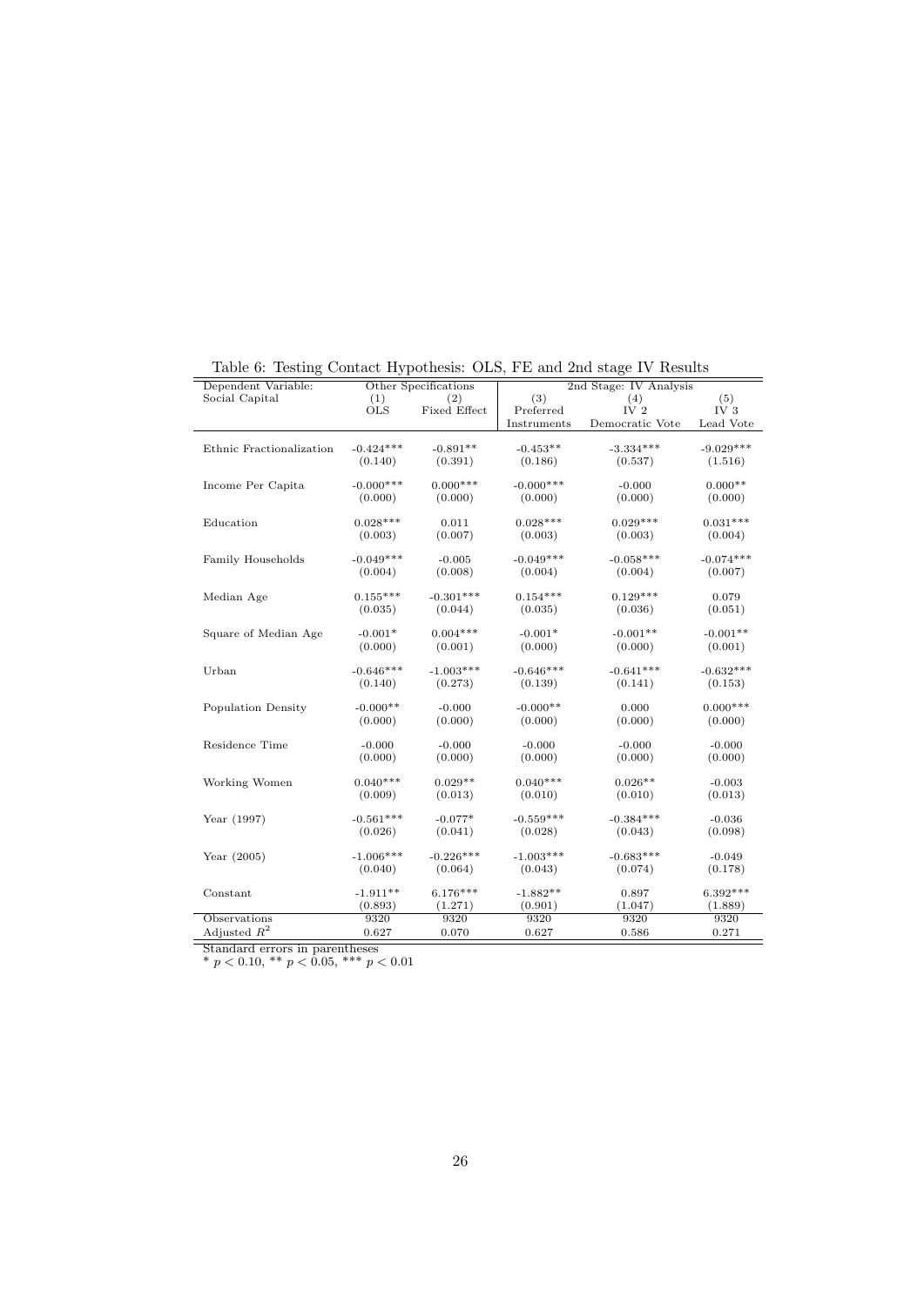| <b>IV-Fixed Effects Estimates</b><br>2nd Stage Estimates |                 |             |              | Evidence of Instrument Validity |                                |                             |  |
|----------------------------------------------------------|-----------------|-------------|--------------|---------------------------------|--------------------------------|-----------------------------|--|
| Dependent Variable:                                      | (1)             | (2)         | (3)          | (4)                             | (5)                            | (6)                         |  |
| Social Capital                                           | IV <sub>1</sub> | $IV-2$      | $IV-3$       | OLS                             | <b>OLS</b>                     | <b>OLS</b>                  |  |
| Ethnic Fractionalization                                 | $-3.318***$     | 3.834       | $-26.393***$ | $-0.402**$                      | $-0.400**$                     | $-0.270$                    |  |
| <b>Black Proportion</b>                                  | (1.257)         | (3.420)     | (6.228)      | (0.190)<br>$-0.036$<br>(0.130)  | (0.191)<br>$-0.028$<br>(0.131) | (0.195)<br>0.184<br>(0.140) |  |
| Gini Coefficient                                         |                 |             |              |                                 | $-0.278$<br>(0.632)            | $-0.258$<br>(0.643)         |  |
| Democratic Vote                                          |                 |             |              |                                 |                                | $-0.007***$<br>(0.001)      |  |
| Leading Party Vote                                       |                 |             |              |                                 |                                | $0.011***$<br>(0.001)       |  |
| Income Per Capita                                        | $0.000***$      | $0.000***$  | 0.000        | $-0.000***$                     | $-0.000***$                    | $-0.000***$                 |  |
|                                                          | (0.000)         | (0.000)     | (0.000)      | (0.000)                         | (0.000)                        | (0.000)                     |  |
| Education                                                | $0.014**$       | 0.003       | $0.050***$   | $0.028***$                      | $0.028***$                     | $0.027***$                  |  |
|                                                          | (0.007)         | (0.008)     | (0.013)      | (0.003)                         | (0.003)                        | (0.003)                     |  |
| Family Households                                        | $-0.003$        | $-0.010$    | $0.020*$     | $-0.049***$                     | $-0.050***$                    | $-0.056***$                 |  |
|                                                          | (0.008)         | (0.008)     | (0.012)      | (0.004)                         | (0.004)                        | (0.005)                     |  |
| Median Age                                               | $-0.319***$     | $-0.266***$ | $-0.489***$  | $0.155***$                      | $0.154***$                     | $0.166***$                  |  |
|                                                          | (0.044)         | (0.051)     | (0.075)      | (0.035)                         | (0.035)                        | (0.035)                     |  |
| Square of Median Age                                     | $0.004***$      | $0.004***$  | $0.005***$   | $-0.001*$                       | $-0.001*$                      | $-0.001**$                  |  |
|                                                          | (0.001)         | (0.001)     | (0.001)      | (0.000)                         | (0.000)                        | (0.000)                     |  |
| Urban                                                    | $-1.012***$     | $-0.985***$ | $-1.102***$  | $-0.646***$                     | $-0.647***$                    | $-0.560***$                 |  |
|                                                          | (0.274)         | (0.274)     | (0.332)      | (0.140)                         | (0.140)                        | (0.142)                     |  |
| Population Density                                       | $-0.000$        | $-0.000$    | $-0.000$     | $-0.000**$                      | $-0.000**$                     | $-0.000**$                  |  |
|                                                          | (0.000)         | (0.000)     | (0.000)      | (0.000)                         | (0.000)                        | (0.000)                     |  |
| Residence Time                                           | $-0.000*$       | $-0.000$    | $-0.000*$    | $-0.000$                        | $-0.000$                       | 0.000                       |  |
|                                                          | (0.000)         | (0.000)     | (0.000)      | (0.000)                         | (0.000)                        | (0.000)                     |  |
| Working Women                                            | 0.022           | $0.042**$   | $-0.041**$   | $0.040***$                      | $0.040***$                     | $0.036***$                  |  |
|                                                          | (0.014)         | (0.017)     | (0.020)      | (0.009)                         | (0.010)                        | (0.010)                     |  |
| Year $(1997)$                                            | 0.032           | $-0.289*$   | $1.066***$   | $-0.562***$                     | $-0.557***$                    | $-0.491***$                 |  |
|                                                          | (0.069)         | (0.157)     | (0.278)      | (0.026)                         | (0.029)                        | (0.030)                     |  |
| Year $(2005)$                                            | $-0.036$        | $-0.595**$  | $1.769***$   | $-1.008***$                     | $-1.001***$                    | $-1.100***$                 |  |
|                                                          | (0.118)         | (0.271)     | (0.487)      | (0.040)                         | (0.043)                        | (0.043)                     |  |
| Constant                                                 |                 |             |              | $-1.902**$<br>(0.894)           | $-1.717*$<br>(0.992)           | $-2.014**$<br>(1.016)       |  |
| Observations                                             | 9319            | 9319        | 9319         | 9320                            | 9320                           | 9320                        |  |
| Adjusted $R^2$                                           | $-0.409$        | $-0.446$    | $-1.856$     | 0.627                           | 0.627                          | 0.633                       |  |

Table 7: Testing for Evidence of Putnams's Theories

Standard errors in parentheses

\*  $p < 0.10$ , \*\*  $p < 0.05$ , \*\*\*  $p < 0.01$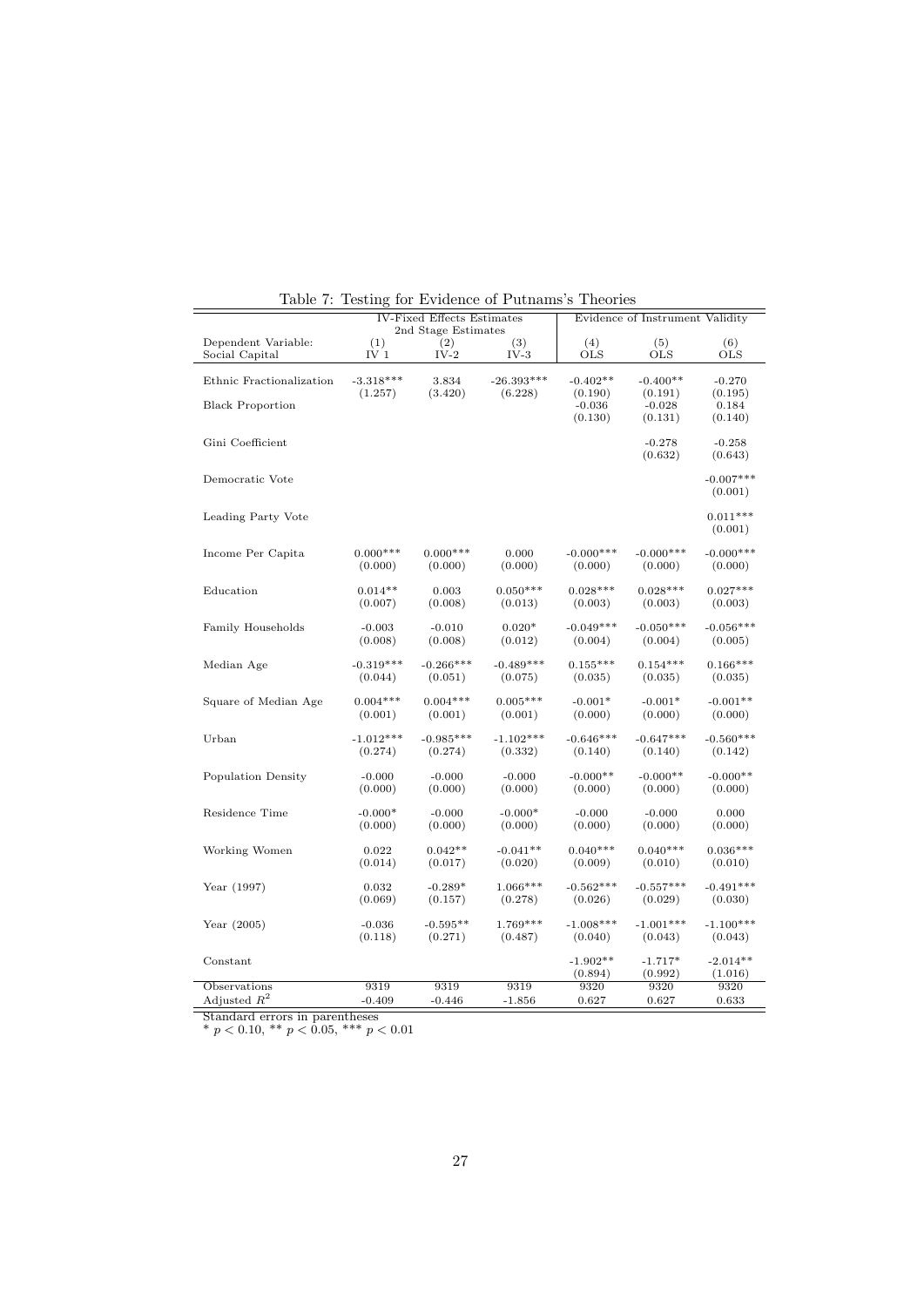| Table 8. RODUSTIESS CHECK. Alternative Measures of Social Capital |                                   |                                      |  |  |  |  |  |
|-------------------------------------------------------------------|-----------------------------------|--------------------------------------|--|--|--|--|--|
| $\left( 2\right)$<br>$\left(1\right)$                             |                                   |                                      |  |  |  |  |  |
|                                                                   | $(IV-FE)$                         | $(IV-FE)$                            |  |  |  |  |  |
|                                                                   |                                   | Panel A                              |  |  |  |  |  |
|                                                                   | Number of civic groups            | Number of bowling places             |  |  |  |  |  |
| Ethnic                                                            | $-0.000183*$                      | $-0.000037$                          |  |  |  |  |  |
| Fractionalization                                                 | (0.000)                           | (0.000)                              |  |  |  |  |  |
|                                                                   |                                   |                                      |  |  |  |  |  |
| Observations                                                      | 9319                              | 9319                                 |  |  |  |  |  |
|                                                                   | Panel B                           |                                      |  |  |  |  |  |
|                                                                   | Number of religious organizations | Number of golf courses               |  |  |  |  |  |
| Ethnic                                                            | $-0.000802$ ***                   | $-0.000054$                          |  |  |  |  |  |
| Fractionalization                                                 | (0.000)                           | (0.000)                              |  |  |  |  |  |
| Observations                                                      | 9319                              | 9319                                 |  |  |  |  |  |
|                                                                   |                                   | Panel $C$                            |  |  |  |  |  |
|                                                                   | Census response rate              | Number of Professional organizations |  |  |  |  |  |
| Ethnic                                                            | $-0.003005$                       | $-0.000045$                          |  |  |  |  |  |
| Fractionalization                                                 | (0.005)                           | (0.000)                              |  |  |  |  |  |
| Observations                                                      | 8563                              | 9319                                 |  |  |  |  |  |

Table 8: Robustness Check: Alternative Measures of Social Capital

Standard errors in parentheses

\*  $p < 0.10,$  \*\*  $p < 0.05,$  \*\*\*  $p < 0.01$ 

Note: This table provides a summary of 8 FE-IV estimations.

that a 100% change in ethnic fractionalization would lead to a 3.318 decline in the social capital index. A reasonable change in ethnic fractionalization is about 4% ( which is the change in the mean between 1990 and 2005) and this would lead to a change of approximately 0.13 in social capital.<sup>39</sup> Our evaluation of means for counties in the lowest and highest quartile of ethnic fractionalization suggests that Putnam's hunker-downthesis does not appear consistent with our data.

It is important to mention that this analysis has one main limitations. First, we consider social capital using pre-existing measures. Though consistent with the way social capital was formed in the past, it is possible to argue that these measures may not be as relevant for social capital formation for younger generations. Those born in the 70s and the Millennials have grown-up with a huge internet presence, advanced communication technologies, and social media. They are networking and forming groups in ways that could be quite different from older generations and it is reasonable to assume these groups will also create social capital. Hence, our measure of social capital could be downward biased for the younger cohorts. However since the period of data covered in our study is 1990-2005 which is before the explosion of social media, this argument may not be as relevant in our study. Notice in Table 8 column (1) that the effect of age is negative not positive which goes against what one would expect if younger cohorts were less likely to accumulate social capital than older cohorts, in ways captured by our data.

In summary, our results suggest that between 1990 to 2005, as communities evolved in the U.S, and ethnic fractionalization increased, individuals' trusted new entrants less which lead to less social capital accumulation. However, this cost of increased immigration and migration, which are the primary sources of increase in ethnic diversity in communities, could be far out weighed by the documented private benefits of immigrant and migrant increases within communities in the U.S. Hence, though diversity may lead to a decrease in social capital as captured by our measures, our results do not provide evidence of the

<sup>39</sup>A change of 0.13 is a small change in our social capital measure.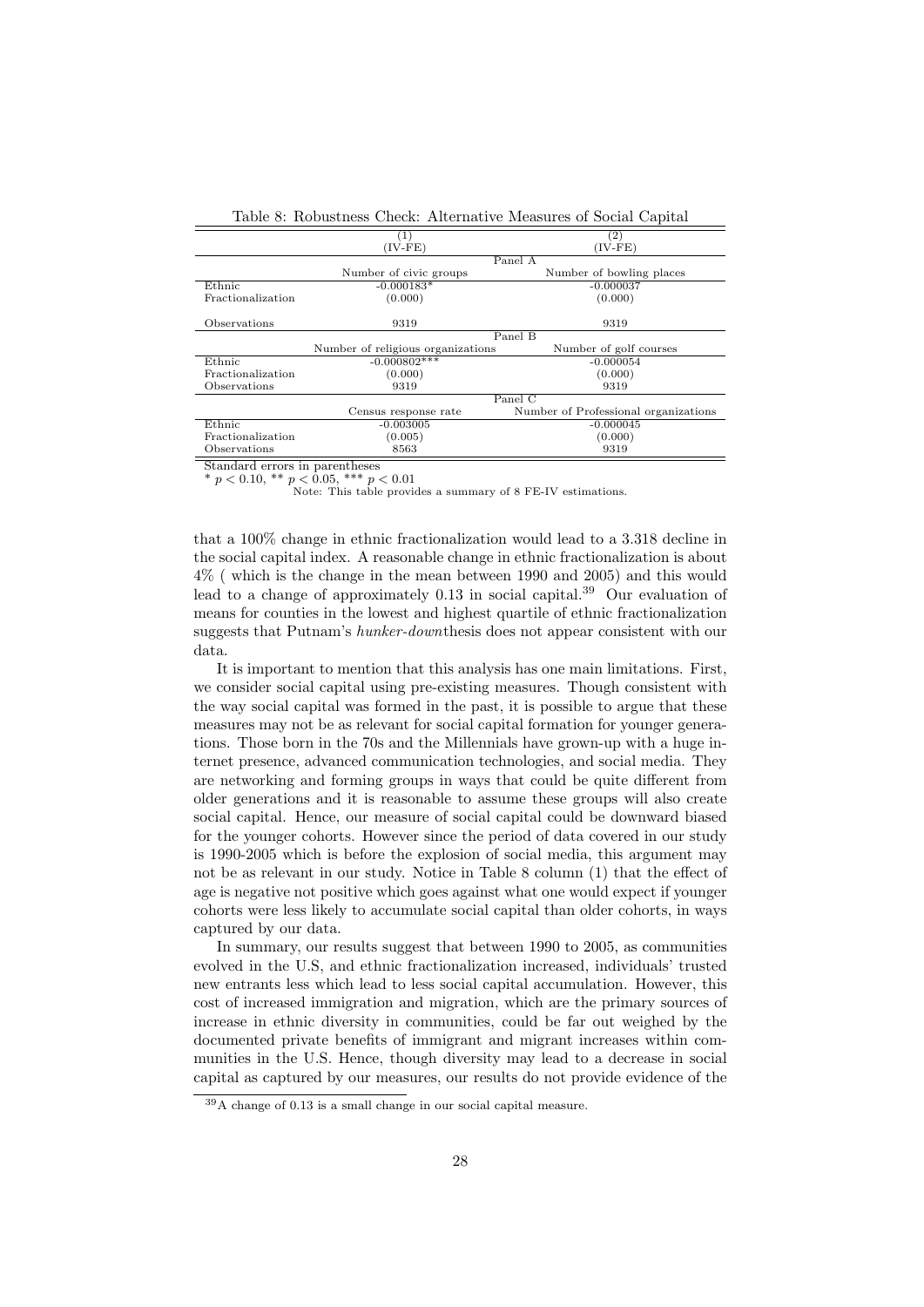impact of diversity on other welfare outcomes or alternative measures of social capital. Given the nature of our finding, further studies are needed to determine whether the positive effects of diversity and immigration outweighs the potential negative effects on social capital. In addition, studies understanding why increased diversity seems to lead to decreased trust are useful. Moreover, coming up with initiatives and policies to increase social capital is useful for future societal health. There is also a need for a more comprehensive measure of social capital that includes in its calculation, the types of groups and networks to which the younger cohorts belong. Finally, it is important to reiterate that our results capture the relationship between social capital and ethnic fractionalization between 1990 and 2005. A lot has changed in the last 12 years that could affect the way different groups view each other and interact. In particular U.S elected its first non-White President in 2008 which could be an indicator of a change in interactions across group. In future research, we hope to reexamine the relationship between social capital and ethnic fractionalization post 2006.

# References

- [1] Allport, G. W. (1954). The nature of prejudice. Addison-Wesley, Cambridge, Massachusett
- [2] Angrist, J. D., and G. W. Imbens,(1995). Two–Stage Least Squares Estimation of Average Causal Effects in Models with Variable Treatment Intensity. Journal of the American Statistical Association, 90, 430, 431-442.
- [3] Alesina, Alberto and Eliana LaFerrara. (2004). Ethnic Diversity and Economic Performance. NBER Working Paper 10313, National Bureau of Economic Research.
- [4] Alesina, Alberto and Eliana LaFerrara. (2000). Participation in Heterogeneous Communities. Quarterly Journal of Economics, 115, 847-904.
- [5] Arrow, Kenneth J. (2000). Observations on Social Capital. Social Capital: A Multifaceted Perspective. Edited by Partha Dasgupta and Ismail Serageldin. The International Bank of Reconstruction.
- [6] Belton, W., Huq, Y., & Uwaifo Oyelere, R. (2014). Diversity and Social Capital in the US: A Tale of Conflict, Contact or Total Mistrust? (No. 8384). IZA Discussion Papers.
- [7] Blau, Peter M. (1977). Inequality and Heterogeneity: A Primitive Theory of Social Structure. New York: Free Press.
- [8] Blummer H. (1958). Race Prejudice as a of Group Position, Pacific Sociological Review, Spring, Vol.1, Number 1.
- [9] Borjas, George, (2013). Immigration and the American worker. Center for Immigration Studies, Washington, DC . Backgrounder.
- [10] Bourdieu P. (1987). Distinction. A Social Critique of the Judgement of Taste. London, Routledge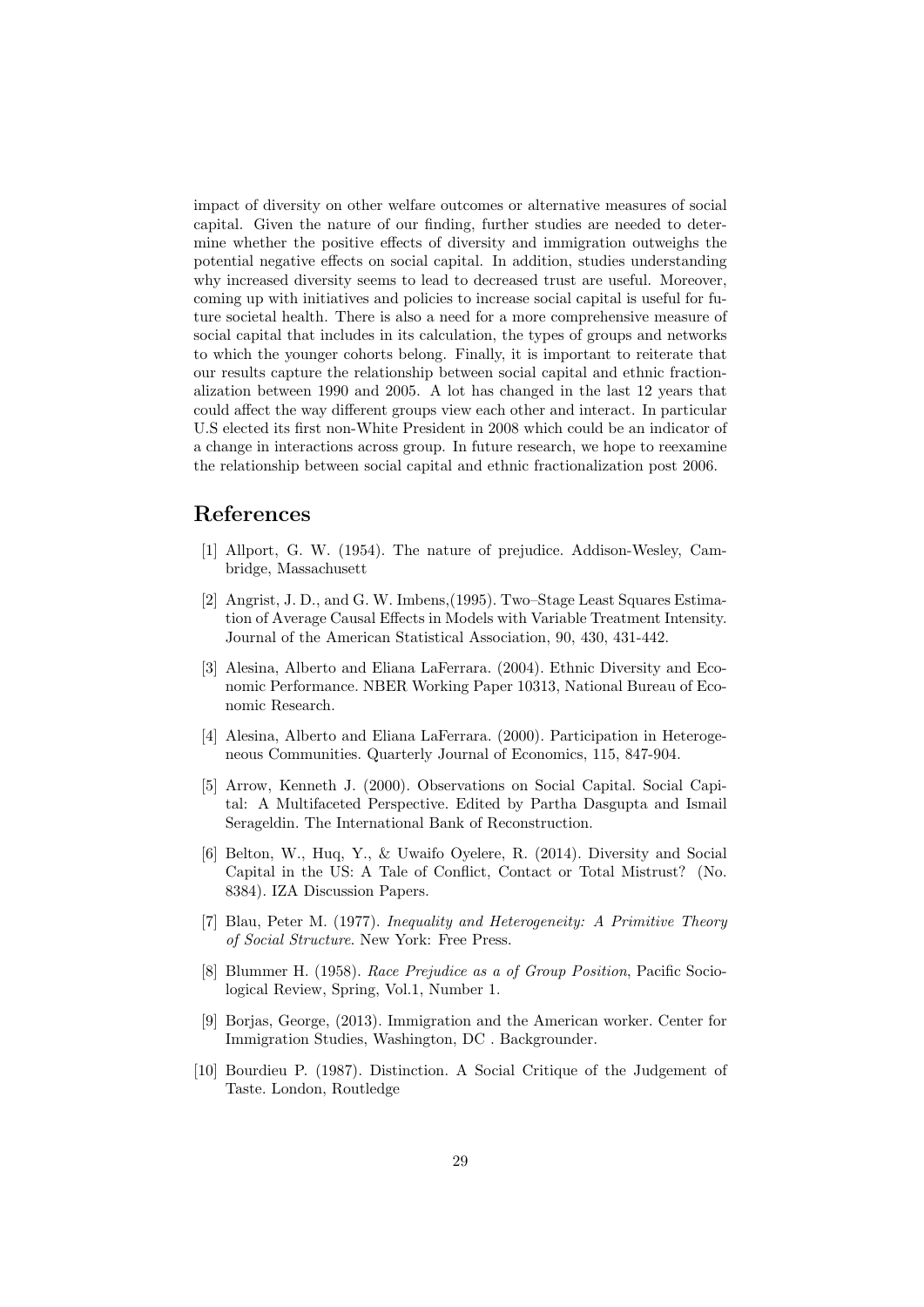- [11] Browne, W. (2001). The Failure of National Rural Policy. Georgetown University Press, Washington D.C.
- [12] Card, David. (2005). Is the New Immigration Really So Bad? Economic Journal, 115, 300–323.
- [13] Chhibber, Ajay, et al. (1997). The State in a Changing World. World Development Report, 1997. Oxford University Press, Inc., 2001 Evans Rd., Cary, NC 27513, 1997.
- [14] Colman J.S. (1988). The Creation and Destruction of Social Capital: Implications for the Law. Notre Dame Journal of Law, Ethics, and Public Policy 3:375-404.
- [15] Colman J.S. (1990). Foundations of Social Theory, Cambridge: Belknap Press of Harvard University Press (1990)
- [16] Dasgupta, Patha (2009). A Matter of Trust: Social Capital and Economic Development. Manuscript May 2009. Presented June 2009, Annual Bank Conference of Development Economics
- [17] Dasgupta, Patha (1988). Trust as a Commodity. D. Gambetta ed. Trust : Making and Breaking Cooperative Relations (Oxford:Basil Blackwell)
- [18] Diette, Timothy M. and Ruth Uwaifo Oyelere, (2014). Gender and Race Heterogeneity: The Impact of Students with Limited English on Native Students' Performance, American Economic Review, American Economic Association, 104(5), 412-17, May.
- [19] DeFilippis, J. (2001). The Myth of Social Capital in Community Development Housing Policy Debate 12, 781-806.
- [20] Durlauf, S.N. (2002). Symposium on social capital: introduction. Economic Journal, 112, 437-458.
- [21] Glaeser E.L., Laibson, D., Scheinkman, J.A. (2002). The Economic Approach to Social Capital. Economic Journal, 115, 417–18.
- [22] Gundelach, Birte. (2014). In diversity we trust: the positive effect of ethnic diversity on outgroup trust. Political behavior, 36.1, 125-142.
- [23] Helliwell, John F., and Robert D. Putnam. (2004). The social context of well-being. Philosophical transactions-royal society of London series B biological sciences: 1435-1446.
- [24] Knack, S. and Keefer, P. (1997). Does Social Capital have an Economic Payoff? A Cross-Country Investigation. Quarterly Journal of Economics 112, 1251-1288.
- [25] McPherson, J., Popielarz, P. A., and Drobnic, S. (1992). Social Networks and Organizational Dynamics. American Sociological Review, 57(2), 153- 170.
- [26] Meer, T. van der and Tolsma, J. (2014). Ethnic diversity and its effects on social cohesion. Annual Review of Sociology, 40, 459-478.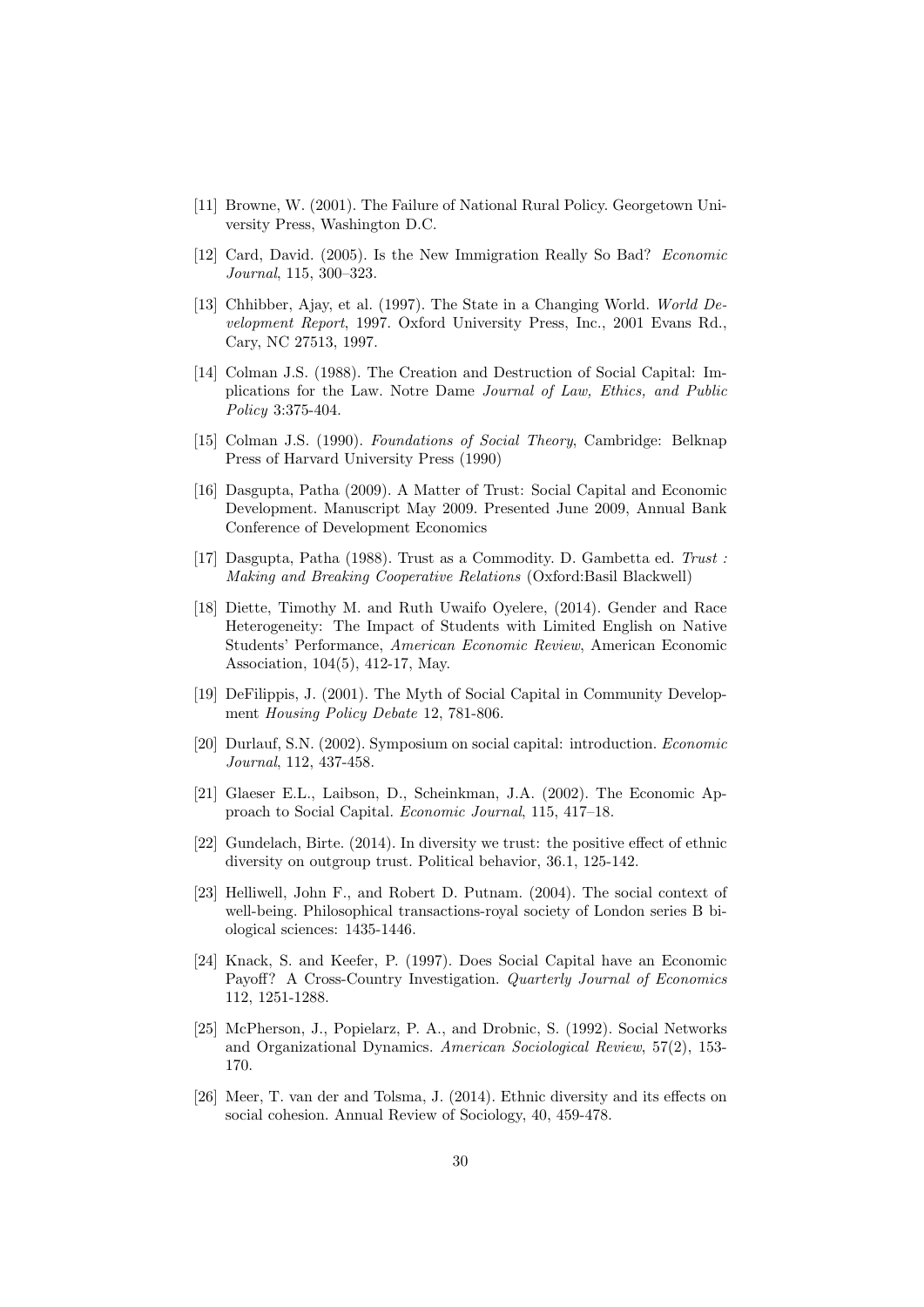- [27] Narayan, Deepa, and Lant Pritchett. (1997). Cents and Sociability: Household Income and Social Capital in Rural Tanzania.
- [28] North, Douglas C. and Robert P. Thomas. (1973). The Rise of the Western World: A New Economic History. Cambridge: Cambridge University Press.
- [29] Olson, Mancur. (1971). The Logic of Collective Action: Public Goods and the Theory of Groups. (Revised edition ed.). Harvard University Press. 1965.
- [30] Ottaviano, Gianmarco IP, and Giovanni Peri. (2012). Rethinking the effect of immigration on wages. Journal of the European Economic Association 10.1 (2012): 152-197.
- [31] Pichler, F. Wallace (2007) Patterns of Formal and Informal Social Capital. European Sociological Review, 24, 423-35.
- [32] Portes, Alejandro.(1998) Social Capital: Its Origins and Applications in Modern Sociology, Annual Review of Sociology, 24, 1-24
- [33] Putnam, Robert (1993). Making Democracy Work: Civic Traditions in Modern Italy. Princeton University Press
- [34] Putnam, Robert (1995). Bowling Alone: America's Declining Social Capital. Journal of Democracy  $6(1)$ : 65–78.
- [35] Putnam, Robert (2000). Bowling Alone: The Collapse and Revival of American Community. New York,Simon and Schuster.
- [36] Putnam, Robert E. Pluribus Unum: (2007). Diversity and Community in the Twenty-first Century The 2006 Johan Skytte Prize Lecture. The Scandinavian Political Studies, 30, 2: 137-174.
- [37] Rupasingha, Anil, Stephan J. Goetz, and David Freshwater. (2006). The production of social capital in US counties. The Journal of Socio-economics 35.1, 83-101.
- [38] Quillian, L. (1995). Prejudice as a Response to Perceived Group Threat: Population Composition and Anti-immigrant and Racial Prejudice in Europe. The American Sociological Review 60: 586-611.
- [39] Rupasingha, Anil and Stephan J. Goetz. US County-Level Social Capital Data, 1990-2005. The Northeast Regional Center for Rural Development, Penn State University, University Park, PA, 2008.
- [40] Solow, Robert. (2000). Notes on Social capital and Economic Performance. Social Capital: A Multifaceted Perspective. Edited by Partha Dasgupta and Ismail Serageldin. The International Bank of Reconstruction.
- [41] Solow, Robert M. (February 1956). A contribution to the theory of economic growth. Quarterly Journal of Economics. Oxford Journals. 70 (1): 65–94.
- [42] Swan, Trevor W. (November 1956). Economic growth and capital accumulation. Economic Record. Wiley. 32 (2): 334–361.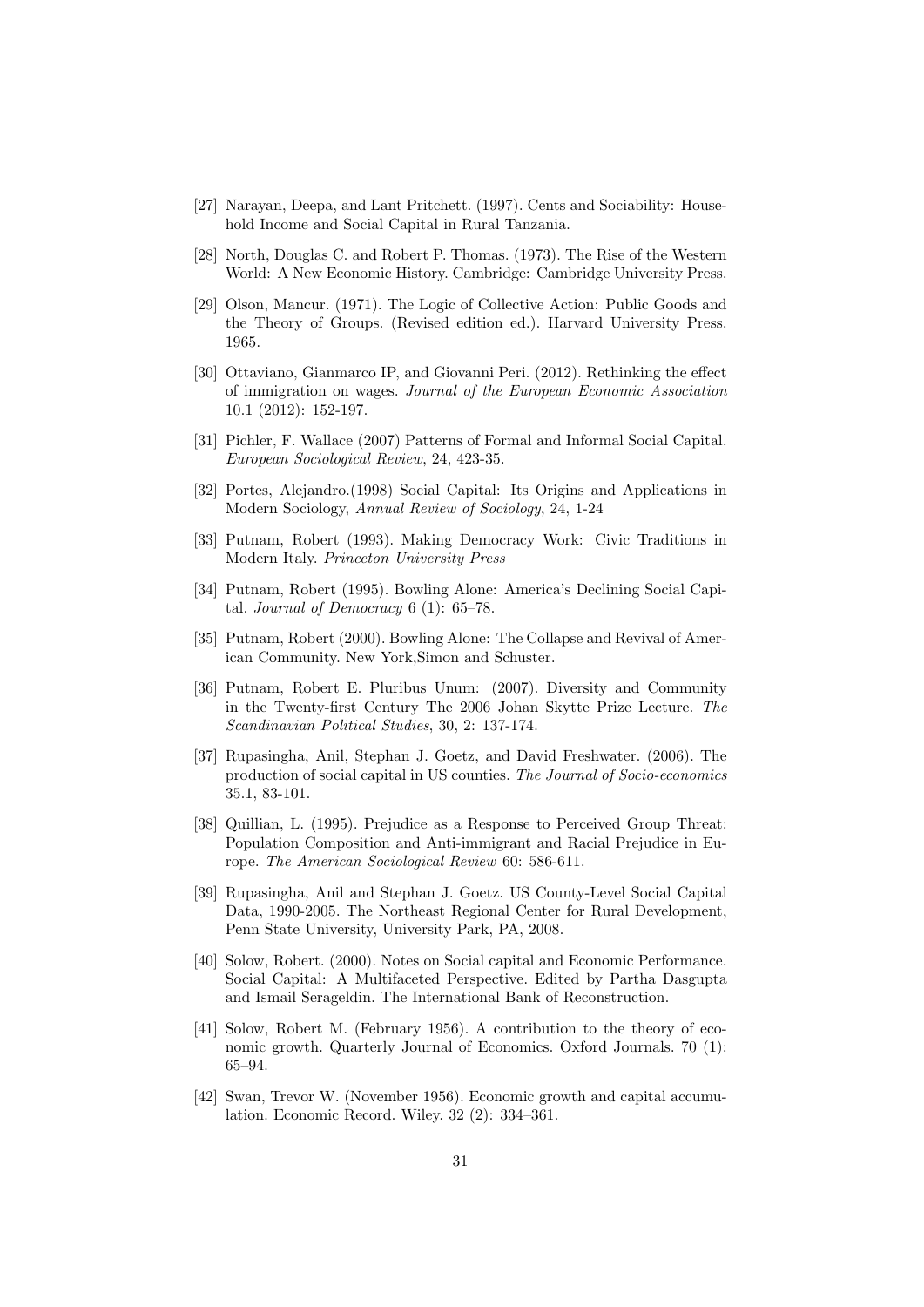- [43] Stock, J. H., and Yogo, M. (2005). Testing for weak instruments in linear IV regression. Identification and inference for econometric models: Essays in honor of Thomas Rothenberg.
- [44] U.S. Census Bureau. (2010). USA Counties- Demographic data. [Table]. Retrieved from http://www.censtats.census.gov/usa/usa.shtml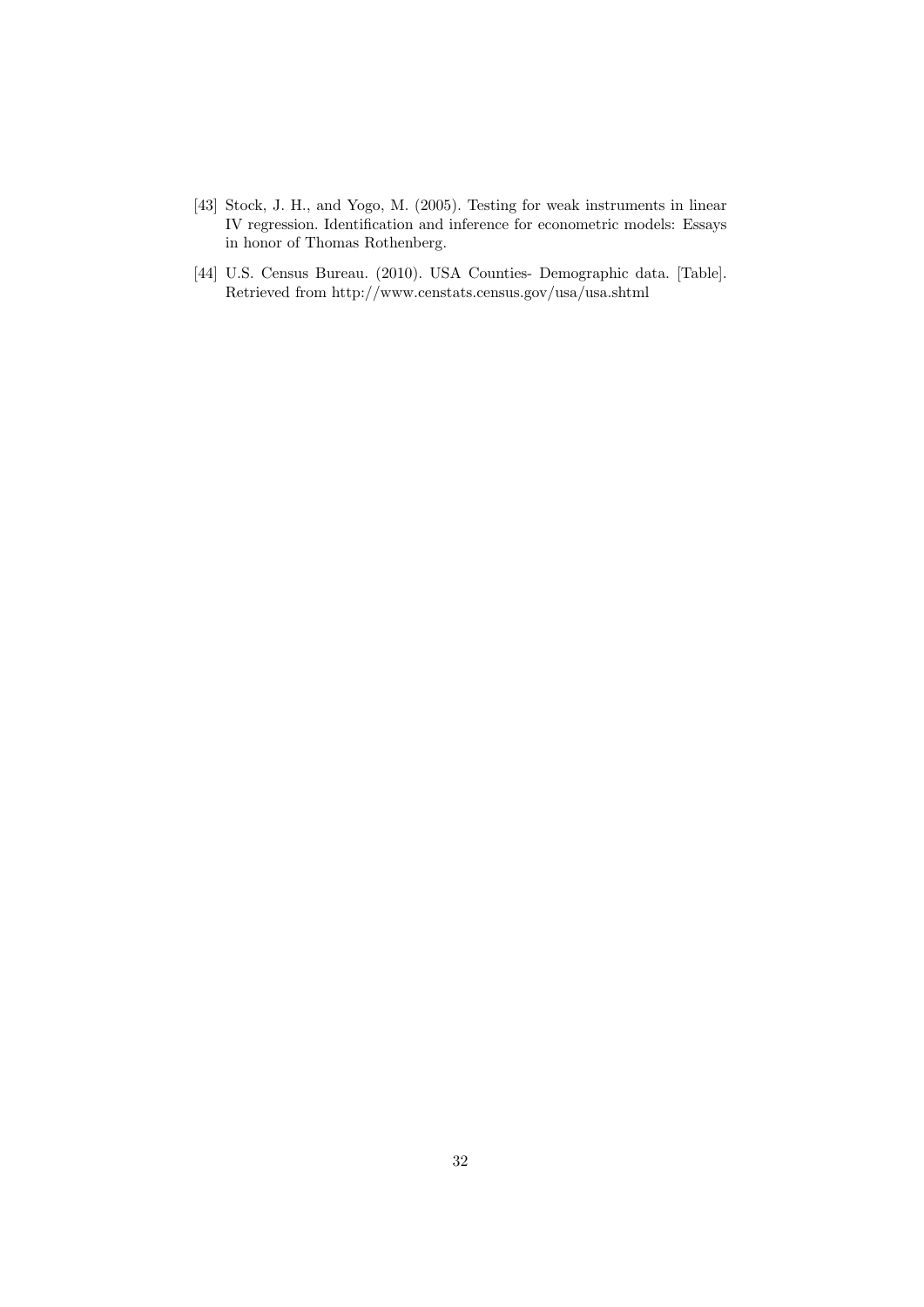# Appendix

# Appendix A:

Table A1: First Stage IV Results (Dependent Variable -Ethnic Fractionalization)

|                                     | (1)             | (2)             | (3)             | (4)            | (5)             | (6)             |
|-------------------------------------|-----------------|-----------------|-----------------|----------------|-----------------|-----------------|
|                                     | 1990            | 1997            | 2005            | Pooled         | Pooled          | Pooled          |
|                                     | IV <sub>1</sub> | IV <sub>1</sub> | IV <sub>1</sub> | IV $1$         | IV <sub>2</sub> | IV <sub>3</sub> |
|                                     | $0.759***$      | $0.693***$      | $0.711***$      | $0.726***$     |                 |                 |
| <b>Black Proportion</b>             |                 |                 |                 |                |                 |                 |
|                                     | (0.030)         | (0.030)         | (0.029)         | (0.017)        |                 |                 |
| Gini Coefficient                    | $0.393***$      | $0.167*$        | 0.040           | $0.128***$     |                 |                 |
|                                     | (0.108)         | (0.086)         | (0.083)         | (0.049)        |                 |                 |
| Democratic Vote                     |                 |                 |                 |                | $0.003***$      |                 |
|                                     |                 |                 |                 |                | (0.000)         |                 |
|                                     |                 |                 |                 |                |                 |                 |
| Percent of Presidential             |                 |                 |                 |                |                 | $-0.002***$     |
| Vote for Leading Party              |                 |                 |                 |                |                 | (0.000)         |
|                                     |                 |                 |                 |                |                 |                 |
| Income Per Capita                   | $0.000***$      | $0.000***$      | $0.000***$      | $0.000***$     | $0.000***$      | $0.000***$      |
|                                     | (0.000)         | (0.000)         | (0.000)         | (0.000)        | (0.000)         | (0.000)         |
| Education                           | $-0.001**$      | $-0.001**$      | $0.002***$      | $0.002***$     | $0.000**$       | $0.000**$       |
|                                     | (0.001)         | (0.000)         | (0.000)         | (0.000)        | (0.000)         | (0.000)         |
|                                     |                 |                 |                 |                |                 |                 |
| Family Households                   | $-0.000$        | $-0.001$        | $0.002***$      | $0.001***$     | $-0.001***$     | $-0.002***$     |
|                                     | (0.001)         | (0.000)         | (0.000)         | (0.000)        | (0.000)         | (0.000)         |
|                                     |                 |                 |                 |                |                 |                 |
| Urban                               | 0.012           | 0.005           | $-0.006$        | $0.007*$       | $-0.011**$      | $-0.007$        |
|                                     | (0.008)         | (0.008)         | (0.008)         | (0.004)        | (0.005)         | (0.005)         |
|                                     |                 |                 |                 |                |                 |                 |
| <b>Population Density</b>           | $0.000***$      | $0.000***$      | $0.000***$      | $0.000***$     | $0.000***$      | $0.000***$      |
|                                     | (0.000)         | (0.000)         | (0.000)         | (0.000)        | (0.000)         | (0.000)         |
|                                     |                 |                 |                 |                |                 |                 |
| Observations<br>P-value Hansen test | 3108<br>0.2549  | 3106<br>0.0141  | 3106<br>0.6335  | 9320<br>0.8711 | 9320<br>NA      | 9320<br>NA      |
|                                     |                 |                 |                 |                |                 |                 |
| Adjusted $R^2$                      | 0.835           | 0.828           | 0.823           | 0.827          | 0.710           | 0.690           |

Standard errors in parentheses

\*  $p < 0.10$ , \*\*  $p < 0.05$ , \*\*\*  $p < 0.01$ <br>IV 1 Are our preferred Instruments while IV2 and IV3 are alternative instruments.

Note\* We also controlled for median age, square of median age, residence time and share of working women (coefficients not included).

## Appendix B: Building a Case for the Validity of the Instruments

First, evidence of the relevance of both instruments can be found in our first stage estimates in Table  $(A1)$  in our appendix columns $(1)-(3)$ . These results reveals a strong positive relationship between ethnic fractionalization and both the Black share of the population in the county and the Gini coefficient in the county. Notice in three of the four cases, the sign on the estimated impact of Gini and the share of Blacks in a county is positive and significant at least at the 10 percent level.

We are also confident in our choice of instruments as our preferred instruments Black share and Gini coefficient pass the Hansen J test for overidentification restriction in the 1990 and 2005 surveys (suggesting that at least one of them is valid). Our instruments also performed well on other tests for weak instruments. We mention some these tests earlier in the paper but do not present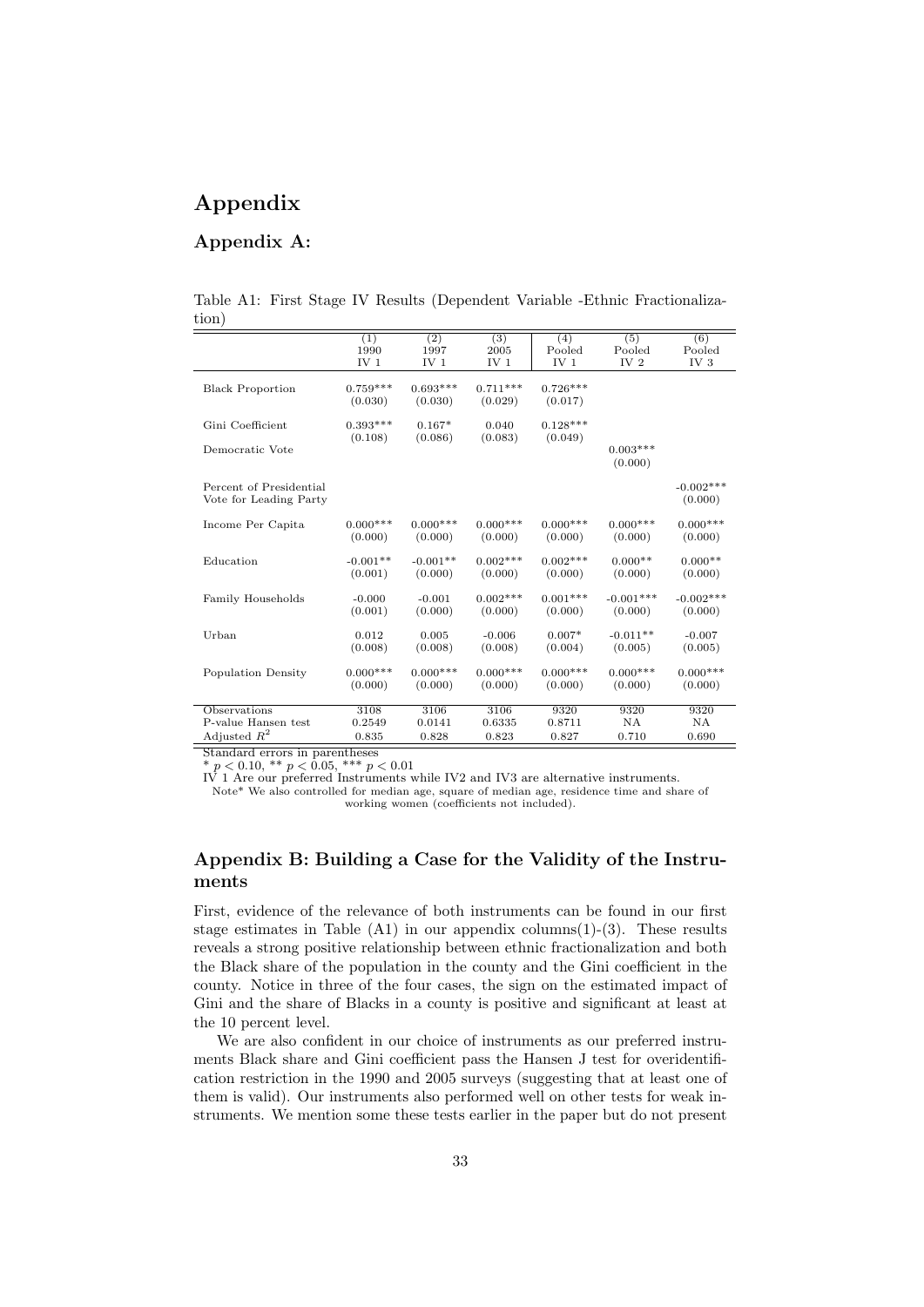weak instrument test statistics to restrict table length to a page. These test results are available on request.

Although we posit that these instruments satisfy exclusion restrictions, a possible source of concern is whether both instruments are valid. While we argue that our instruments are valid, the over-identification test only suggests that at least one instrument is valid. We provide evidence of the lack of independent effect of our instruments on social capital by estimating a pooled regression of social capital on ethnic fractionalization, while including our preferred instruments and other controls. We provide these results in columns (4) and (5) of Table (7). Notice that both the share of Blacks and Gini coefficient are not significant which provides evidence they have no direct effect on social capital. Instead, the only way our instruments impact social capital is through their effect on ethnic fractionalization. Notice in column (4) of Table (7) that Black share has no significant impact on social capital once ethnic fractionalization is included in the model. In column (5) we add the Gini coefficient and again notice that neither Black share nor Gini have a significant impact on social capital.If we exclude ethnic fractionalization from the regression and only included Black share or Gini we find a significant effect of these variables which is evidence of the correlation between these variables and ethnic fractionalization. While these results do not prove validity, they provide strong evidence in favor of our instruments.

## Appendix C: Description of Independent Variables used in Analysis

The ethnic fractionalization variable measures the level of diversity within a county.

Ethnic Fractionalization =  $1-\sum_i (Race\ Proportion_i)^2 \mid i = Black, White, Asian, Latin$ 

where the race proportion is the proportion of a population that identifies with race (i), which can be Black, White, Asian or Latino. This is the same method used in Rupasingha et al (2006).

The racial dominance variable identifies the proportion of the majority race in a given community. Larger values imply a more dominant race within a county. Racial dominance is defined as follows:

 $Racial Dominance = max(Race Variable_i | i = Black, White, Asian, Latino).$ 

Racial dominance is defined across four racial groups, Black, White, Latino and Asian.

The race proportions is calculated by dividing the population of race i by the total number of Blacks, Whites, Latinos, and Asians in a particular county.

 $Race\ Proportion_i = \frac{Race\ Population_i}{Total\ Population_i}$ 

Ethnic fractionalization, racial dominance, and racial proportion data were all derived from 1990, 2000, and 2005 for the 1990, 1997, and 2005 panels,